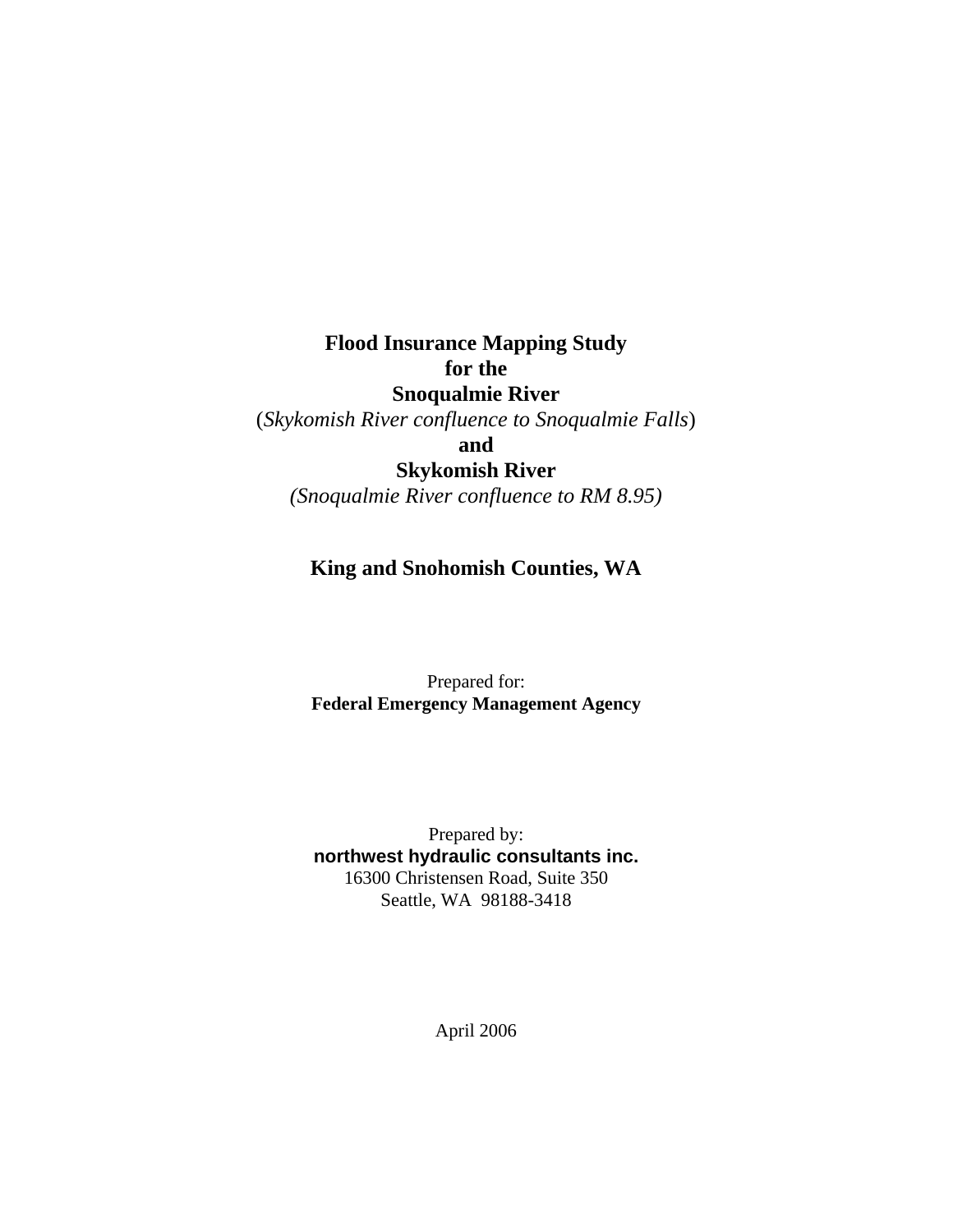| 1.1   |  |
|-------|--|
| 1.2   |  |
|       |  |
| 2.1   |  |
| 2.2   |  |
| 2.3   |  |
| 2.3.1 |  |
| 2.3.2 |  |
| 2.4   |  |
|       |  |
| 3.1   |  |
| 3.2   |  |
| 3.2.1 |  |
| 3.2.2 |  |
| 3.2.3 |  |
| 3.2.4 |  |
| 3.2.5 |  |
| 3.2.6 |  |
| 3.2.7 |  |
| 3.3   |  |
|       |  |
| 4.1   |  |
| 4.2   |  |
|       |  |
|       |  |

# **TABLE OF CONTENTS**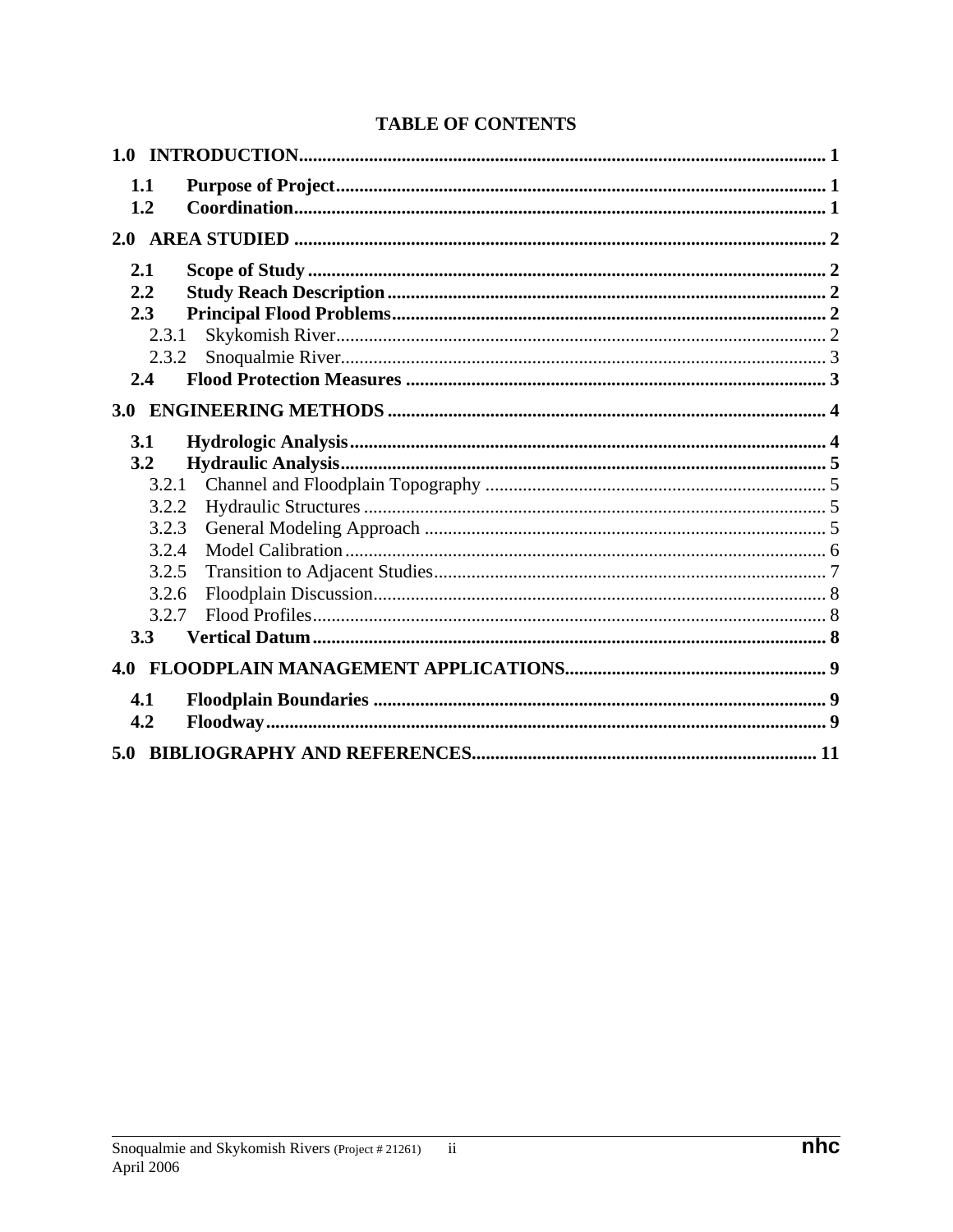#### **LIST OF FIGURES**

Figure 1 Model Study Reach

#### **LIST OF TABLES**

- Table 1 Unsteady HEC-RAS Model Inflow Data Sources for Selected Historical Events
- Table 2 Flood Frequency Discharges for Snoqualmie, Skykomish and Snohomish Rivers
- Table 3 HEC-RAS Model Cross-Section Information
- Table 4 Snoqualmie River Floodway Data Table
- Table 5 Skykomish River Floodway Data Table
- Table 6 Snohomish River Floodway Data Table

#### **LIST OF EXHIBITS**

- Exhibit 1 Flood Profile Snoqualmie River (Plates 1.1 1.16)
- Exhibit 2 Flood Profile Snoqualmie Overflow Reach 1 (Plates  $2.1 2.2$ )
- Exhibit 3 Flood Profile Snoqualmie Overflow Reach 2 (Plates  $3.1 3.2$ )
- Exhibit 4 Flood Profile Snoqualmie Overflow Reach 3 (Plates 4.1 4.2)
- Exhibit 5 Flood Profile Snoqualmie Overflow Reach 4 (Plate 5.1)
- Exhibit 6 Flood Profile Snoqualmie Overflow Reach 5 (Plates  $6.1 6.2$ )
- Exhibit 7 Flood Profile Snoqualmie Overflow Reach 6 (Plate 7.1)
- Exhibit 8 Flood Profile Skykomish River (Plates  $8.1 8.4$ )
- Exhibit 9 Flood Profile Haskell Slough (Plate 9.1)
- Exhibit 10 Flood Profile Riley Slough (Plates  $10.1 10.3$ )
- Exhibit 11 Flood Profile Snohomish River (Plate 11.1)
- Exhibit 12 Floodplain Work Map (Plates 12.1 12.17)

#### **LIST OF APPENDICES**

Appendix A Proposed Approach to Hydrologic and Hydraulic Analysis of the Lower Snoqualmie and Lower Skykomish Rivers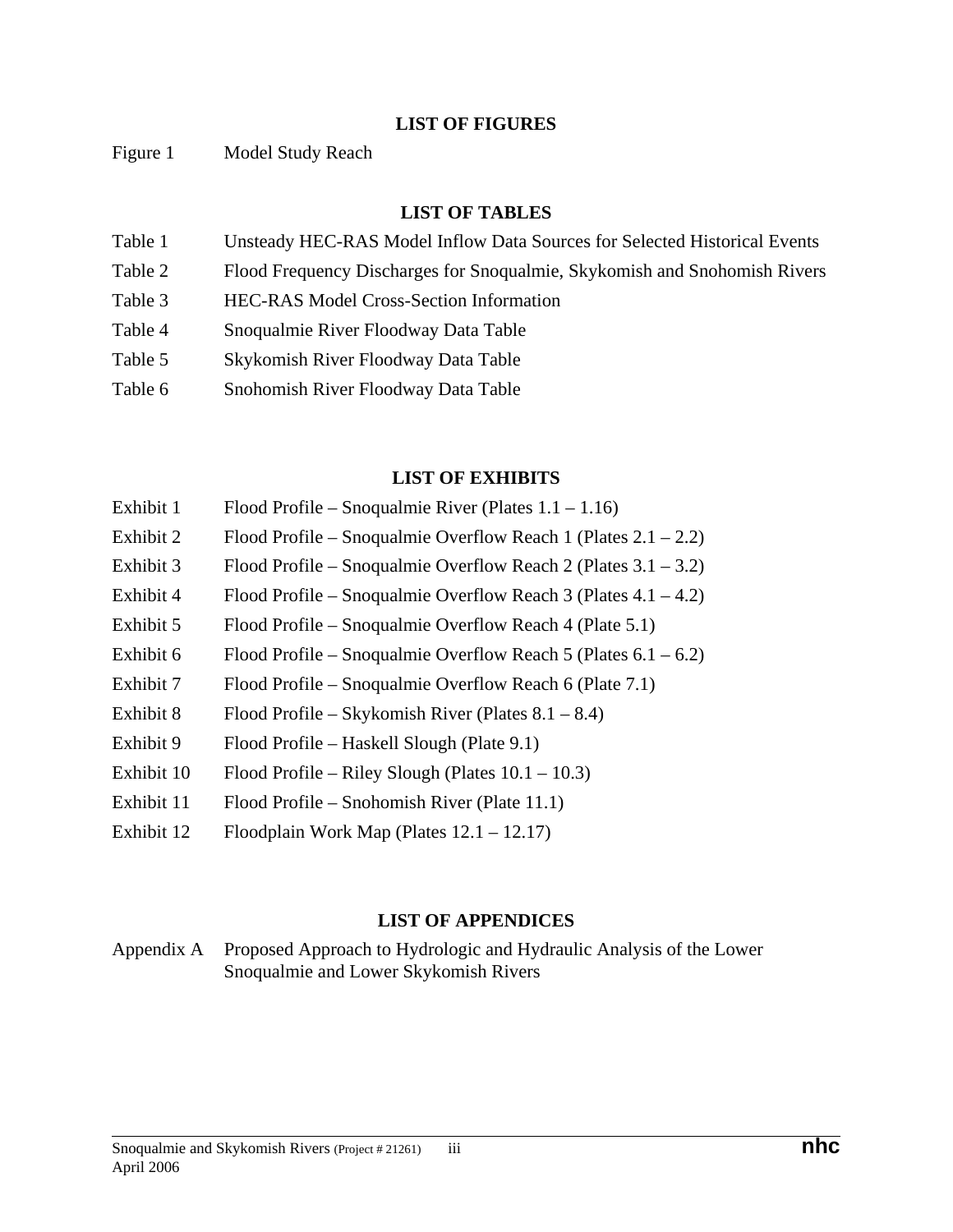### **1.0 INTRODUCTION**

### **1.1 Purpose of Project**

The purpose of this project is to prepare a flood study of the lower Snoqualmie and lower Skykomish Rivers that can be submitted to FEMA to initiate a revision to the published Flood Insurance Rate Maps (FIRMs) and Flood Insurance Studies (FISs) for Unincorporated King and Snohomish Counties in the State of Washington. The revised floodplain and floodway maps will reflect the current hydraulic and hydrologic conditions of the rivers and will replace the effective maps which were prepared prior to the 1980s.

### **1.2 Coordination**

This study was completed for FEMA at the request of King and Snohomish Counties. The Counties served as Cooperating Technical Partners (CTP), providing relevant study data, first-hand information on the watersheds and associated flooding issues, and technical review of all study products. King County also served in the role of Project Manager and contracted with Northwest Hydraulic Consultants, Inc, (**nhc**) to provide technical analyses for the FIS updates. A study kickoff meeting was held March 18, 2004 and was attended by representatives of King County, Snohomish County, and **nhc**.

| <b>Agency / Consulting Firm</b>                          | <b>Information Provided</b>                                                                                              |
|----------------------------------------------------------|--------------------------------------------------------------------------------------------------------------------------|
| U.S. Geological Survey                                   | gaged flow data throughout the Snohomish River<br>watershed (including the Snoqualmie and<br>Skykomish River basins)     |
| U.S. Army Corps of Engineers, Seattle<br><b>District</b> | high water mark surveys, previous hydrologic<br>reports within the Snohomish River watershed                             |
| <b>King County</b>                                       | background information, high water mark<br>surveys, aerial photos of historic flooding, GIS<br>shapefiles and LIDAR data |
| <b>Snohomish County</b>                                  | background information, high water mark<br>surveys, aerial photos of historic flooding, GIS<br>shapefiles and LIDAR data |
| Trout Unlimited (and R2 Resource)<br>Consultants)        | hydraulic model of Cherry Valley                                                                                         |
| <b>West Consultants</b>                                  | information from 2001 Snohomish River FIS<br>Update                                                                      |

The government agencies and consulting firms contacted for information relevant to this study include: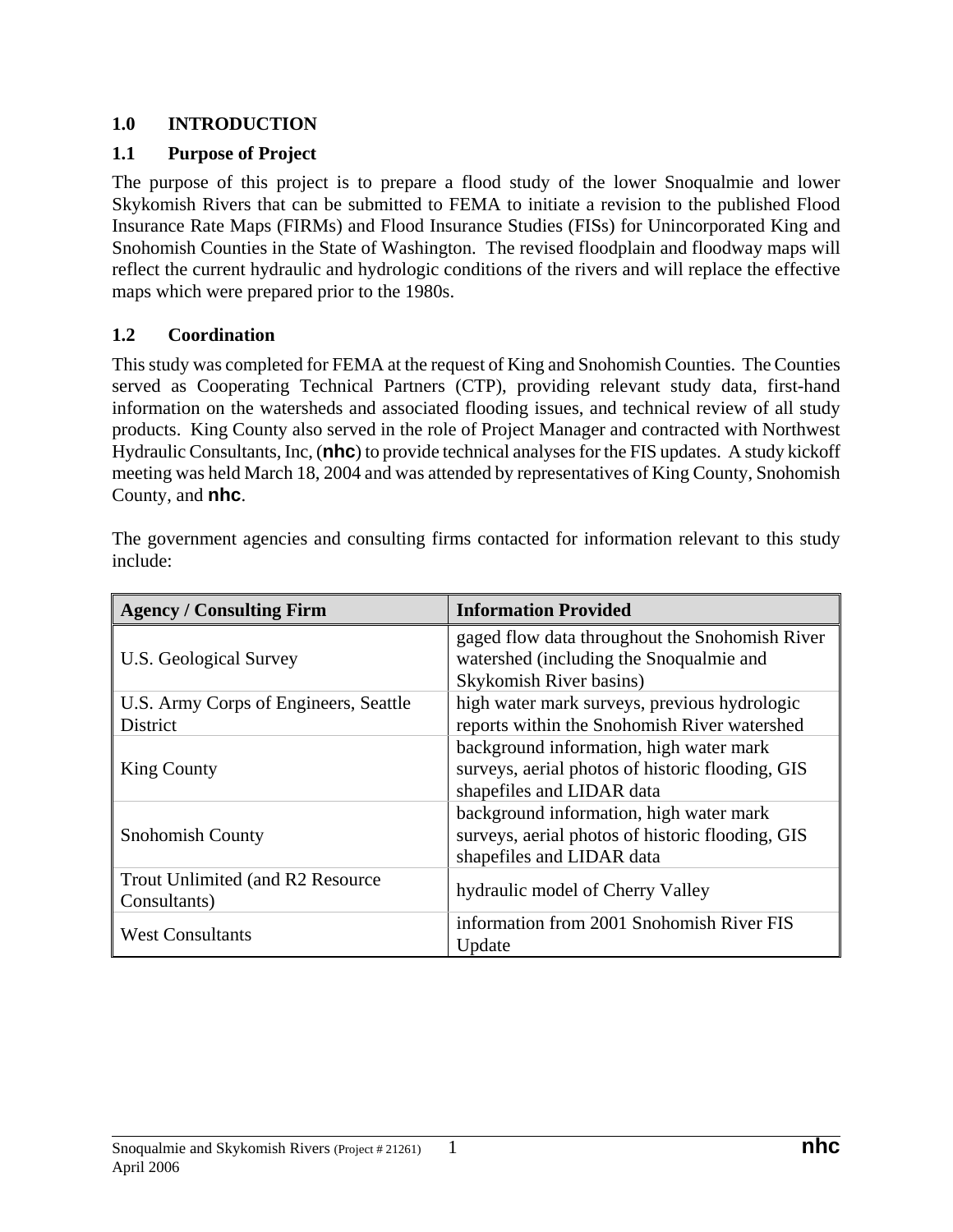# **2.0 AREA STUDIED**

# **2.1 Scope of Study**

This floodplain mapping study comprises an investigation of riverine flooding on the Snoqualmie and Skykomish Rivers in both King and Snohomish Counties. The study reach includes the lower 39 miles of the Snoqualmie River and the lower 9 miles of the Skykomish River. The study was performed using detailed hydrologic and hydraulic analysis methods approved by FEMA. No portion of the study area was analyzed using approximate methods.

# **2.2 Study Reach Description**

The model study reach is located in King and Snohomish Counties, including areas near the cities of Monroe, Duvall, Carnation and Snoqualmie (Figure 1). The downstream mapping limit of the study is the State Route 522 Bridge crossing over the Snohomish River, approximately 1 river mile downstream of the confluence of the Snoqualmie and Skykomish Rivers. The upstream mapping limit on the Snoqualmie River is at the base of Snoqualmie Falls just downstream of the City of Snoqualmie, approximately 39 river miles upstream of the confluence with the Skykomish River. On the Skykomish River, the upstream mapping limit is approximately 9 river miles upstream of the confluence with the Snoqualmie River at a location between the cities of Monroe and Sultan, in Snohomish County, Washington.

The Snoqualmie and Skykomish Rivers drain adjacent watersheds of similar size and mean annual discharge. Headwaters of both rivers are at the crest of the Cascade Mountains, and land cover in both watersheds is dominated by coniferous forest cover. The primary distinction between the two rivers is that the Snoqualmie River below Snoqualmie Falls occupies a relatively broad, alluvial valley and has a much lower gradient than the mainstem Skykomish River, which is generally steeper and more confined. The hydrologic response, therefore, on the Snoqualmie River is generally more delayed and flows are often attenuated relative to the Skykomish River which is flashier with typically higher peak discharges.

# **2.3 Principal Flood Problems**

# *2.3.1 Skykomish River*

Flood problems in the lower Skykomish River are concentrated in the Tualco Valley area south of Monroe. The highest concentrations of development in the City of Monroe are generally on high ground above flood levels. Skykomish floodwaters do, however, back up Woods Creek and also inundate the Cadman gravel pit, both within the Monroe city limits.

The principal infrastructure affected by flooding includes SR-203, which stretches south from Monroe across the Skykomish River and through the lowermost portion of the Snoqualmie Valley, and the Burlington Northern - Santa Fe (BNSF) railroad, which parallels the river and is near the main channel at several points where it must be protected from bank erosion. Haskell Slough, a major floodplain overflow path, is blocked at its head by the Haskell Slough dike, a Snohomish County maintained structure. This dike, and the lands adjacent, has sustained significant damages in past floods and the river has exhibited behaviors indicating a possibility of avulsion though the slough.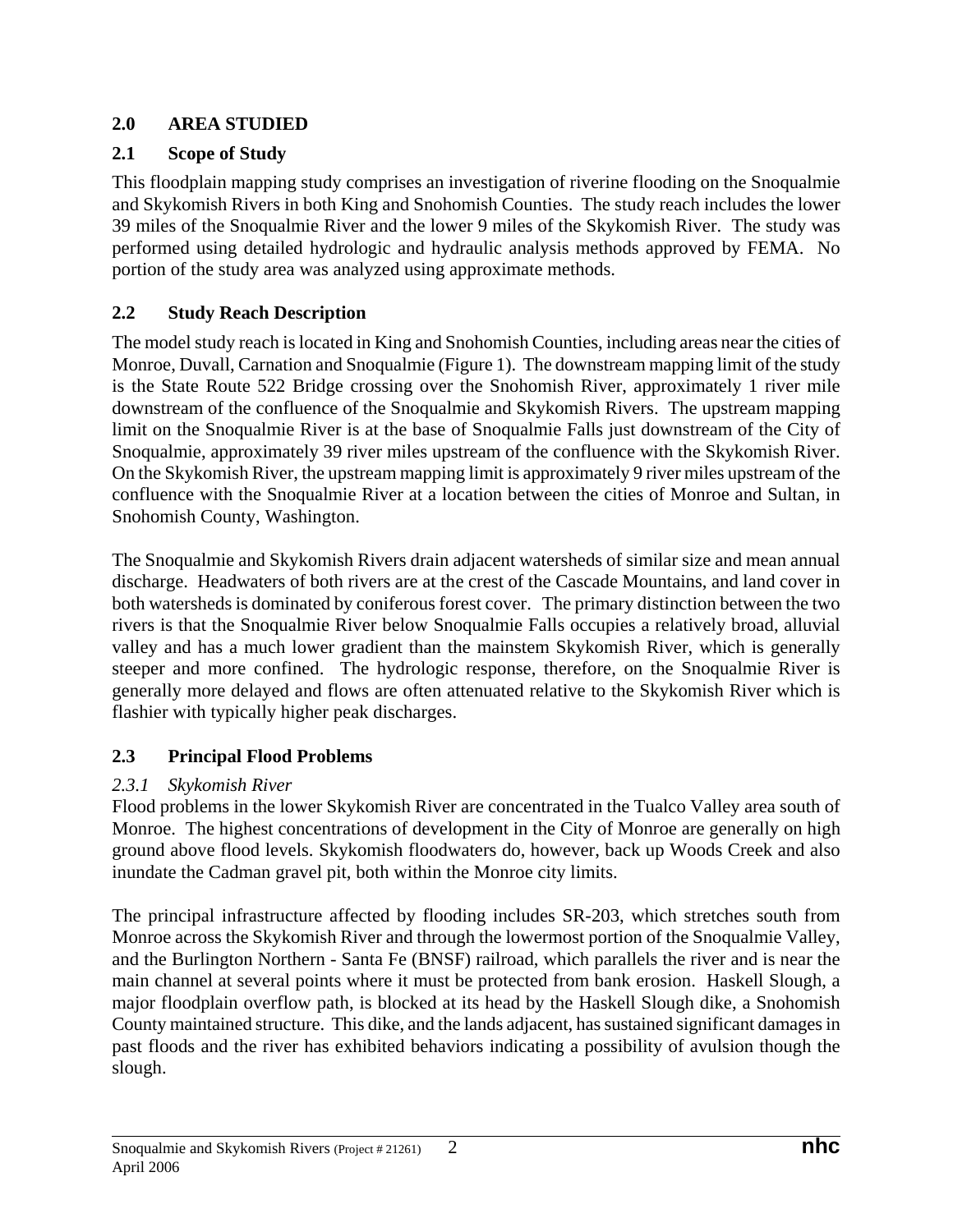In the lower end of the Tualco Valley, the flows of the Snoqualmie and Skykomish Rivers merge. Flood flows here are slower, but depths of flooding are greater and durations are longer. Throughout the lower Skykomish Valley localized bank erosion is common, putting structures near the channel at risk.

## *2.3.2 Snoqualmie River*

The Snoqualmie Valley is a wide, low gradient floodplain mostly comprised of agricultural lands with a few relatively small residential communities. Flooding is most commonly associated with inundation of farm houses and barns, and the valley roads that parallel or cross the mainstem Snoqualmie River. Damage is often due to large areas of inundation along with localized erosion of outer river banks and revetments, overtopping of flood protection levees, and road embankments.

Although the mainstem Snoqualmie is characterized by relatively low velocities and a mild gradient, flooding can cause substantial localized erosion. Problems generally relate to constrictions, where flow energies become concentrated. The Carnation Farm Road is such an example; the road fill embankment forces flood waters through two small bridge openings. Both bridge approaches were washed out during the Thanksgiving 1990 flood event when flood flows exceeded their capacity. Existing King County flood control facilities (levees and revetments) in this basin sustained damages of just over one million dollars in the Thanksgiving 1990 flood.

In addition to this erosion damage, the deep, broad flooding of the Snoqualmie River valley brings other damages. The Thanksgiving 1990 flood killed hundreds of cows on the lower valley's dairy farms. Rising flood waters damaged homes near Carnation and scattered locations elsewhere throughout the valley. In two separate incidents (January 1990 and November 1990), motorists drowned when they attempted to drive across flooded valley roads.

# **2.4 Flood Protection Measures**

There are no FEMA certified levees on either the Snoqualmie or Skykomish Rivers. There are dams on two tributaries (Tolt River, Sultan River); however, these dams do not have significant dedicated flood control storage and do not provide significant flood flow reduction on the Snoqualmie or Skykomish.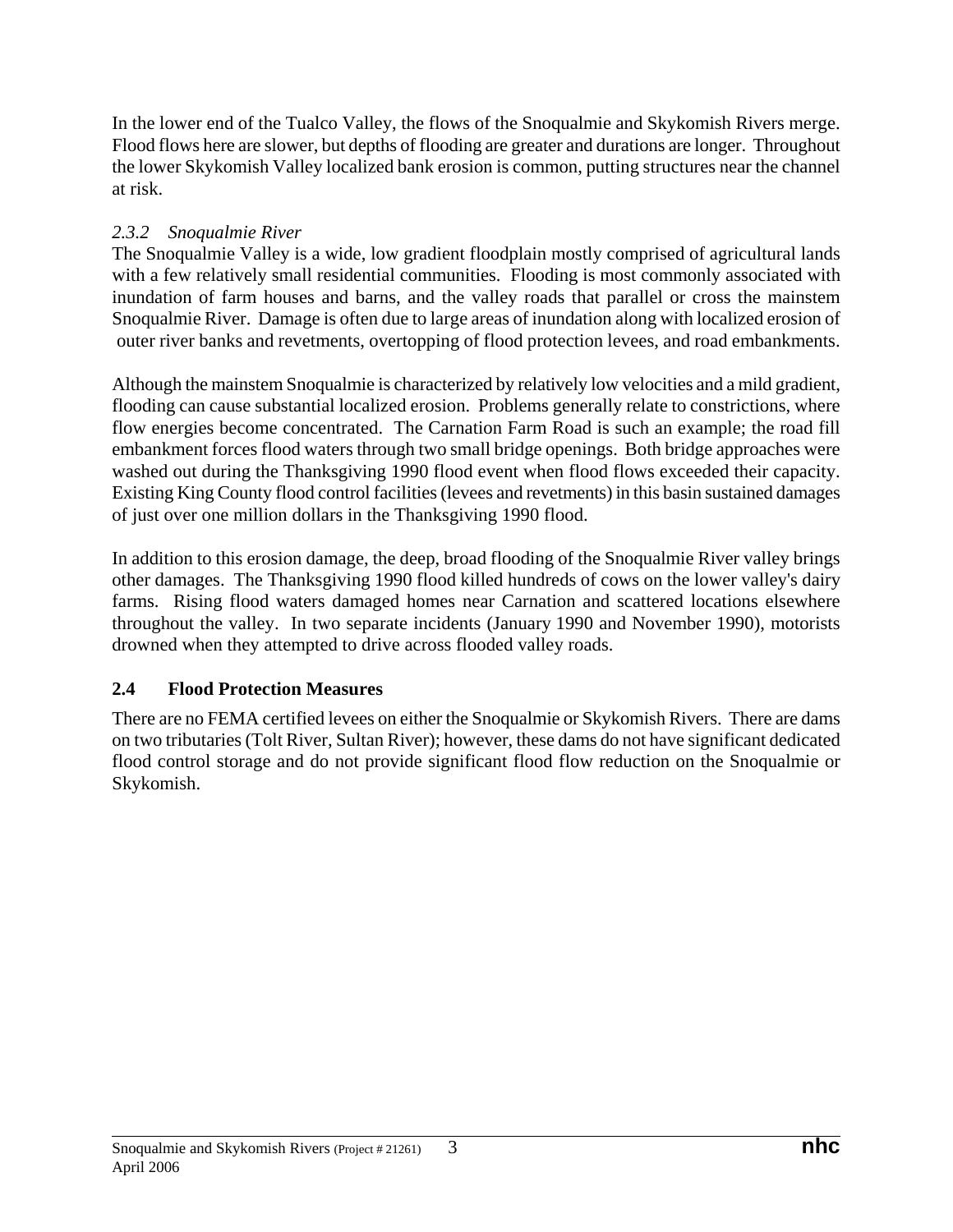# **3.0 ENGINEERING METHODS**

Flood hazards along the Snoqualmie and Skykomish Rivers were studied using engineering methods approved by FEMA. Descriptions of these methods are contained in the sections to follow. The specific hydrologic and hydraulic analysis approach used in this study was the subject of a detailed review by FEMA. Attached as Appendix A is a copy of the Hydrologic and Hydraulic Technical Memorandum developed by **nhc** to describe the modeling approach. The approach was approved by FEMA in an e-mail dated July 29, 2004.

# **3.1 Hydrologic Analysis**

The objective of the hydrologic analysis in this study was to develop 10-, 50-, 100-, and 500- year (*i.e.* "N"-year) design flood hydrographs for input to the HEC-RAS unsteady hydraulic model at all model inflow points. Design flood hydrographs were developed for eleven inflow locations along the Snoqualmie River portion of the study area and seven locations along the Skykomish River portion. Inflow points include the upstream boundaries of each river, major tributaries, and areas contributing significant direct discharge to the rivers (see Figure 2 in Appendix A for locations).

Design event inflow hydrographs were developed using a process that included model calibration, application of the model to simulate a wide range of historic flood events, stage frequency analysis on the resultant historic flood stages at key locations, and then refinement of the N-year design event hydrologic inputs to achieve reasonable concurrence with the corresponding N-year stages at the key locations.

Inflow hydrographs from sixteen of the largest flood events that occurred between water years 1966 and 2003 were synthesized for input to the hydraulic model. The primary source of these flow data were USGS observed flow records. Where USGS data was not available, a range of methods were utilized to estimate historical flood hydrographs at the hydraulic model inflow points including gage data transposition, rainfall-runoff modeling, and reservoir operations modeling. The methods used to develop the data for each event at each input point are summarized in Table 1.

Each of the sixteen historic floods was then simulated using the HEC-RAS unsteady hydraulic model described in Section 3.2. For water years in which two significant flood events occurred, both were simulated and the highest stage at each key location was retained. The resultant peak stages were then plotted on frequency paper and stage frequency curves were drawn through the data. Section 3.2.3 and Appendix A explain in further detail how the historical inflow data and hydraulic model were used to estimate stage frequency curves.

Of all of the floods simulated with the hydraulic model, two were found to produce stages that most closely corresponded to certain N-year stages at key locations throughout the study area. Peak stages produced by the December 1977 flood simulations most closely approximated 10-year stages in the study area while the November 1990 flood simulations resulted in river stages that most closely matched 50- and 100-year conditions. November 1990 is also the largest flood within the USGS's systematic gage record, and best suited for developing 500-year design hydrographs. Consequently, historical inflow hydrographs for these two historic floods with relatively small adjustments were used to produce the N-year design input hydrographs for floodplain mapping, floodway analysis, and discharge quantile estimation. The hydraulic analysis and floodplain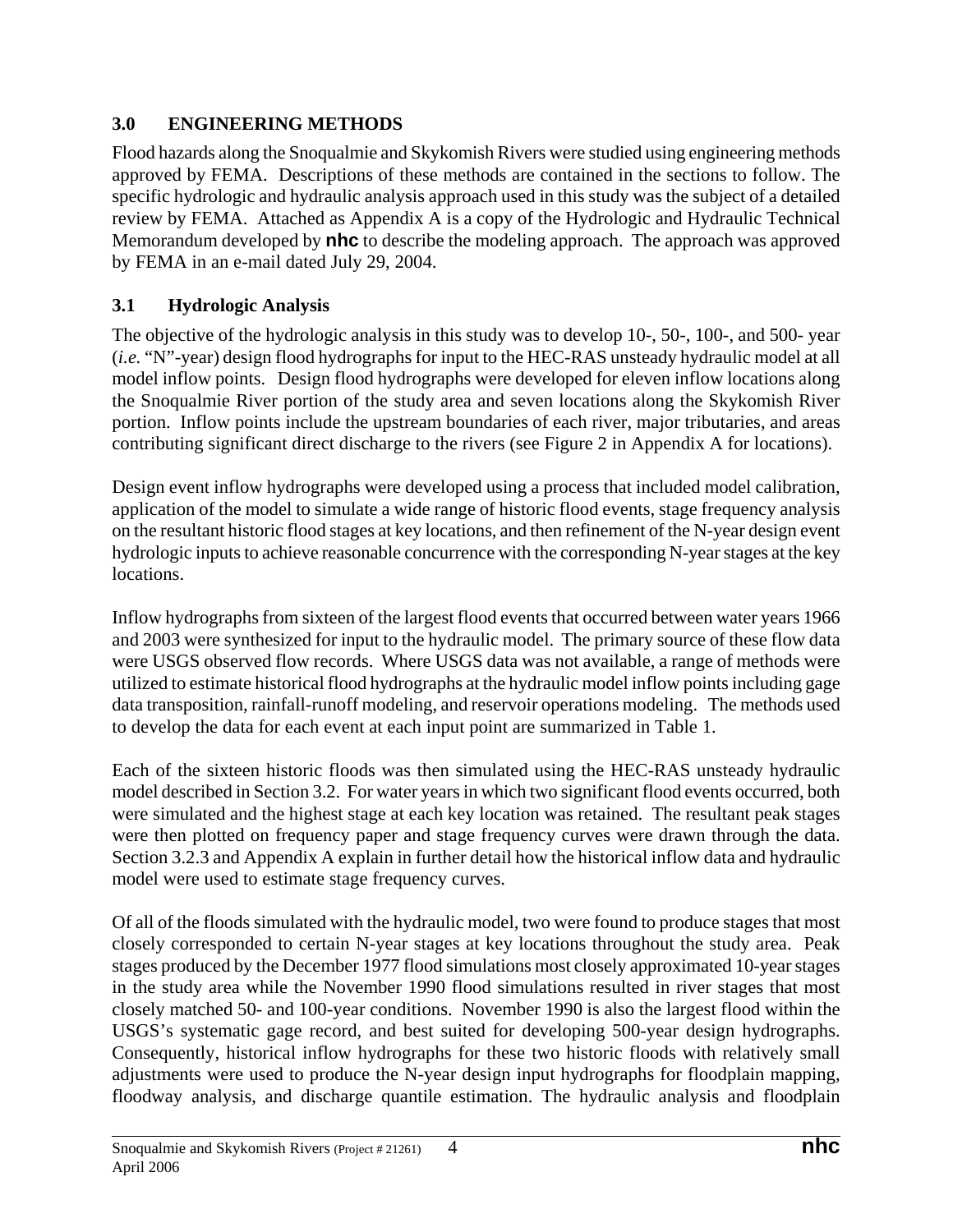mapping is described in detail in Section 3.2. The resultant discharge quantiles are summarized in Table 2. These data represent the peak flows simulated in the hydraulic model at the listed locations using the corresponding design event model. The listed locations were included in Table 2 because the USGS operates a stream gage at each of the sites, allowing for easy comparison with the often reported discharges. It should be noted that during large flood events, water escapes the main channel at the Carnation and Duvall gages. Therefore, discharge quantiles at these sites is further divided into discharge remaining in the main channel and that passing by the gage in the overbank.

# **3.2 Hydraulic Analysis**

An HEC-RAS unsteady flow hydraulic model was created to simulate the hydraulic characteristics of the 49-mile study reach. The model was used to compute water surface profiles corresponding to the 10-, 50-, 100-, and 500- year floods, floodplain inundation limits for the 100- and 500-year events, and floodway boundaries for the 100-year flood.

The following sections provide detailed descriptions of the development and application of the HEC-RAS model for this study.

# *3.2.1 Channel and Floodplain Topography*

One hundred ninety-seven surveyed channel cross-sections were used in the HEC-RAS model to represent conditions on the mainstem Snoqualmie, Skykomish, and Snohomish Rivers. Including overflow reach and interpolated cross-sections, the total number of cross-sections in the model was 482. The average surveyed cross-section spacing was approximately 1,200 feet. All of the mainstem cross-sections were surveyed in March 2004 by Minister-Glaeser Surveying using bathymetric techniques. The surveyed transects included only the wetted river channel from the water's edge, bank to bank. Topographic data for the overbank portions of each cross-section was derived from digital topographic data developed by 3Di-West. The topographic data was created using a combination of photogrammetric techniques and LiDAR data. Aerial photographs of the study reach were taken in March 2004. Table 3 identifies the information source for each crosssection and the date the data was generated.

# *3.2.2 Hydraulic Structures*

Eight bridges have potential to significantly impact hydraulic conditions within the study reach. These include the following six bridges on the Snoqualmie River: SR-202 Bridge at Fall City, Tolt Hill Road Bridge over the Snoqualmie River, NE Carnation Farm Road Bridge (Stossel Fill), Novelty Bridge (NE 124<sup>th</sup> Street), Woodinville-Duvall Road Bridge, and High Bridge (Crescent Lake Road) and the following 2 bridges on the Skykomish River:  $SR-203$  Bridge at Monroe ( $12<sup>th</sup>$ Street Bridge) and the old BNSF Railroad Bridge, located 3,600 feet upstream of the 12<sup>th</sup> Street Bridge. Bridge dimensions were obtained from as-built drawings and were supplemented with field survey by **nhc** as necessary.

# *3.2.3 General Modeling Approach*

The general approach applied in this study was to characterize the probability of flooding based on an evaluation of annual peak stages rather than annual peak flows. Because of numerous complicating factors including dynamic interaction at the confluence of the Snoqualmie and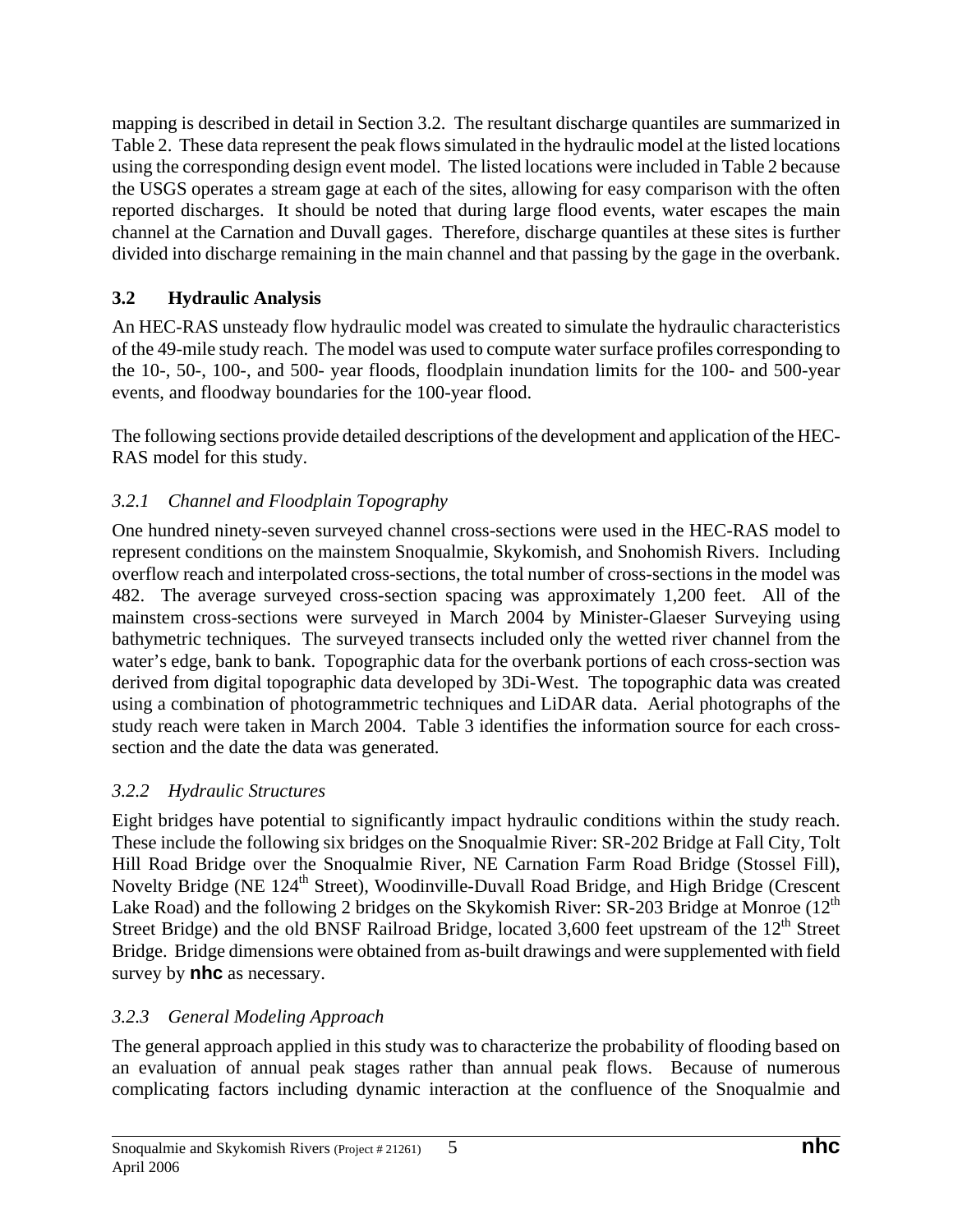Skykomish Rivers (including flow reversals), significant differences in floodplain storage in the two study reaches, and historically observed variations in the concurrence of high flows on the two rivers, the only reliable approach to estimate flood inundation frequency was to apply an unsteady flow hydraulic model (HEC-RAS) to estimate 10-, 50-, 100-, and 500-year (N-year) flood profiles throughout the study reach. The following steps were executed to develop the N-year, unsteady hydraulic models:

- 1. Reviewed USGS gage records in the Snohomish River basin and selected 16 large historic flood events to model.
- 2. Developed inflow hydrographs to the unsteady HEC-RAS model for the historic events. These hydrographs utilized available 15-minute and/or hourly USGS flow data, correlation coefficients, rainfall-runoff modeling, and information about reservoir operations on the Tolt and Sultan Rivers.
- 3. Performed hydraulic modeling of the selected flood events, including calibration/verification to seven of these historic events (see Section 3.2.4), and extracted peak stages at 20 key locations throughout the study reach.
- 4. Estimated plotting positions associated with the 16 selected flood events.
- 5. Manually fit non-parametric frequency curves to the peak stages obtained from step 3 using plotting positions from step 4.
- 6. Used the curves developed in step 5 to provide estimates of the 10-, 50-, 100-, and 500-year stages at each key location.
- 7. Developed the N-year HEC-RAS models. Used a trial-and-error method to adjust historic flood inflows so that the peak stage at all key locations match the N-year stage developed in step 6.
- 8. Applied N-year unsteady HEC-RAS models to estimate the 10-, 50-, 100-, and 500-year profiles throughout the study reach.

These steps are elaborated more fully in a memorandum titled Proposed Approach to Hydrologic and Hydraulic Analysis of the Lower Snoqualmie and Lower Skykomish Rivers, included as Appendix A.

# *3.2.4 Model Calibration*

Channel and overbank roughness factors (Manning's "n" values) used in the hydraulic computations were chosen using engineering judgment and were based on field observations, orthophotos, and published data. Within the study reach, in-channel roughness values on the Skykomish River range from 0.03 to 0.05 and on the Snoqualmie River from 0.03 to 0.055. Overbank roughness values for both rivers range from 0.02 to 0.15.

The hydraulic model was calibrated and verified to high water marks (HWMs) and/or aerial photography from seven recorded events. The Seattle District COE provided HWMs for the following flood events: January 5, 1969; December 3, 1975; December 26, 1980; and November 23, 1986. King and Snohomish Counties and several long time valley residents provided HWMs for the November 24, 1990 storm. King County also provided oblique aerial photos of the storms on November 24, 1990, November 29, 1995, and February 9, 1996.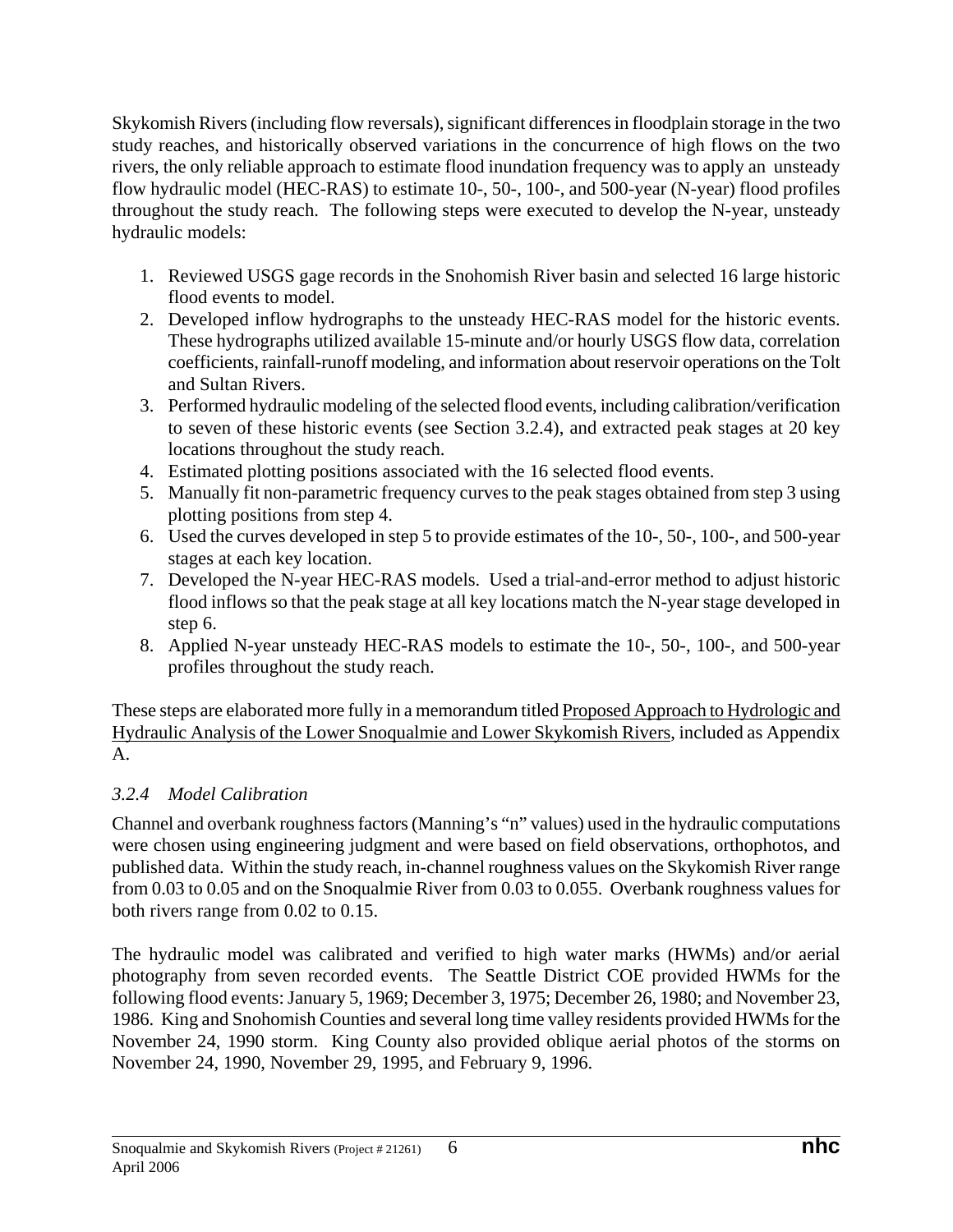A significant effort was made to match each of the high water marks through refinement of the model parameters and structure. Calibration efforts included changes to the delineations of overflow reaches, adjustment of roughness and contraction and expansion coefficients, and modifications to model inputs that govern breakout flows. In some cases, the model simulated water surfaces that were higher than reported HWMs for one event while in other events the simulations yielded lower than reported peak water surface elevations. Where conflicting information was found, an effort was made to split the difference, giving more weight to the recent and larger flood events. The final calibration/verification is felt to be adequate given the complexities of the system and the limitations of a one-dimensional hydraulic model.

### *3.2.5 Transition to Adjacent Studies*

The downstream limit of this Snoqualmie and Skykomish hydraulic model was the SR-522 Bridge crossing over the Snohomish River. FEMA recently reviewed and approved a flood study by the US Army Corps of Engineers of the Snohomish River from Possession Sound to the SR-522 Bridge. The simulated water surface at the bridge for the Snohomish River study was 44.19 ft (NAVD 88) and for this Snoqualmie and Skykomish River study is 42.95 feet, a difference of 1.24 feet. The estimated 100-year discharge at the SR-522 Bridge used in the Snohomish River study was 204,000 cfs. The resultant 100-year discharge at the bridge from the Snoqualmie and Skykomish River model was 197,000 cfs.

The Snohomish River transition was discussed in detail with representatives from King County, Snohomish County, FEMA Region X and FEMA's technical review contractor at the Regional Management Center 10 (RMC10). Based on those discussions, adjustments were made to the hydrologic data for the design events on the Skykomish River to reflect historic flood data from the early 1900's as reported by the USGS. Those adjustments also brought the design event flows at the downstream boundary closer to those previously estimated by the US Army Corps of Engineers. With the adjustments to the Skykomish River hydrology, the downstream study transition was much more closely matched, and was accepted by FEMA and the RMC10. Furthermore, since the transition reach on the Snohomish River is characterized by a narrow and relatively steep channel, the floodplain and floodway delineations at this location blend appropriately.

The upstream study limit on the Skykomish River occurs at RM 8.95. The effective floodplain and floodway at this location are very similar in width to the revised mapping generated by this study. Blending of the floodplain and floodway boundaries here also are very closely matched.

The upstream study limit on the Snoqualmie River is at the base of Snoqualmie Falls, resulting in no issue with mapping the transition to the effective study upstream of that boundary.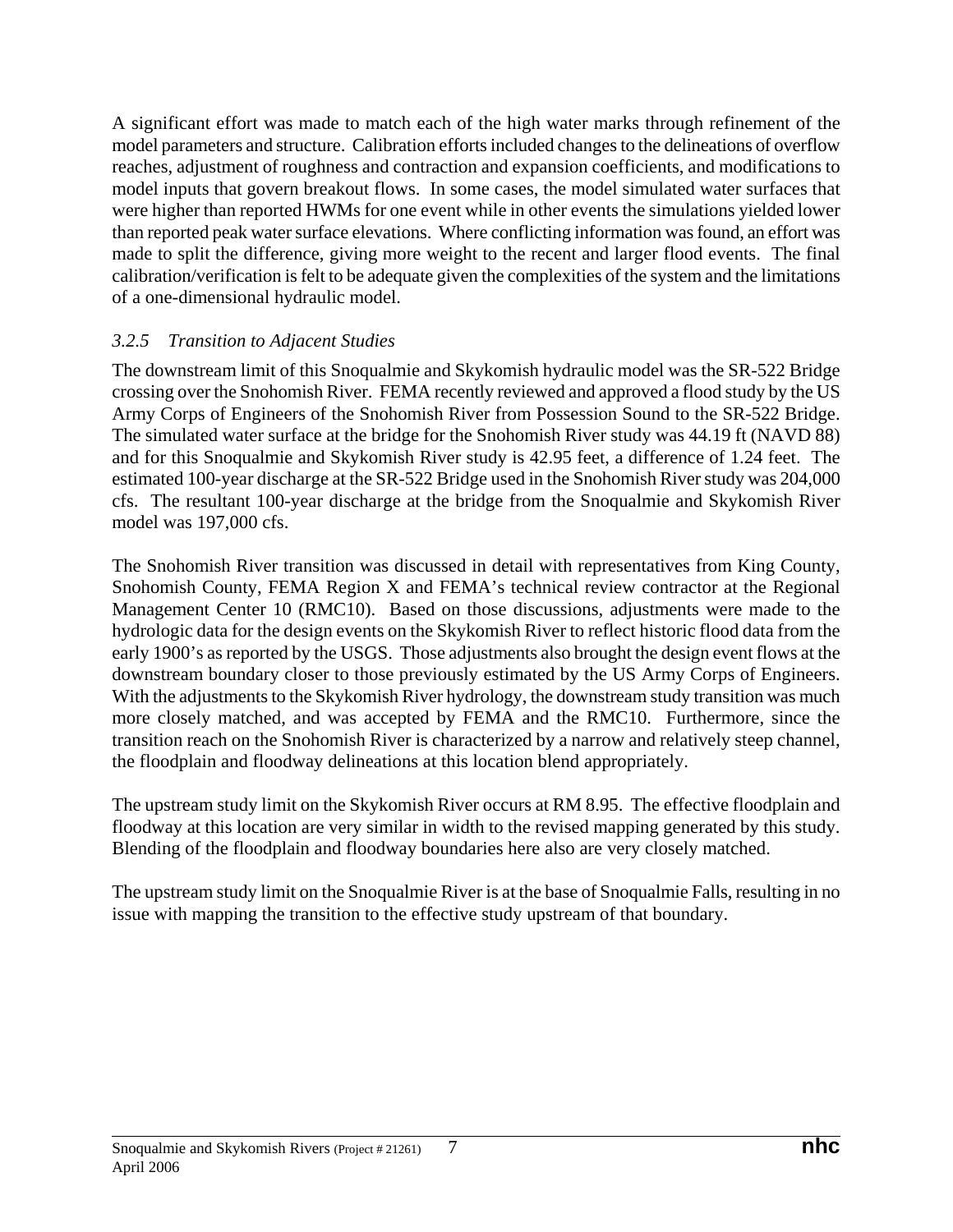### *3.2.6 Floodplain Discussion*

In general, the estimated 100-year floodplain limits within the Snoqualmie Valley extend from the west valley wall to the east valley wall. There are two exceptions to this generalization. The first occurs in the reach between Snoqualmie Falls and Fall City, where the Snoqualmie River channel slope is its steepest and the mapped floodplain does not extend all the way to the east valley wall. The second exception is in the vicinity of Carnation, where the Tolt River alluvial fan has raised the valley topography and Snoqualmie River flood waters do not reach the east valley wall. The flattest portion of the flood profile on the lower Snoqualmie River occurs between the High Bridge (Crescent Lake Road) and the Woodinville-Duvall Road Bridge. The 100-year water surface rises less than 2 feet across this span of 7 river miles.

The channel slope of the lower Skykomish River is significantly steeper though the floodplain is not significantly more confined than the lower Snoqualmie. For comparison, the lower 7 miles of the Skykomish River drops 33 feet, compared to the 2 foot drop on the lower 7 miles of the Snoqualmie River. In general, however, the 100-year floodplain of the Skykomish River still extends from the south valley wall to either the north valley wall or State Highway 2.

# *3.2.7 Flood Profiles*

The flood profiles for the study reach are shown on Exhibit 1 through Exhibit 11. The profile panels illustrate the 10-, 50-, 100-, and 500-year water surface elevations for the Snoqualmie, Skykomish, and Snohomish Rivers and all modeled overflow reaches.

# **3.3 Vertical Datum**

All flood insurance studies are referenced to a specific vertical datum. The vertical datum provides a starting point against which flood, ground, and structure elevations can be referenced and compared. Until recently, the standard vertical datum used for newly created or revised studies was the National Geodetic Vertical Datum of 1929 (NGVD 29). With the finalization of the North American Vertical Datum of 1988 (NAVD 88), most studies are being prepared using NAVD 88 as the referenced vertical datum. The hydraulic analysis for the Snoqualmie and Skykomish Rivers was conducted using the NAVD 88 vertical datum. Elevation conversion factors between the two vertical datums vary by location and can be obtained from the National Geodetic Survey's VERTCON utility (NGS, 1994). In general, elevations in the Snoqualmie Valley can be converted from NGVD 29 to NAVD 88 elevations by adding 3.49 ft.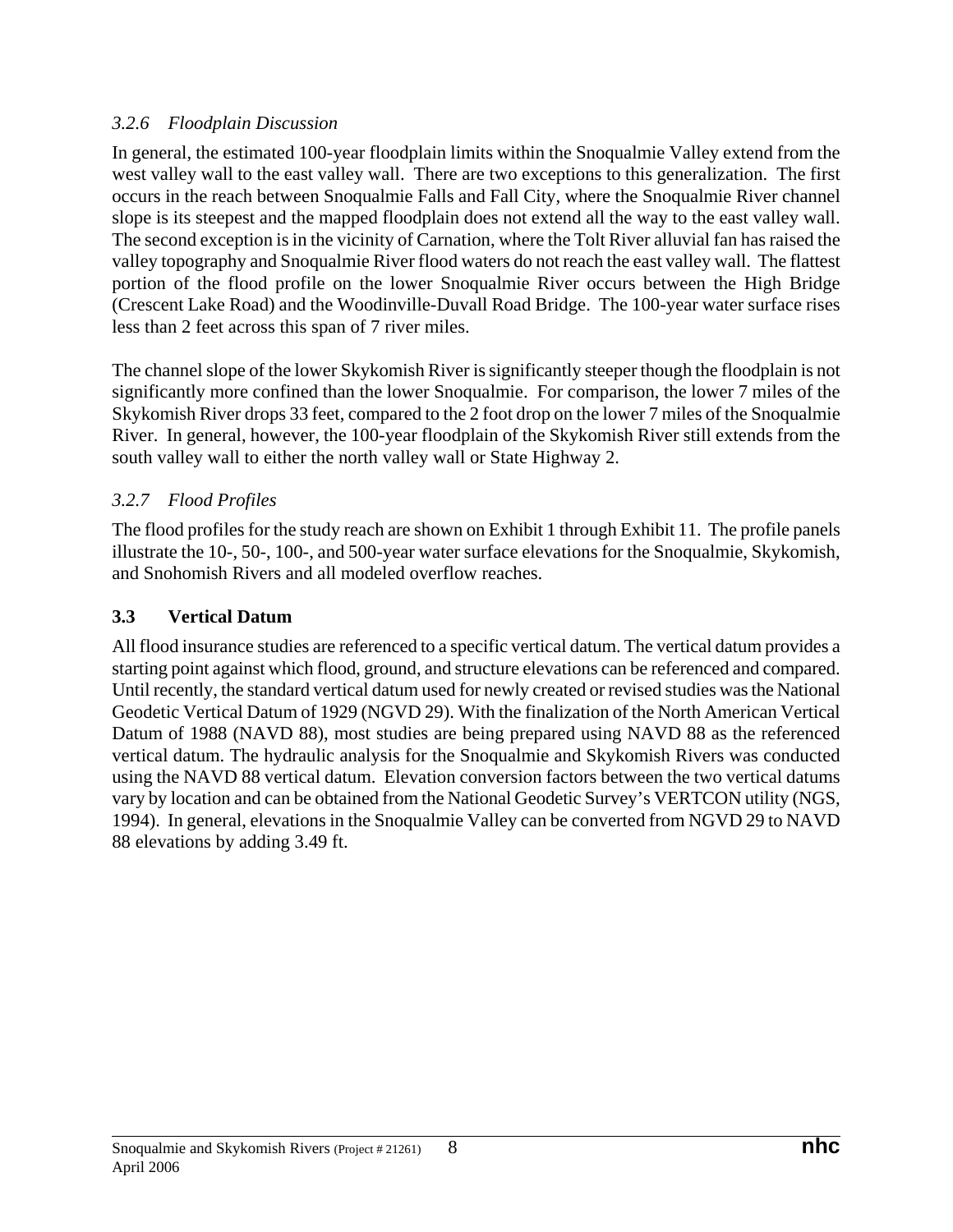### **4.0 FLOODPLAIN MANAGEMENT APPLICATIONS**

### **4.1 Floodplain Boundaries**

As noted previously, the floodplain boundaries for the 100- and 500-year events are shown in Exhibit 12 at a scale of 1 inch equals 500 feet. The base map and all FIS features have also been provided in digital form on the compact disk in the sleeve at the back of this report (AutoCAD version 2004 format).

Users should be aware that flood elevations shown on the work map represent rounded whole-foot elevations and may not exactly reflect the elevations shown on the Flood Profiles or in the Floodway Data Tables. Flood elevations shown on the work map are primarily intended for flood insurance rating purposes. For construction and/or floodplain management purposes, users are cautioned to use the flood elevation data presented in the Floodway Data Tables as well as the Flood Profiles in conjunction with the data illustrated on the work map.

### **4.2 Floodway**

A Regulatory Floodway was delineated for the Lower Snoqualmie and Skykomish Rivers using the unsteady HEC-RAS model and following the FEMA Guidelines and Specifications for Flood Hazard Mapping Partners. The hydraulic model for the baseline floodplain included eight distinct secondary flow branches in addition to the main channel reaches on the Snoqualmie and Skykomish Rivers. These secondary flow branches were added to improve the model's simulation of complex floodplain hydraulic conditions including breakout flows, topographic divides, overflow channels, and storage areas. For the floodway analysis, the baseline model was modified to reflect floodplain encroachments as could be made while maintaining a flow corridor that could pass the 0.01 chance exceedence event without exceeding a 1.0 foot surcharge at any point in the main channel. The process of developing the floodway model comprised the following steps:

- 1. Begin with the 0.01 percent chance exceedence event (base flood) floodplain model.
- 2. Transfer the floodway limits from the effective FIS to the new hydraulic model.
- 3. Evaluate the surcharge of the effective floodway encroachments on water surface elevations in the new model. Like the base flood model, the floodway model is run using unsteady HEC-RAS. Thus the surcharge reflects both a loss of conveyance capacity and a reduction in flood storage.
- 4. Make adjustments to the effective floodplain encroachments to the extent necessary to pass the base flood without exceeding a 1.0 foot surcharge at any point in the main channel. To the extent possible, encroachment adjustments were made to provide an equal conveyance reduction on the left and right overbanks.
- 5. The modeled floodway encroachments at each cross section were plotted on the project work maps and floodway encroachments were adjusted to provide a smooth transitioning floodway delineation and to account for any areas of high ground between model cross sections.
- 6. The adjusted floodway encroachments from Step 5 were then reinserted in the HEC-RAS model and final floodway simulations were conducted to ensure that the surcharge criteria for the main channel were achieved.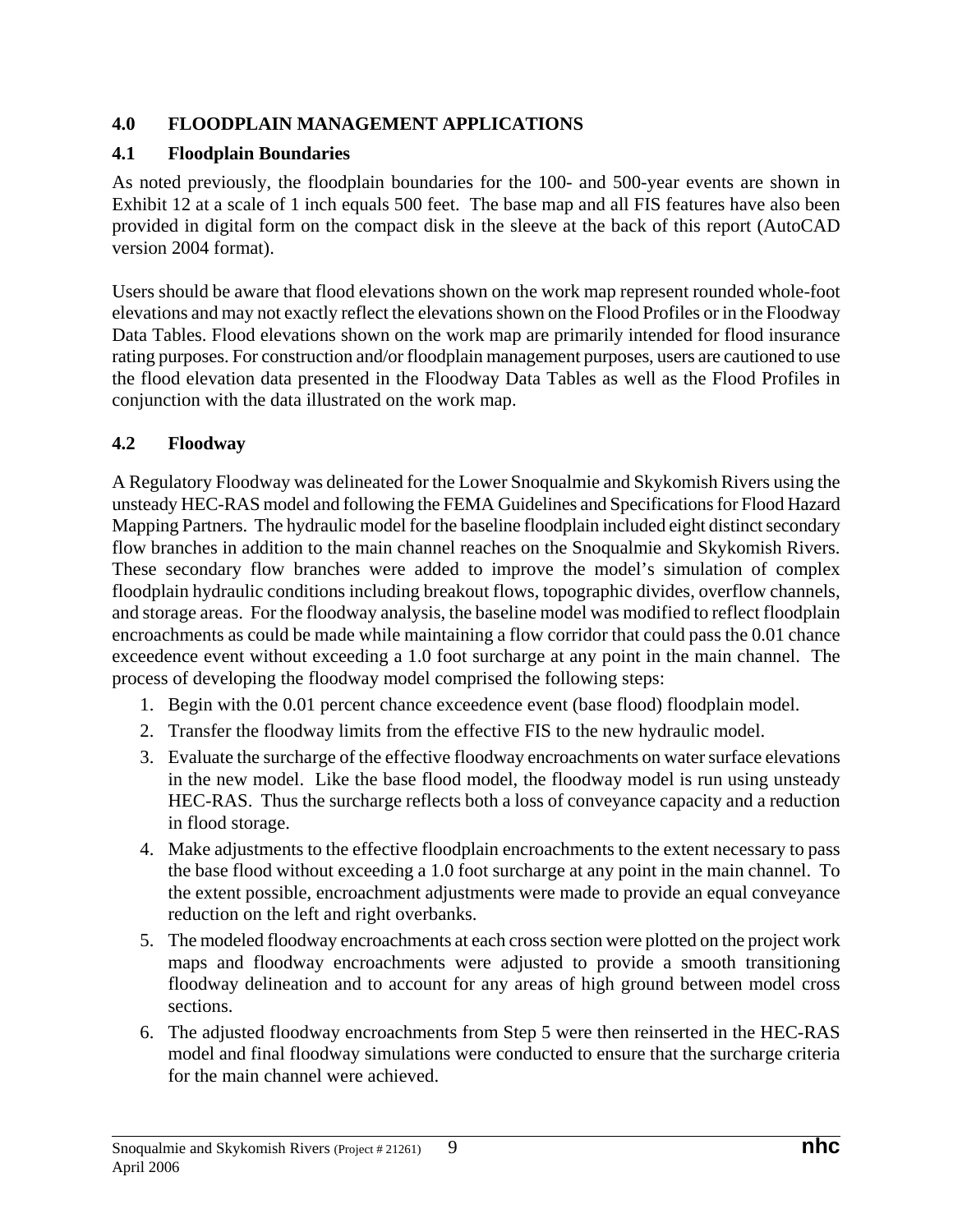As noted, the floodway analysis conducted by **nhc** focused on achieving a one foot surcharge in the main channel. It should be noted that there are areas where the newly estimated Base Flood Elevations (BFEs) in the overbank are not at the same level as the newly estimated main channel BFEs on the adjacent reach. This is because discharge to overflow reaches is affected by hydraulic controls in the floodplain, such as roads or high ground. Comparing the base flood elevations for the main channel with the BFEs in the adjacent overflow reaches shows that elevation differences of greater than one foot occur in several locations, including along Riley Slough, the overflow branch north of Carnation, and the overflow branch east of Fall City. In these locations, and throughout the study area, the analysis focused on maintaining floodway surcharges in the main channel within the allowable one foot limit.

The extents of the floodway were extracted from the final floodway model at each modeled crosssection. Between sections, the floodway boundary was interpolated based on topographic information and to reflect general hydraulic principles. The results of the floodway analysis are tabulated for each cross-section in Tables 4, 5, and 6. The floodway boundary is also shown on the work map.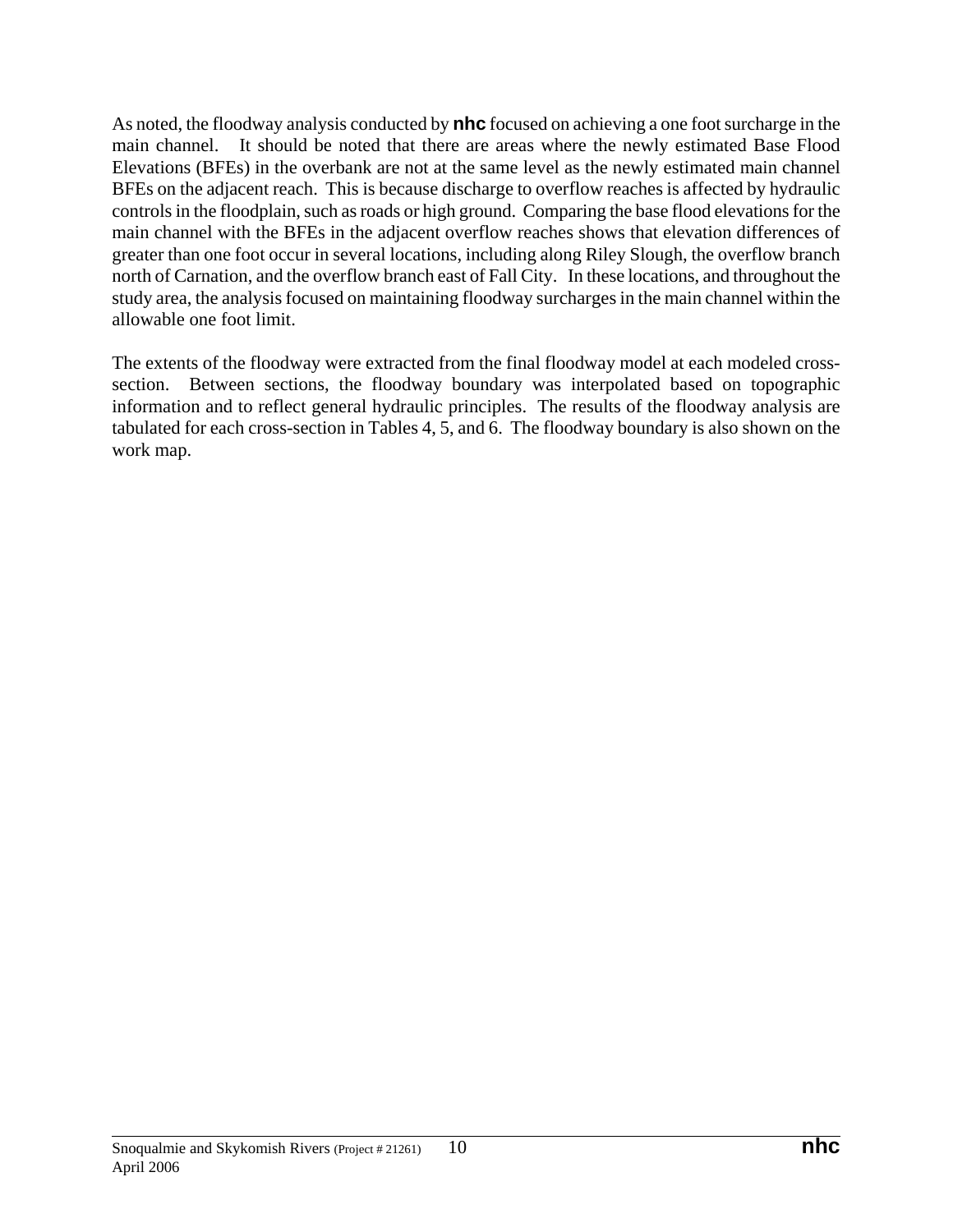#### **5.0 BIBLIOGRAPHY AND REFERENCES**

Dewberry. (2005). *RASPLOT, Version 2.5, March 2005* [Computer Program]. Fairfax, VA.

FEMA (Federal Emergency Management Agency). (2003). *Guidelines and Specifications for Flood Hazard Mapping Partners.*

HEC (Hydrologic Engineering Center). (2003). *HEC-GeoRAS, Version 3.1.1* [Computer Program]. Davis, CA

HEC (Hydrologic Engineering Center). (2005). *HEC-RAS, Version 3.1.3* [Computer Program]. Davis, CA

NGS (National Geodetic Survey). (1994). *VERTCON, Version 2.0.* [Internet Website, available at: http://www.ngs.noaa.gov/TOOLS/Vertcon/vertcon.html].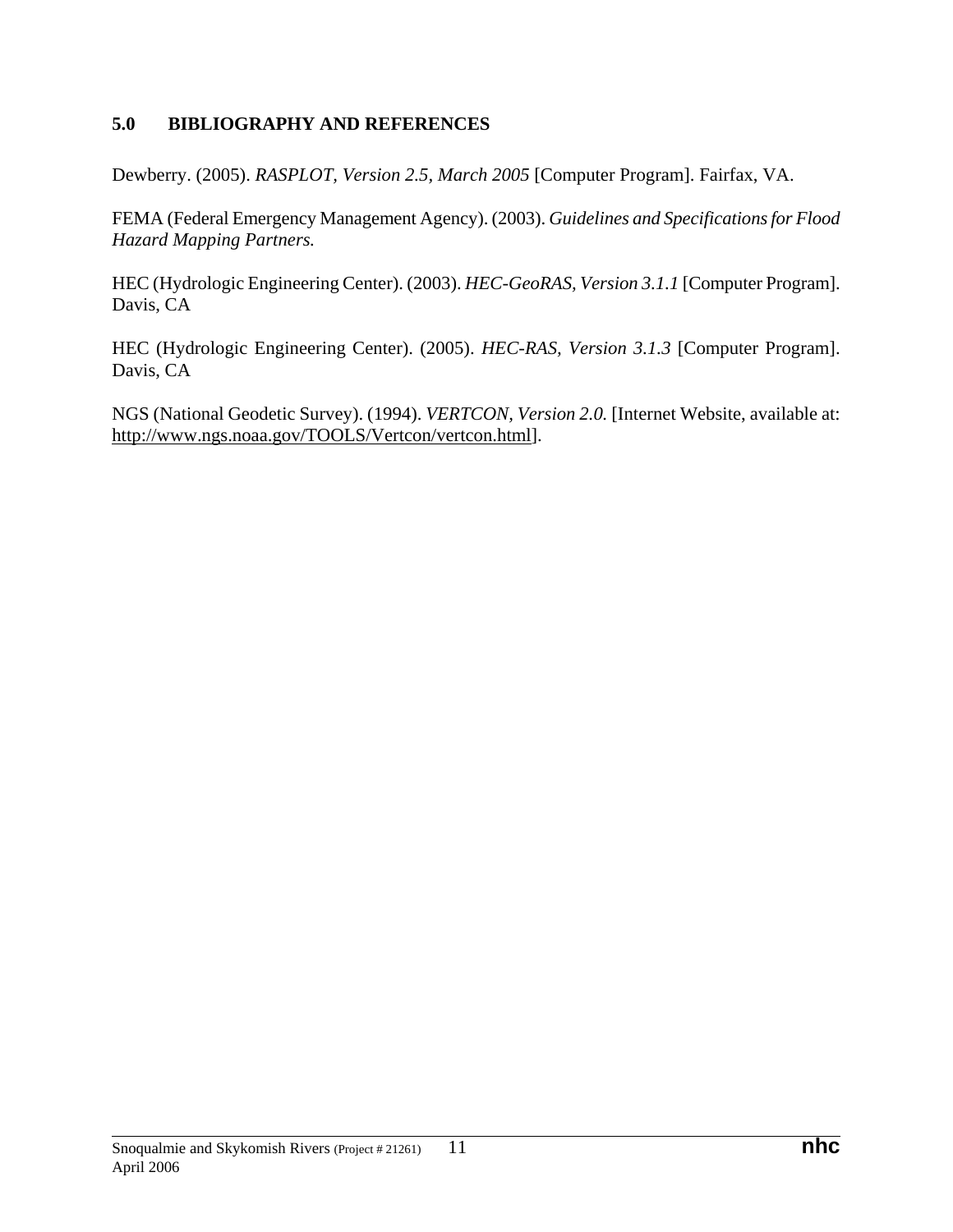| <b>Node</b><br>ID | <b>Node Description</b>                 | Area<br>(sqmi) | <b>USGS</b><br><b>River</b><br><b>Mile</b> | 12/25/67    | 1/5/69      | 2/28/72     | 1/18/75     | 12/3/75     | 12/2/77                   | 12/26/80    | 12/3/82     | 1/25/84     | 11/23/86    | $06/017$    | 11/24/90                  | 2/19/95                   | 11/29/95    | 2/9/96      | <b>S/19/97</b> | 12/29/98    | <b>Data Source</b><br>(USGS Gage Number or<br>Data Filling Method) |
|-------------------|-----------------------------------------|----------------|--------------------------------------------|-------------|-------------|-------------|-------------|-------------|---------------------------|-------------|-------------|-------------|-------------|-------------|---------------------------|---------------------------|-------------|-------------|----------------|-------------|--------------------------------------------------------------------|
| 1                 | Woods Creek.                            | 64.4           | 25                                         | X           | $\mathbf X$ | $\mathbf X$ |             |             |                           |             |             |             |             |             |                           |                           |             |             |                |             | 12141000 (Woods)                                                   |
|                   |                                         |                |                                            |             |             |             | X           | X           | X                         | X           | X           | X           | X           | X           | $\boldsymbol{\mathrm{X}}$ |                           |             |             |                |             | Correlation w/ Cherry<br>Creek                                     |
|                   |                                         |                |                                            |             |             |             |             |             |                           |             |             |             |             |             |                           | $\mathbf X$               | X           | $\mathbf X$ | $\mathbf X$    | $\mathbf X$ | 12155300 (Pilchuck)                                                |
| $\overline{c}$    | Youngs Creek, McCoy Creek,<br>and Local | 49.7           | 33.7                                       | X           | X           | X           | X           | X           | $\mathbf X$               | X           | X           | X           | $\mathbf X$ | X           | X                         | $\boldsymbol{\mathrm{X}}$ | X           | $\mathbf X$ | X              | $\mathbf X$ | Correlation w/ HSPF<br>(Cherry Creek)                              |
| 3                 | <b>Sultan River</b>                     | 104.9          | 34.4                                       | X           | $\mathbf X$ |             |             |             |                           |             |             |             |             |             |                           |                           |             |             |                |             | Route w/ Correlation w/<br>12135000 (Wallace)                      |
|                   |                                         |                |                                            |             |             | X           | X           | X           |                           |             |             |             |             |             |                           |                           |             |             |                |             | Route w/ Correlation<br>12135000 (Wallace)                         |
|                   |                                         |                |                                            |             |             |             |             |             | X                         | X           | X           |             |             |             |                           |                           |             |             |                |             | Route Spada w/ 12137260<br>and 12137200                            |
|                   |                                         |                |                                            |             |             |             |             |             |                           |             |             | $\mathbf X$ | $\mathbf X$ | $\mathbf X$ | $\mathbf X$               |                           |             |             | $\mathbf X$    | $\mathbf X$ | 12138160                                                           |
|                   |                                         |                |                                            |             |             |             |             |             |                           |             |             |             |             |             |                           | $\mathbf X$               | $\mathbf X$ | $\mathbf X$ |                |             | 12137800                                                           |
| $\overline{4}$    | <b>Wallace River</b>                    | 65.6           | 35.6                                       | $\mathbf X$ | $\mathbf X$ | $\mathbf X$ | $\mathbf X$ | $\mathbf X$ | $\mathbf X$               | $\mathbf X$ | $\mathbf X$ | $\mathbf X$ | $\mathbf X$ | $\mathbf X$ | $\mathbf X$               | $\mathbf X$               | $\mathbf X$ | $\mathbf X$ | $\mathbf X$    | $\mathbf X$ | 12135000 (Wallace)                                                 |
| 5                 | Haystack and Local                      | 48.7           | 44.2                                       | X           | $\mathbf X$ | $\mathbf X$ | $\mathbf X$ | $\mathbf X$ | $\boldsymbol{\mathrm{X}}$ | X           | X           | $\bar{X}$   | $\mathbf X$ | $\mathbf X$ | $\mathbf X$               | $\boldsymbol{\mathrm{X}}$ | X           | $\bar{X}$   | $\mathbf X$    | $\mathbf X$ | Correlation/Wallace River                                          |
| 6                 | Upper Skykomish and Local               | 557.2          | 49.27                                      | X           | $\mathbf X$ | $\mathbf X$ | $\mathbf X$ | $\mathbf X$ | $\mathbf X$               | $\mathbf X$ | $\mathbf X$ | $\rm X$     | $\mathbf X$ | $\mathbf X$ | $\mathbf X$               | $\boldsymbol{\mathrm{X}}$ | $\mathbf X$ | $\mathbf X$ | $\mathbf X$    | $\mathbf X$ | 12134500                                                           |
| $\overline{7}$    | <b>Cherry Creek</b>                     | 27.9           | 6.7                                        | X           | $\mathbf X$ | $\mathbf X$ | $\mathbf X$ | $\mathbf X$ | $\mathbf X$               | $\mathbf X$ | $\mathbf X$ | $\mathbf X$ | $\mathbf X$ | $\mathbf X$ | $\mathbf X$               | $\boldsymbol{\mathrm{X}}$ | $\mathbf X$ | $\mathbf X$ | $\mathbf X$    | $\mathbf X$ | <b>HSPF</b> Modeling                                               |
| 8                 | Tuck Creek and Local                    | 20.5           | 10.2                                       | $\mathbf X$ | $\mathbf X$ | $\mathbf X$ | $\mathbf X$ | $\mathbf X$ | $\mathbf X$               | $\mathbf X$ | $\mathbf X$ | $\mathbf X$ | $\mathbf X$ | $\mathbf X$ | $\mathbf X$               | $\mathbf X$               | $\mathbf X$ | $\mathbf X$ | $\mathbf X$    | $\mathbf X$ | <b>HSPF</b> Modeling                                               |
| 9                 | Ames Lake                               | 7.7            | 17.1                                       | $\mathbf X$ | $\mathbf X$ | $\mathbf X$ | $\mathbf X$ | $\mathbf X$ | $\mathbf X$               | $\mathbf X$ | $\mathbf X$ | $\mathbf X$ | $\mathbf X$ | $\mathbf X$ | $\mathbf X$               | $\mathbf X$               | $\mathbf X$ | $\mathbf X$ | $\mathbf X$    | $\mathbf X$ | <b>HSPF</b> Modeling                                               |
| $10\,$            | Harris Creek and Local                  | 29.9           | 23                                         | $\mathbf X$ | $\mathbf X$ | $\mathbf X$ | $\mathbf X$ | $\mathbf X$ | $\mathbf X$               | $\mathbf X$ | $\mathbf X$ | $\mathbf X$ | $\rm X$     | $\mathbf X$ | $\mathbf X$               | $\mathbf X$               | $\mathbf X$ | $\mathbf X$ | $\mathbf X$    | $\mathbf X$ | <b>HSPF</b> Modeling                                               |
| 11                | Tolt River, Stossel Creek, and<br>Local | 103.6          | 24.9                                       | X           | X           | X           | X           | $\mathbf X$ | $\mathbf X$               | X           | X           | X           | $\mathbf X$ | $\mathbf X$ | $\boldsymbol{\mathrm{X}}$ | $\boldsymbol{\mathrm{X}}$ | X           | X           | X              | $\mathbf X$ | 12148500                                                           |
| 12                | Griffin Creek                           | 17.6           | 27.1                                       | $\mathbf X$ | $\mathbf X$ |             |             |             |                           |             |             |             |             |             |                           |                           |             |             |                |             | 12147000                                                           |
|                   |                                         |                |                                            |             |             | X           | $\mathbf X$ | X           | $\mathbf X$               | $\mathbf X$ | $\mathbf X$ | $\mathbf X$ | $\mathbf X$ | $\mathbf X$ | X                         | $\mathbf X$               | $\mathbf X$ | $\mathbf X$ | X              | $\mathbf X$ | Correlation w/ 12142000<br>(N.F. Snoqualmie)                       |
| 13                | Patterson Creek and Local               | 26.7           | 31.2                                       | $\mathbf X$ | $\mathbf X$ |             |             |             |                           |             |             |             |             |             |                           |                           |             |             |                |             | 12146000                                                           |
|                   |                                         |                |                                            |             |             | X           | X           | $\mathbf X$ | $\mathbf X$               | X           | X           | X           | X           | $\mathbf X$ | $\mathbf X$               | $\boldsymbol{\mathrm{X}}$ | X           | X           | X              | $\mathbf X$ | Correlation w/ 12145500<br>(Raging River)                          |
| 14                | <b>Raging River</b>                     | 38.9           | 36.3                                       | $\mathbf X$ | $\mathbf X$ | $\mathbf X$ | $\mathbf X$ | $\mathbf X$ | $\mathbf X$               | $\mathbf X$ | $\mathbf X$ | $\mathbf X$ | $\mathbf X$ | $\mathbf X$ | $\mathbf X$               | $\mathbf X$               | $\mathbf X$ | $\mathbf X$ | $\mathbf X$    | $\mathbf X$ | 12145500                                                           |
| 15                | <b>Tokul Creek</b>                      | 34.1           | 39.6                                       | X           | $\mathbf X$ | $\mathbf X$ | X           | $\mathbf X$ | $\mathbf X$               | X           | $\mathbf X$ | $\mathbf X$ | $\mathbf X$ | $\mathbf X$ | $\mathbf X$               | $\boldsymbol{\mathrm{X}}$ | X           | $\mathbf X$ | X              | X           | Correlation w/ 12142000<br>(N.F. Snoqualmie)                       |
| 16                | Lower Coal Creek and Local              | 6.5            | 40.0                                       | X           | $\mathbf X$ | $\mathbf X$ | $\mathbf X$ | $\mathbf X$ | $\mathbf X$               | X           | $\mathbf X$ | $\mathbf X$ | $\mathbf X$ | $\mathbf X$ | $\mathbf X$               | $\mathbf X$               | X           | $\mathbf X$ | $\mathbf X$    | $\mathbf X$ | <b>HSPF</b> Modeling                                               |
| 17                | <b>Upper Snoqualmie Forks</b>           | 357.6          | 40.3                                       | X           | $\mathbf X$ | $\mathbf X$ | $\mathbf X$ | $\mathbf X$ | $\bar{X}$                 | X           | $\mathbf X$ | $\mathbf X$ | $\mathbf X$ | $\mathbf X$ | $\bar{X}$                 | $\mathbf X$               | $\mathbf X$ | $\mathbf X$ | $\mathbf X$    | $\mathbf X$ | 12144500                                                           |

#### **Table 1: Unsteady HEC-RAS Model Inflow Data Sources for Selected Historical Events**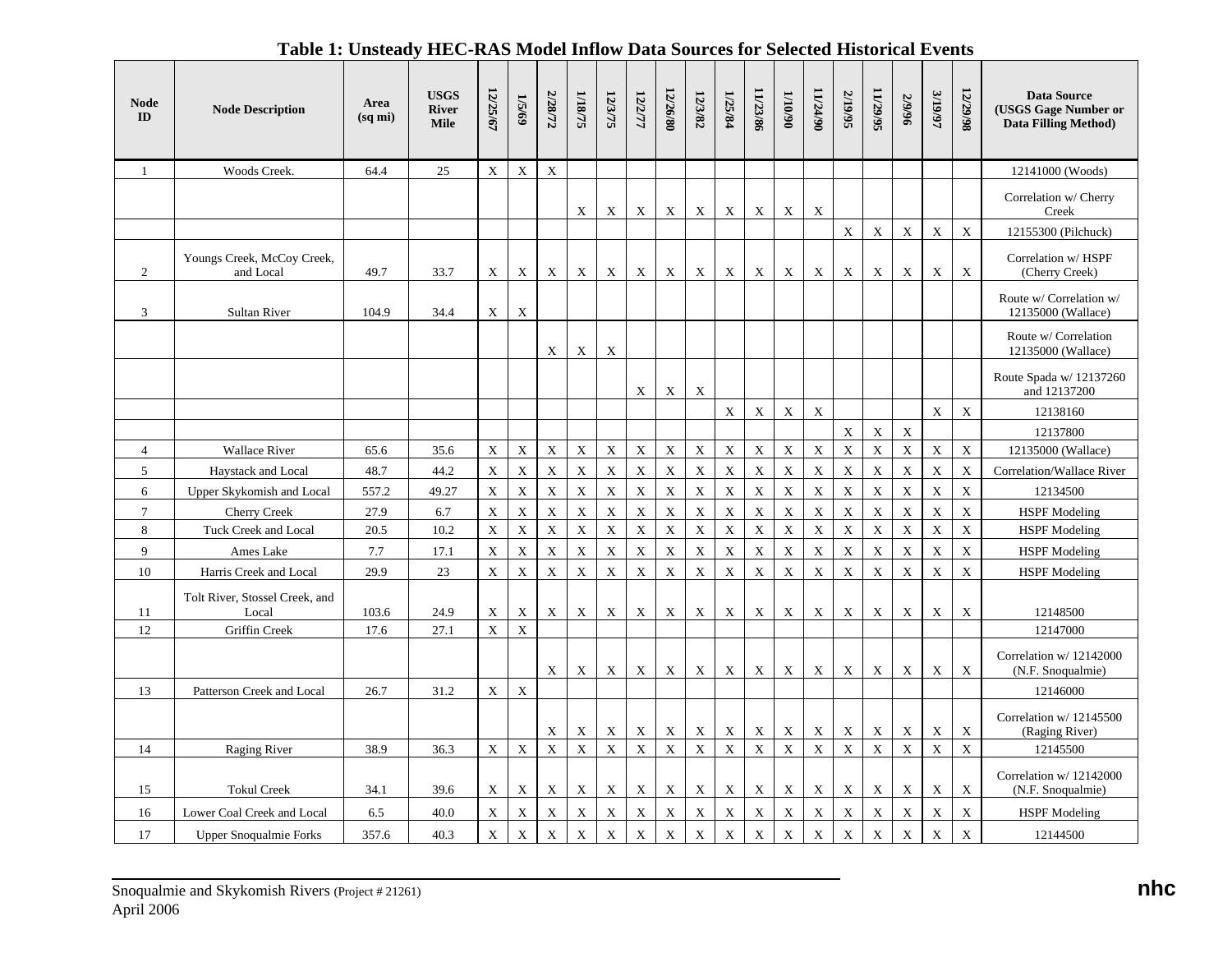| <b>FLOODING SOURCE AND</b> | <b>DRAINAGE AREA</b> | PEAK DISCHARGES(CFS) |         |            |         |  |  |
|----------------------------|----------------------|----------------------|---------|------------|---------|--|--|
| <b>LOCATION</b>            | (SQUARE MILES)       | $10-YR$              | $50-YR$ | $100 - YR$ | 500-YR  |  |  |
| Snoqualmie River           |                      |                      |         |            |         |  |  |
| near Snoqualmie:           | 375                  | 51,700               | 71,100  | 79,100     | 95,200  |  |  |
|                            |                      |                      |         |            |         |  |  |
| near Carnation (total):    | 603                  | 58,200               | 82,400  | 91,800     | 113,300 |  |  |
| Carnation (mainstem):      |                      | 57,700               | 72,900  | 77,400     | 86,500  |  |  |
| Carnation (overflow):      |                      | 400                  | 9,500   | 14,300     | 26,800  |  |  |
|                            |                      |                      |         |            |         |  |  |
| at Duvall (total):         | Not available        | 53,400               | 75,800  | 84,600     | 99,700  |  |  |
| Duvall (mainstem):         |                      | 22,000               | 26,700  | 26,300     | 24,500  |  |  |
| Duvall (overflow):         |                      | 31,400               | 49,100  | 58,300     | 75,200  |  |  |
|                            |                      |                      |         |            |         |  |  |
| <b>Skykomish River</b>     |                      |                      |         |            |         |  |  |
| near Gold Bar:             | 535                  | 75,300               | 106,100 | 119,300    | 149,900 |  |  |
|                            |                      |                      |         |            |         |  |  |
| Snohomish River            |                      |                      |         |            |         |  |  |
| near Monroe:               | 1,537                | 120,700              | 174,400 | 196,800    | 242,900 |  |  |

**Table 2**: **Flood Frequency Discharges for Snoqualmie, Skykomish and Snohomish Rivers** 

\* Locations listed are for model cross-sections located adjacent to the existing USGS gages.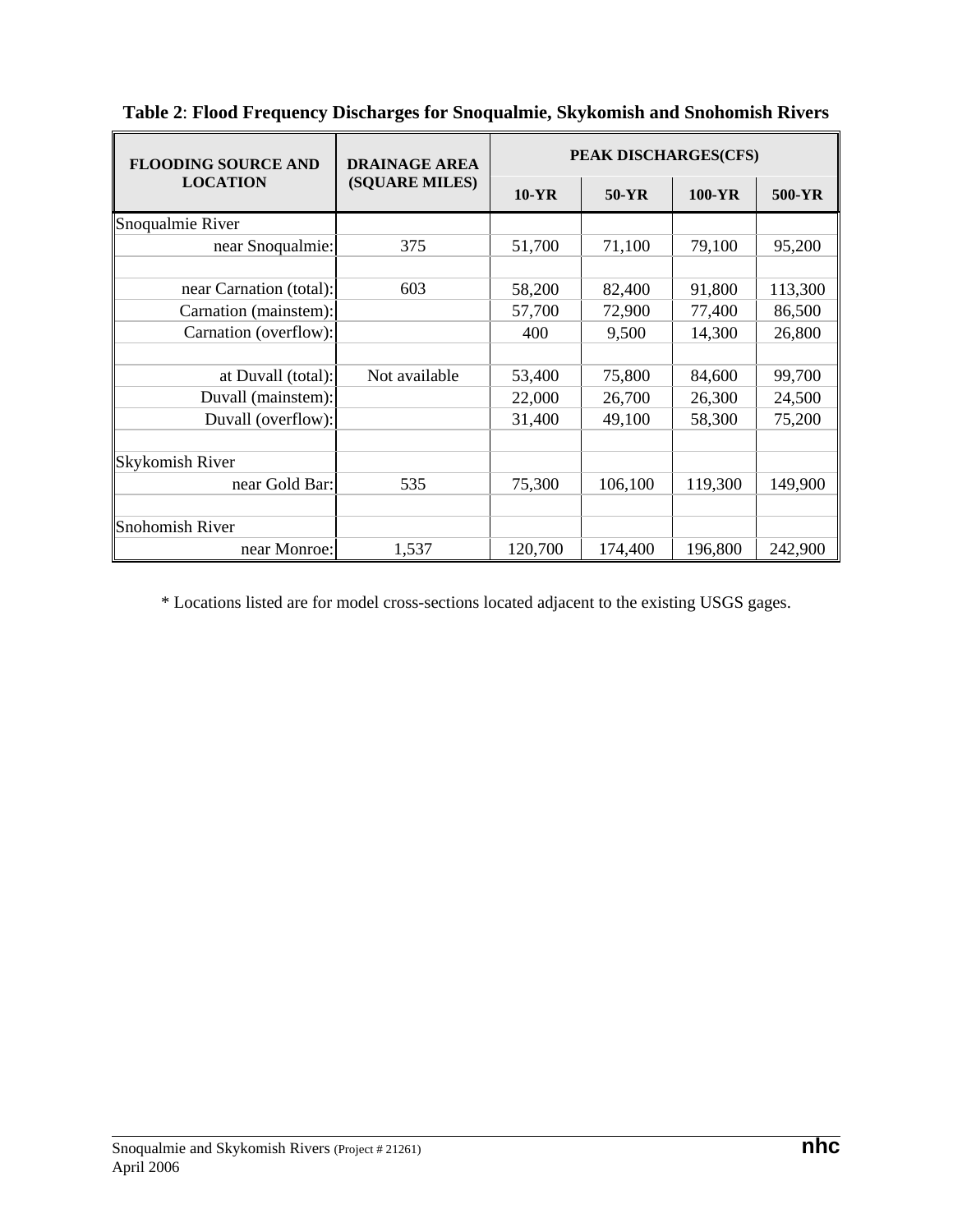|                                             | <b>Cross-Section Identifier</b> | <b>Information Source / Date Generated</b> |                    |                       |  |
|---------------------------------------------|---------------------------------|--------------------------------------------|--------------------|-----------------------|--|
| <b>Model River and Reach</b><br><b>Name</b> | <b>HEC-RAS#</b>                 | <b>Work Map</b><br>Letter                  | <b>Channel</b>     | Floodplain            |  |
| Snohomish River Mainstem                    | 20.42                           | Snoh-AU                                    | Field survey, 2004 | Topographic map, 2004 |  |
| <b>Snohomish River Mainstem</b>             | 20.7                            | Snoh-AV                                    | Field survey, 2004 | Topographic map, 2004 |  |
| Snohomish River Mainstem                    | 20.94                           | Snoh-AW                                    | Field survey, 2004 | Topographic map, 2004 |  |
| Snohomish River Mainstem                    | 21.24                           | Snoh-AX                                    | Field survey, 2004 | Topographic map, 2004 |  |
|                                             |                                 |                                            |                    |                       |  |
| Skykomish River Mainstem 1                  | 0.16                            | Sky-A                                      | Field survey, 2004 | Topographic map, 2004 |  |
| Skykomish River Mainstem 1                  | 0.160154                        |                                            | Interpolated       | Interpolated          |  |
| Skykomish River Mainstem 1                  | 0.21                            | Sky-B                                      | Field survey, 2004 | Topographic map, 2004 |  |
| Skykomish River Mainstem 1                  | 0.39                            | Sky-C                                      | Field survey, 2004 | Topographic map, 2004 |  |
| Skykomish River Mainstem 1                  | 0.62                            | Sky-D                                      | Field survey, 2004 | Topographic map, 2004 |  |
| Skykomish River Mainstem 1                  | 0.765                           |                                            | Interpolated       | Interpolated          |  |
| Skykomish River Mainstem 1                  | 0.92                            | Sky-E                                      | Field survey, 2004 | Topographic map, 2004 |  |
| Skykomish River Mainstem 1                  | 1.14                            | Sky-F                                      | Field survey, 2004 | Topographic map, 2004 |  |
| Skykomish River Mainstem 1                  | 1.33                            | Sky-G                                      | Field survey, 2004 | Topographic map, 2004 |  |
| Skykomish River Mainstem 1                  | 1.53                            | Sky-H                                      | Field survey, 2004 | Topographic map, 2004 |  |
| Skykomish River Mainstem 1                  | 1.65                            | Sky-I                                      | Field survey, 2004 | Topographic map, 2004 |  |
| Skykomish River Mainstem 1                  | 1.91                            | Sky-J                                      | Field survey, 2004 | Topographic map, 2004 |  |
| Skykomish River Mainstem 1                  | 2.07                            | Sky-K                                      | Field survey, 2004 | Topographic map, 2004 |  |
| Skykomish River Mainstem 1                  | 2.32                            | Sky-L                                      | Field survey, 2004 | Topographic map, 2004 |  |
| Skykomish River Mainstem 1                  | 2.56                            | Sky-M                                      | Field survey, 2004 | Topographic map, 2004 |  |
| Skykomish River Mainstem 1                  | 2.8                             | Sky-N                                      | Field survey, 2004 | Topographic map, 2004 |  |
| Skykomish River Mainstem 1                  | 2.94                            |                                            | Interpolated       | Interpolated          |  |
| Skykomish River Mainstem 1                  | 3.09                            | Sky-O                                      | Field survey, 2004 | Topographic map, 2004 |  |
| Skykomish River Mainstem 1                  | 3.21982                         |                                            | Interpolated       | Interpolated          |  |
| Skykomish River Mainstem 1                  | 3.23                            | Sky-P                                      | Field survey, 2004 | Topographic map, 2004 |  |
| Skykomish River Mainstem 2                  | 3.45                            | Sky-Q                                      | Field survey, 2004 | Topographic map, 2004 |  |
| Skykomish River Mainstem 2                  | 3.45016                         |                                            | Interpolated       | Interpolated          |  |
| Skykomish River Mainstem 2                  | 3.5                             | Sky-R                                      | Field survey, 2004 | Topographic map, 2004 |  |
| Skykomish River Mainstem 2                  | 3.595                           |                                            | Interpolated       | Interpolated          |  |
| Skykomish River Mainstem 2                  | 3.71                            | Sky-S                                      | Field survey, 2004 | Topographic map, 2004 |  |
| Skykomish River Mainstem 2                  | 3.83                            |                                            | Interpolated       | Interpolated          |  |
| Skykomish River Mainstem 2                  | 3.96                            | Sky-T                                      | Field survey, 2004 | Topographic map, 2004 |  |

# **Table 3: HEC-RAS Model Cross-Section Information**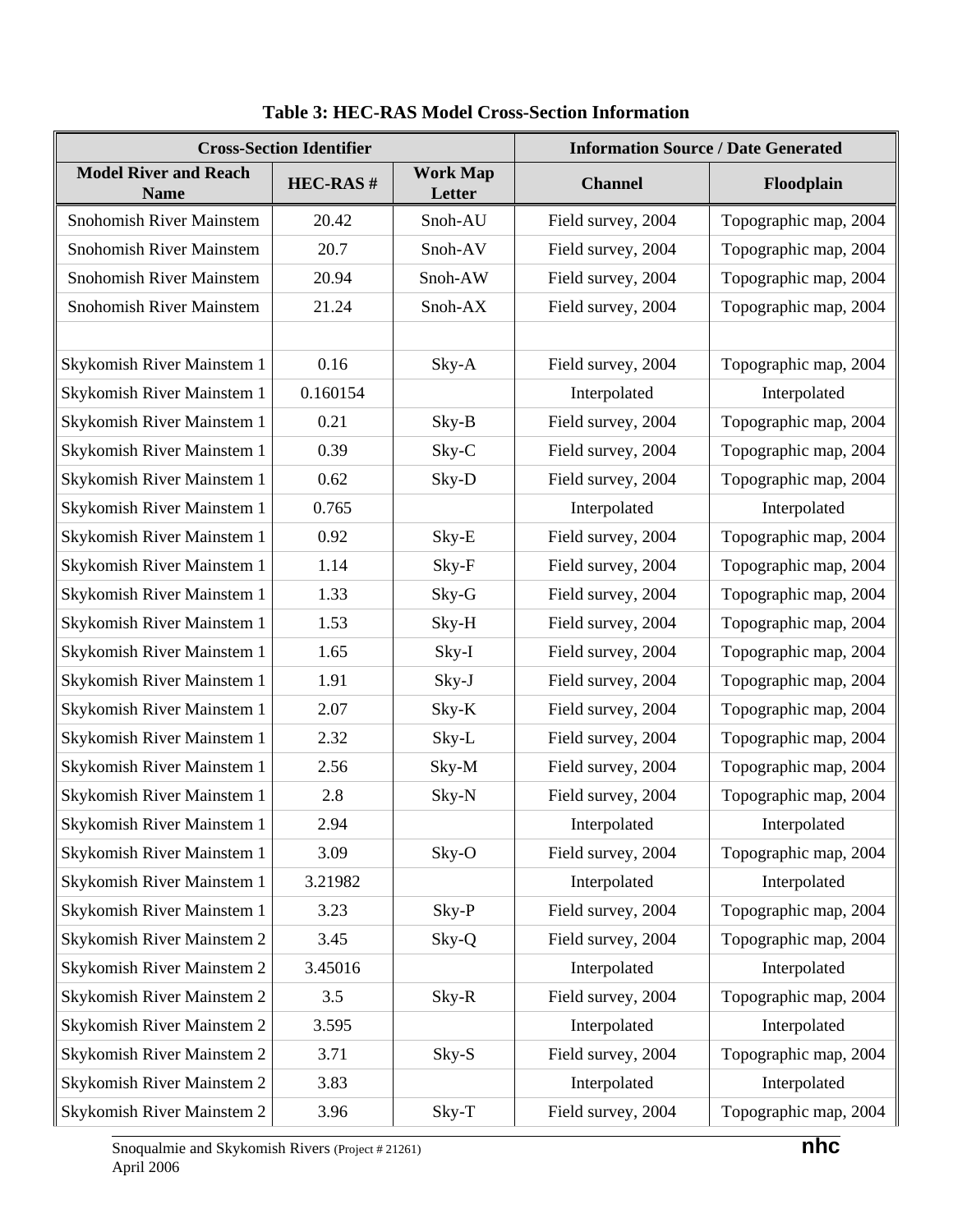| <b>Cross-Section Identifier</b>             |                 |                           | <b>Information Source / Date Generated</b> |                       |  |  |
|---------------------------------------------|-----------------|---------------------------|--------------------------------------------|-----------------------|--|--|
| <b>Model River and Reach</b><br><b>Name</b> | <b>HEC-RAS#</b> | <b>Work Map</b><br>Letter | <b>Channel</b>                             | Floodplain            |  |  |
| Skykomish River Mainstem 2                  | 3.99            | Sky-U                     | Field survey, 2004                         | Topographic map, 2004 |  |  |
| Skykomish River Mainstem 2                  | 4.11            | Sky-V                     | Field survey, 2004                         | Topographic map, 2004 |  |  |
| Skykomish River Mainstem 2                  | 4.31            | Sky-W                     | Field survey, 2004                         | Topographic map, 2004 |  |  |
| Skykomish River Mainstem 2                  | 4.53            | $Sky-X$                   | Field survey, 2004                         | Topographic map, 2004 |  |  |
| Skykomish River Mainstem 2                  | 4.64            | Sky-Y                     | Field survey, 2004                         | Topographic map, 2004 |  |  |
| Skykomish River Mainstem 2                  | 4.66            | Sky-Z                     | Field survey, 2004                         | Topographic map, 2004 |  |  |
| Skykomish River Mainstem 2                  | 4.75            | Sky-AA                    | Field survey, 2004                         | Topographic map, 2004 |  |  |
| Skykomish River Mainstem 2                  | 4.85            | Sky-AB                    | Field survey, 2004                         | Topographic map, 2004 |  |  |
| Skykomish River Mainstem 2                  | 5.23            | Sky-AC                    | Field survey, 2004                         | Topographic map, 2004 |  |  |
| Skykomish River Mainstem 2                  | 5.48            | Sky-AD                    | Field survey, 2004                         | Topographic map, 2004 |  |  |
| <b>Skykomish River Mainstem 2</b>           | 5.55            | Sky-AE                    | Field survey, 2004                         | Topographic map, 2004 |  |  |
| Skykomish River Mainstem 2                  | 5.63            | Sky-AF                    | Field survey, 2004                         | Topographic map, 2004 |  |  |
| Skykomish River Mainstem 2                  | 5.7             | Sky-AG                    | Field survey, 2004                         | Topographic map, 2004 |  |  |
| Skykomish River Mainstem 2                  | 5.78            | Sky-AH                    | Field survey, 2004                         | Topographic map, 2004 |  |  |
| Skykomish River Mainstem 2                  | 5.85            | Sky-AI                    | Field survey, 2004                         | Topographic map, 2004 |  |  |
| Skykomish River Mainstem 2                  | 5.91            | Sky-AJ                    | Field survey, 2004                         | Topographic map, 2004 |  |  |
| Skykomish River Mainstem 2                  | 6.01            | Sky-AK                    | Field survey, 2004                         | Topographic map, 2004 |  |  |
| Skykomish River Mainstem 2                  | 6.11            | Sky-AL                    | Field survey, 2004                         | Topographic map, 2004 |  |  |
| Skykomish River Mainstem 2                  | 6.27            | Sky-AM                    | Field survey, 2004                         | Topographic map, 2004 |  |  |
| Skykomish River Mainstem 2                  | 6.5             | Sky-AN                    | Field survey, 2004                         | Topographic map, 2004 |  |  |
| Skykomish River Mainstem 2                  | 6.68            | Sky-AO                    | Field survey, 2004                         | Topographic map, 2004 |  |  |
| Skykomish River Mainstem 2                  | 6.9             | Sky-AP                    | Field survey, 2004                         | Topographic map, 2004 |  |  |
| Skykomish River Mainstem 2                  | 7.12            | Sky-AQ                    | Field survey, 2004                         | Topographic map, 2004 |  |  |
| Skykomish River Mainstem 2                  | 7.29            | Sky-AR                    | Field survey, 2004                         | Topographic map, 2004 |  |  |
| Skykomish River Mainstem 2                  | 7.54            | Sky-AS                    | Field survey, 2004                         | Topographic map, 2004 |  |  |
| Skykomish River Mainstem 2                  | 7.71            | Sky-AT                    | Field survey, 2004                         | Topographic map, 2004 |  |  |
| Skykomish River Mainstem 2                  | 7.93            | Sky-AU                    | Field survey, 2004                         | Topographic map, 2004 |  |  |
| Skykomish River Mainstem 2                  | 8.15            | Sky-AV                    | Field survey, 2004                         | Topographic map, 2004 |  |  |
| Skykomish River Mainstem 2                  | 8.4             | Sky-AW                    | Field survey, 2004                         | Topographic map, 2004 |  |  |
| Skykomish River Mainstem 2                  | 8.58            | $Sky-AX$                  | Field survey, 2004                         | Topographic map, 2004 |  |  |
| Skykomish River Mainstem 2                  | 8.72            | Sky-AY                    | Field survey, 2004                         | Topographic map, 2004 |  |  |
| Skykomish River Mainstem 2                  | 8.95            | Sky-AZ                    | Field survey, 2004                         | Topographic map, 2004 |  |  |
|                                             |                 |                           |                                            |                       |  |  |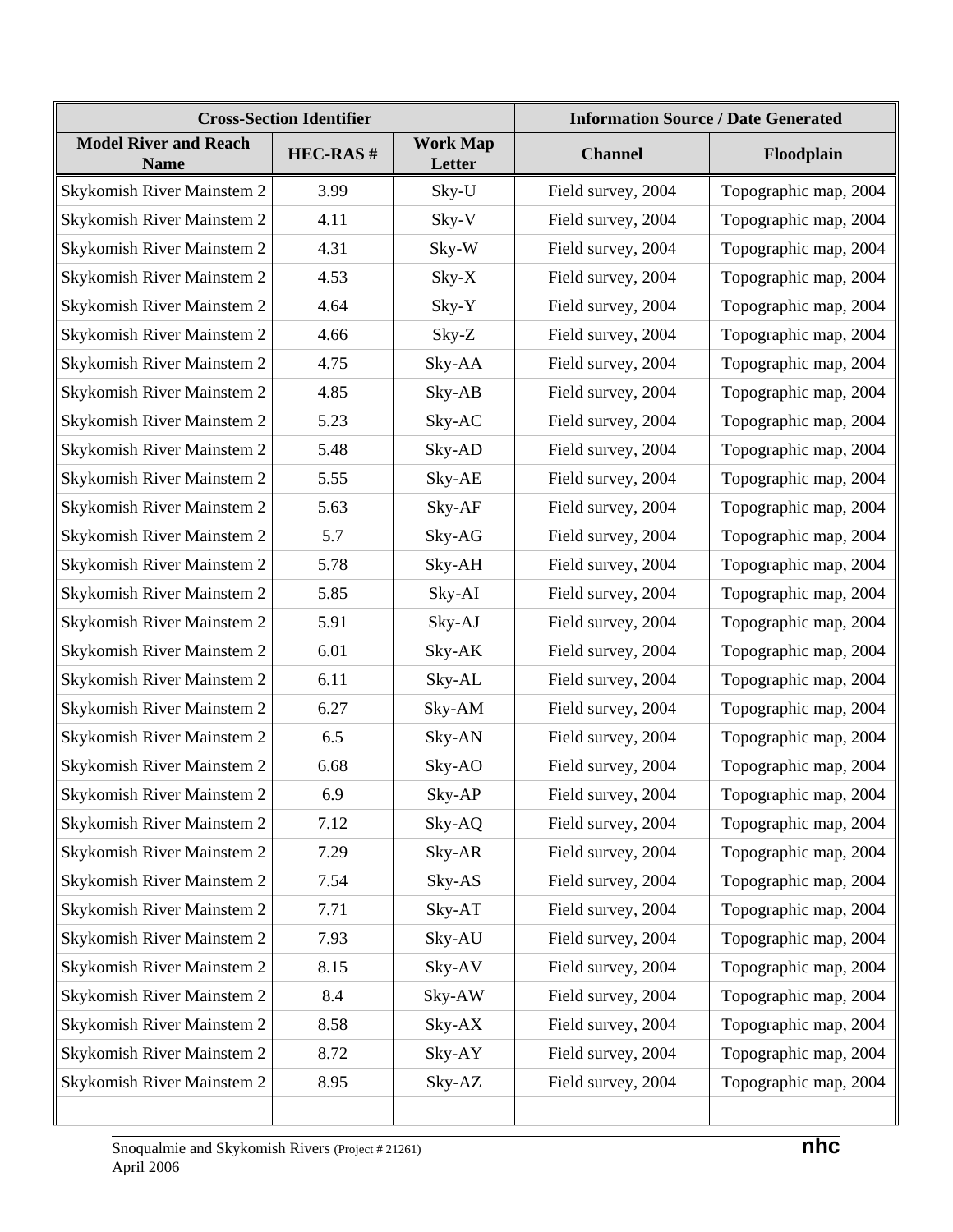| <b>Cross-Section Identifier</b>             |                 |                           | <b>Information Source / Date Generated</b> |                       |  |  |
|---------------------------------------------|-----------------|---------------------------|--------------------------------------------|-----------------------|--|--|
| <b>Model River and Reach</b><br><b>Name</b> | <b>HEC-RAS#</b> | <b>Work Map</b><br>Letter | <b>Channel</b>                             | Floodplain            |  |  |
| Snoqualmie River Mainstem 1                 | 0.17            | Sno-A                     | Field survey, 2004                         | Topographic map, 2004 |  |  |
| Snoqualmie River Mainstem 1                 | 0.22            | $Sno-B$                   | Field survey, 2004                         | Topographic map, 2004 |  |  |
| Snoqualmie River Mainstem 1                 | 0.41            | $Sno-C$                   | Field survey, 2004                         | Topographic map, 2004 |  |  |
| Snoqualmie River Mainstem 1                 | 0.69            | Sno-D                     | Field survey, 2004                         | Topographic map, 2004 |  |  |
| Snoqualmie River Mainstem 1                 | 0.89            | Sno-E                     | Field survey, 2004                         | Topographic map, 2004 |  |  |
| Snoqualmie River Mainstem 1                 | 1.08            | Sno-F                     | Field survey, 2004                         | Topographic map, 2004 |  |  |
| Snoqualmie River Mainstem 1                 | 1.31            | Sno-G                     | Field survey, 2004                         | Topographic map, 2004 |  |  |
| Snoqualmie River Mainstem 1                 | 1.51            | Sno-H                     | Field survey, 2004                         | Topographic map, 2004 |  |  |
| Snoqualmie River Mainstem 1                 | 1.66            | Sno-I                     | Field survey, 2004                         | Topographic map, 2004 |  |  |
| Snoqualmie River Mainstem 2                 | 1.78            | $Sno-J$                   | Field survey, 2004                         | Topographic map, 2004 |  |  |
| Snoqualmie River Mainstem 2                 | 1.78018         |                           | Interpolated                               | Interpolated          |  |  |
| Snoqualmie River Mainstem 2                 | 1.93            | Sno-K                     | Field survey, 2004                         | Topographic map, 2004 |  |  |
| Snoqualmie River Mainstem 2                 | 2.17            | Sno-L                     | Field survey, 2004                         | Topographic map, 2004 |  |  |
| Snoqualmie River Mainstem 2                 | 2.18            | Sno-M                     | Field survey, 2004                         | Topographic map, 2004 |  |  |
| Snoqualmie River Mainstem 2                 | 2.32            | Sno-N                     | Field survey, 2004                         | Topographic map, 2004 |  |  |
| Snoqualmie River Mainstem 2                 | 2.54            | Sno-O                     | Field survey, 2004                         | Topographic map, 2004 |  |  |
| Snoqualmie River Mainstem 2                 | 2.73            | Sno-P                     | Field survey, 2004                         | Topographic map, 2004 |  |  |
| Snoqualmie River Mainstem 2                 | 2.94            | Sno-Q                     | Field survey, 2004                         | Topographic map, 2004 |  |  |
| Snoqualmie River Mainstem 3                 | 3.27            | Sno-R                     | Field survey, 2004                         | Topographic map, 2004 |  |  |
| Snoqualmie River Mainstem 3                 | 3.27018         |                           | Interpolated                               | Interpolated          |  |  |
| Snoqualmie River Mainstem 3                 | 3.49            | Sno-S                     | Field survey, 2004                         | Topographic map, 2004 |  |  |
| Snoqualmie River Mainstem 3                 | 3.81            | $Sno-T$                   | Field survey, 2004                         | Topographic map, 2004 |  |  |
| Snoqualmie River Mainstem 3                 | 4.03            | Sno-U                     | Field survey, 2004                         | Topographic map, 2004 |  |  |
| Snoqualmie River Mainstem 3                 | 4.28            | Sno-V                     | Field survey, 2004                         | Topographic map, 2004 |  |  |
| Snoqualmie River Mainstem 3                 | 4.51            | Sno-W                     | Field survey, 2004                         | Topographic map, 2004 |  |  |
| Snoqualmie River Mainstem 3                 | 4.66            | $Sno-X$                   | Field survey, 2004                         | Topographic map, 2004 |  |  |
| Snoqualmie River Mainstem 3                 | 4.88            | Sno-Y                     | Field survey, 2004                         | Topographic map, 2004 |  |  |
| Snoqualmie River Mainstem 3                 | 5.18            | $Sno-Z$                   | Field survey, 2004                         | Topographic map, 2004 |  |  |
| Snoqualmie River Mainstem 3                 | 5.51            | Sno-AA                    | Field survey, 2004                         | Topographic map, 2004 |  |  |
| Snoqualmie River Mainstem 3                 | 5.62            |                           | Interpolated                               | Interpolated          |  |  |
| Snoqualmie River Mainstem 3                 | 5.74            | Sno-AB                    | Field survey, 2004                         | Topographic map, 2004 |  |  |
| Snoqualmie River Mainstem 3                 | 5.845           |                           | Interpolated                               | Interpolated          |  |  |
| Snoqualmie River Mainstem 3                 | 5.97            | Sno-AC                    | Field survey, 2004                         | Topographic map, 2004 |  |  |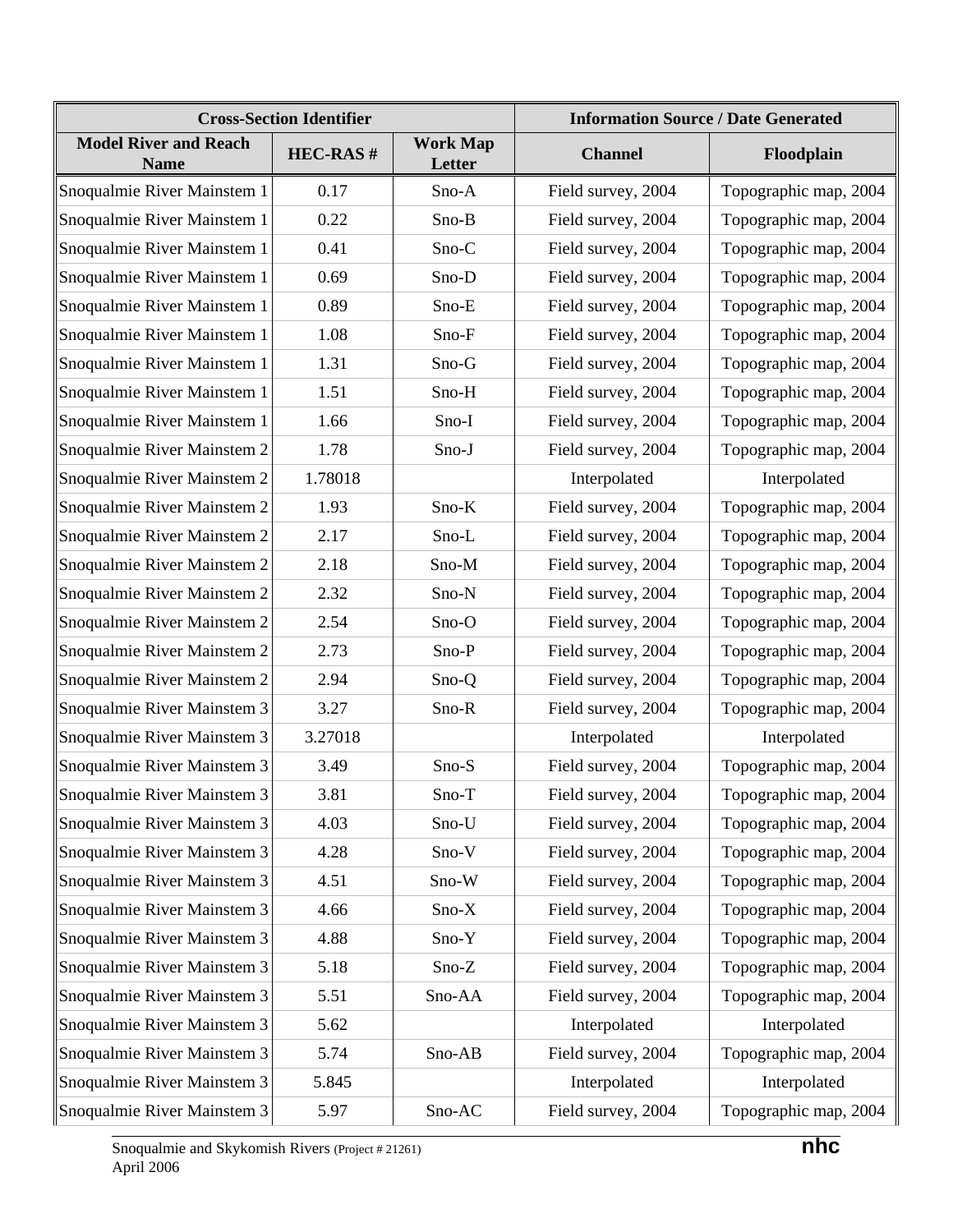|                                             | <b>Cross-Section Identifier</b> | <b>Information Source / Date Generated</b> |                    |                       |  |
|---------------------------------------------|---------------------------------|--------------------------------------------|--------------------|-----------------------|--|
| <b>Model River and Reach</b><br><b>Name</b> | <b>HEC-RAS#</b>                 | <b>Work Map</b><br>Letter                  | <b>Channel</b>     | Floodplain            |  |
| Snoqualmie River Mainstem 3                 | 6.06                            |                                            | Interpolated       | Interpolated          |  |
| Snoqualmie River Mainstem 4                 | 6.31                            | Sno-AD                                     | Field survey, 2004 | Topographic map, 2004 |  |
| Snoqualmie River Mainstem 4                 | 6.31017                         |                                            | Interpolated       | Interpolated          |  |
| Snoqualmie River Mainstem 4                 | 6.61                            | Sno-AE                                     | Field survey, 2004 | Topographic map, 2004 |  |
| Snoqualmie River Mainstem 4                 | 6.91                            | Sno-AF                                     | Field survey, 2004 | Topographic map, 2004 |  |
| Snoqualmie River Mainstem 4                 | 7.11                            | Sno-AG                                     | Field survey, 2004 | Topographic map, 2004 |  |
| Snoqualmie River Mainstem 4                 | 7.31                            | Sno-AH                                     | Field survey, 2004 | Topographic map, 2004 |  |
| Snoqualmie River Mainstem 4                 | 7.67                            | Sno-AI                                     | Field survey, 2004 | Topographic map, 2004 |  |
| Snoqualmie River Mainstem 4                 | 7.965                           |                                            | Interpolated       | Interpolated          |  |
| Snoqualmie River Mainstem 4                 | 8.27                            | Sno-AJ                                     | Field survey, 2004 | Topographic map, 2004 |  |
| Snoqualmie River Mainstem 4                 | 8.55                            | Sno-AK                                     | Field survey, 2004 | Topographic map, 2004 |  |
| Snoqualmie River Mainstem 4                 | 8.79                            | Sno-AL                                     | Field survey, 2004 | Topographic map, 2004 |  |
| Snoqualmie River Mainstem 4                 | 8.88999                         |                                            | Interpolated       | Interpolated          |  |
| Snoqualmie River Mainstem 4                 | 9                               | Sno-AM                                     | Field survey, 2004 | Topographic map, 2004 |  |
| Snoqualmie River Mainstem 4                 | 9.17                            | Sno-AN                                     | Field survey, 2004 | Topographic map, 2004 |  |
| Snoqualmie River Mainstem 4                 | 9.19                            | Sno-AO                                     | Field survey, 2004 | Topographic map, 2004 |  |
| Snoqualmie River Mainstem 4                 | 9.4                             | Sno-AP                                     | Field survey, 2004 | Topographic map, 2004 |  |
| Snoqualmie River Mainstem 4                 | 9.55                            | Sno-AQ                                     | Field survey, 2004 | Topographic map, 2004 |  |
| Snoqualmie River Mainstem 4                 | 9.645                           |                                            | Interpolated       | Interpolated          |  |
| Snoqualmie River Mainstem 4                 | 9.75                            | Sno-AR                                     | Field survey, 2004 | Topographic map, 2004 |  |
| Snoqualmie River Mainstem 4                 | 9.89                            | Sno-AS                                     | Field survey, 2004 | Topographic map, 2004 |  |
| Snoqualmie River Mainstem 4                 | 10.02                           | $Sno-AT$                                   | Field survey, 2004 | Topographic map, 2004 |  |
| Snoqualmie River Mainstem 4                 | 10.25                           | Sno-AU                                     | Field survey, 2004 | Topographic map, 2004 |  |
| Snoqualmie River Mainstem 4                 | 10.51                           | Sno-AV                                     | Field survey, 2004 | Topographic map, 2004 |  |
| Snoqualmie River Mainstem 4                 | 10.76                           | Sno-AW                                     | Field survey, 2004 | Topographic map, 2004 |  |
| Snoqualmie River Mainstem 4                 | 10.92                           | Sno-AX                                     | Field survey, 2004 | Topographic map, 2004 |  |
| Snoqualmie River Mainstem 4                 | 11.13                           | Sno-AY                                     | Field survey, 2004 | Topographic map, 2004 |  |
| Snoqualmie River Mainstem 4                 | 11.27                           | Sno-AZ                                     | Field survey, 2004 | Topographic map, 2004 |  |
| Snoqualmie River Mainstem 4                 | 11.47                           | Sno-BA                                     | Field survey, 2004 | Topographic map, 2004 |  |
| Snoqualmie River Mainstem 4                 | 11.76                           | Sno-BB                                     | Field survey, 2004 | Topographic map, 2004 |  |
| Snoqualmie River Mainstem 4                 | 11.96                           | Sno-BC                                     | Field survey, 2004 | Topographic map, 2004 |  |
| Snoqualmie River Mainstem 4                 | 12.2                            | Sno-BD                                     | Field survey, 2004 | Topographic map, 2004 |  |
| Snoqualmie River Mainstem 4                 | 12.4                            | Sno-BE                                     | Field survey, 2004 | Topographic map, 2004 |  |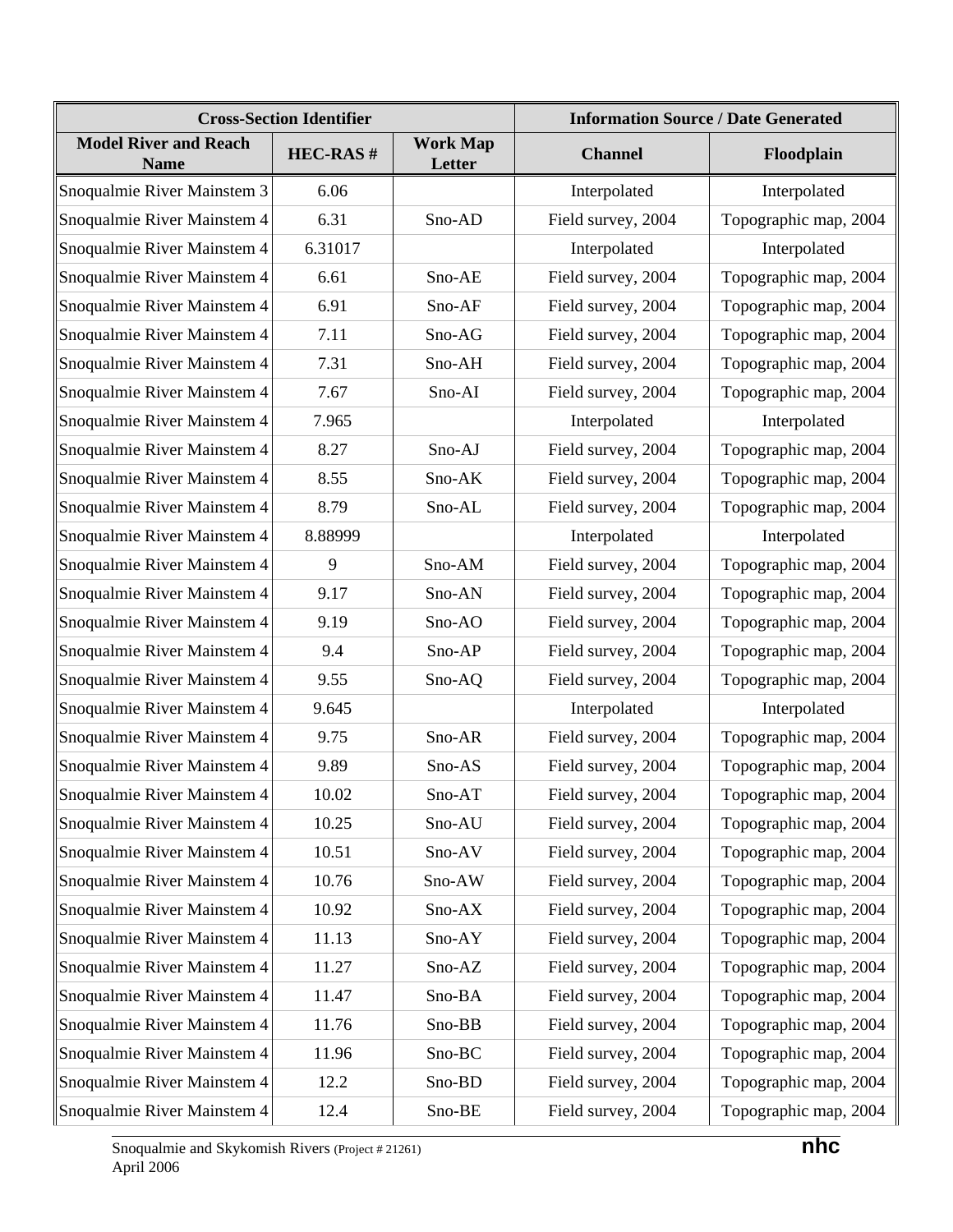| <b>Cross-Section Identifier</b>             |                 |                           | <b>Information Source / Date Generated</b> |                       |  |  |
|---------------------------------------------|-----------------|---------------------------|--------------------------------------------|-----------------------|--|--|
| <b>Model River and Reach</b><br><b>Name</b> | <b>HEC-RAS#</b> | <b>Work Map</b><br>Letter | <b>Channel</b>                             | Floodplain            |  |  |
| Snoqualmie River Mainstem 4                 | 12.76           | Sno-BF                    | Field survey, 2004                         | Topographic map, 2004 |  |  |
| Snoqualmie River Mainstem 4                 | 13.15           | Sno-BG                    | Field survey, 2004                         | Topographic map, 2004 |  |  |
| Snoqualmie River Mainstem 4                 | 13.28           | Sno-BH                    | Field survey, 2004                         | Topographic map, 2004 |  |  |
| Snoqualmie River Mainstem 4                 | 13.82           | Sno-BI                    | Field survey, 2004                         | Topographic map, 2004 |  |  |
| Snoqualmie River Mainstem 4                 | 13.87           | Sno-BJ                    | Field survey, 2004                         | Topographic map, 2004 |  |  |
| Snoqualmie River Mainstem 4                 | 13.9            | Sno-BK                    | Field survey, 2004                         | Topographic map, 2004 |  |  |
| Snoqualmie River Mainstem 4                 | 14.1            | Sno-BL                    | Field survey, 2004                         | Topographic map, 2004 |  |  |
| Snoqualmie River Mainstem 4                 | 14.3            | Sno-BM                    | Field survey, 2004                         | Topographic map, 2004 |  |  |
| Snoqualmie River Mainstem 4                 | 14.5            | Sno-BN                    | Field survey, 2004                         | Topographic map, 2004 |  |  |
| Snoqualmie River Mainstem 4                 | 14.76           | Sno-BO                    | Field survey, 2004                         | Topographic map, 2004 |  |  |
| Snoqualmie River Mainstem 4                 | 15.08           | Sno-BP                    | Field survey, 2004                         | Topographic map, 2004 |  |  |
| Snoqualmie River Mainstem 4                 | 15.29           | Sno-BQ                    | Field survey, 2004                         | Topographic map, 2004 |  |  |
| Snoqualmie River Mainstem 4                 | 15.63           | Sno-BR                    | Field survey, 2004                         | Topographic map, 2004 |  |  |
| Snoqualmie River Mainstem 4                 | 15.84           | Sno-BS                    | Field survey, 2004                         | Topographic map, 2004 |  |  |
| Snoqualmie River Mainstem 4                 | 16.18           | Sno-BT                    | Field survey, 2004                         | Topographic map, 2004 |  |  |
| Snoqualmie River Mainstem 5                 | 16.48           | Sno-BU                    | Field survey, 2004                         | Topographic map, 2004 |  |  |
| Snoqualmie River Mainstem 5                 | 16.4801         |                           | Interpolated                               | Interpolated          |  |  |
| Snoqualmie River Mainstem 5                 | 16.75           | Sno-BV                    | Field survey, 2004                         | Topographic map, 2004 |  |  |
| Snoqualmie River Mainstem 5                 | 17.42           | Sno-BW                    | Field survey, 2004                         | Topographic map, 2004 |  |  |
| Snoqualmie River Mainstem 5                 | 17.63           | Sno-BX                    | Field survey, 2004                         | Topographic map, 2004 |  |  |
| Snoqualmie River Mainstem 5                 | 17.89           | Sno-BY                    | Field survey, 2004                         | Topographic map, 2004 |  |  |
| Snoqualmie River Mainstem 5                 | 18.2698         |                           | Interpolated                               | Interpolated          |  |  |
| Snoqualmie River Mainstem 5                 | 18.28           | Sno-BZ                    | Field survey, 2004                         | Topographic map, 2004 |  |  |
| Snoqualmie River Mainstem 6                 | 18.7            | Sno-CA                    | Field survey, 2004                         | Topographic map, 2004 |  |  |
| Snoqualmie River Mainstem 6                 | 18.7001         |                           | Interpolated                               | Interpolated          |  |  |
| Snoqualmie River Mainstem 6                 | 19              | Sno-CB                    | Field survey, 2004                         | Topographic map, 2004 |  |  |
| Snoqualmie River Mainstem 6                 | 19.3            | Sno-CC                    | Field survey, 2004                         | Topographic map, 2004 |  |  |
| Snoqualmie River Mainstem 6                 | 19.58           | Sno-CD                    | Field survey, 2004                         | Topographic map, 2004 |  |  |
| Snoqualmie River Mainstem 6                 | 19.82           | Sno-CE                    | Field survey, 2004                         | Topographic map, 2004 |  |  |
| Snoqualmie River Mainstem 6                 | 20.07           | Sno-CF                    | Field survey, 2004                         | Topographic map, 2004 |  |  |
| Snoqualmie River Mainstem 6                 | 20.27           | Sno-CG                    | Field survey, 2004                         | Topographic map, 2004 |  |  |
| Snoqualmie River Mainstem 6                 | 20.375          |                           | Interpolated                               | Interpolated          |  |  |
| Snoqualmie River Mainstem 6                 | 20.49           | Sno-CH                    | Field survey, 2004                         | Topographic map, 2004 |  |  |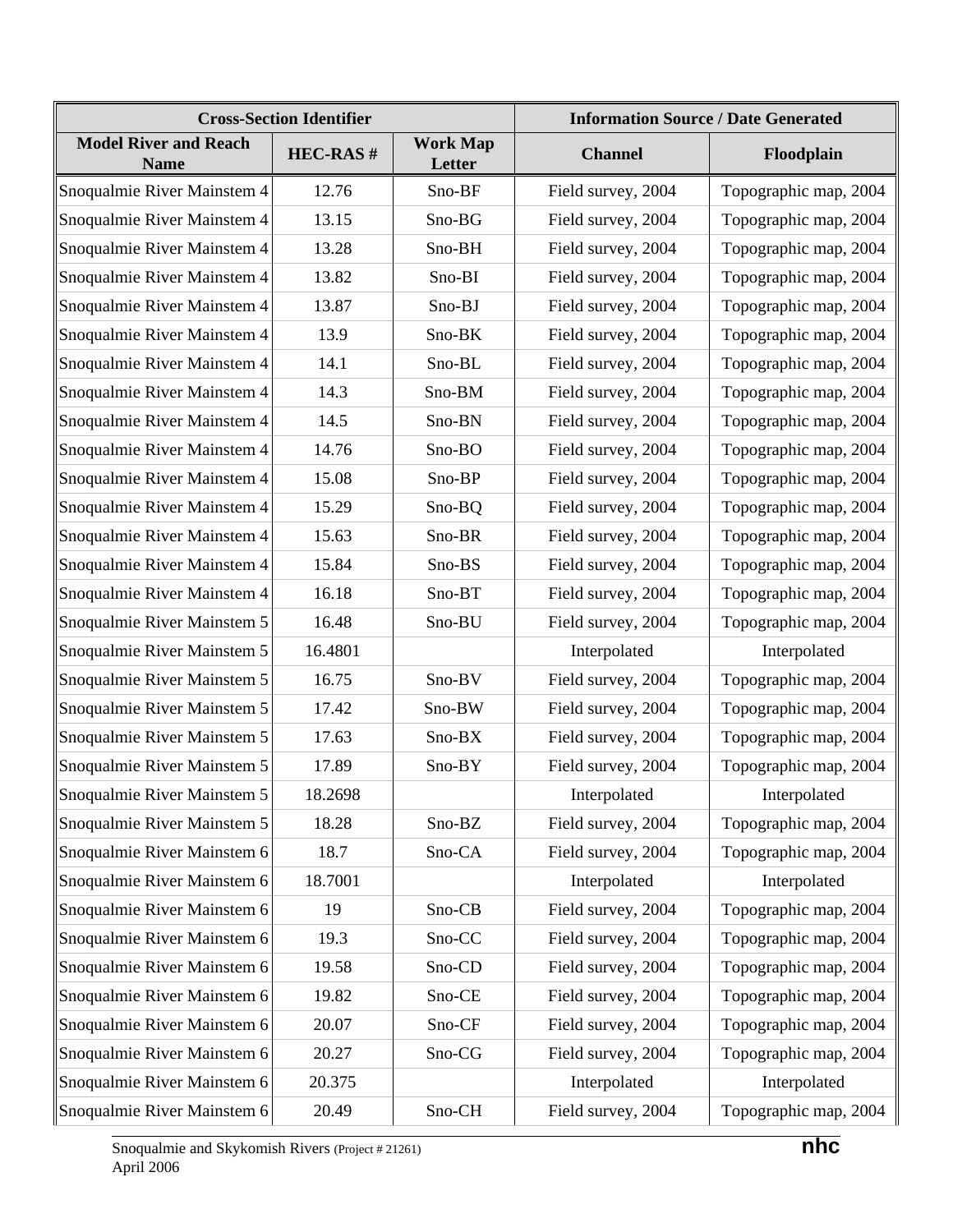| <b>Cross-Section Identifier</b>             |                 |                           | <b>Information Source / Date Generated</b> |                       |  |  |
|---------------------------------------------|-----------------|---------------------------|--------------------------------------------|-----------------------|--|--|
| <b>Model River and Reach</b><br><b>Name</b> | <b>HEC-RAS#</b> | <b>Work Map</b><br>Letter | <b>Channel</b>                             | Floodplain            |  |  |
| Snoqualmie River Mainstem 6                 | 20.71           | Sno-CI                    | Field survey, 2004                         | Topographic map, 2004 |  |  |
| Snoqualmie River Mainstem 6                 | 20.93           | Sno-CJ                    | Field survey, 2004                         | Topographic map, 2004 |  |  |
| Snoqualmie River Mainstem 6                 | 21.28           | Sno-CK                    | Field survey, 2004                         | Topographic map, 2004 |  |  |
| Snoqualmie River Mainstem 6                 | 21.4            | Sno-CL                    | Field survey, 2004                         | Topographic map, 2004 |  |  |
| Snoqualmie River Mainstem 6                 | 21.55           |                           | Interpolated                               | Interpolated          |  |  |
| Snoqualmie River Mainstem 6                 | 21.71           | Sno-CM                    | Field survey, 2004                         | Topographic map, 2004 |  |  |
| Snoqualmie River Mainstem 6                 | 21.785          |                           | Interpolated                               | Interpolated          |  |  |
| Snoqualmie River Mainstem 6                 | 21.87           | Sno-CN                    | Field survey, 2004                         | Topographic map, 2004 |  |  |
| Snoqualmie River Mainstem 6                 | 21.89           | Sno-CO                    | Field survey, 2004                         | Topographic map, 2004 |  |  |
| Snoqualmie River Mainstem 6                 | 21.93           | Sno-CP                    | Field survey, 2004                         | Topographic map, 2004 |  |  |
| Snoqualmie River Mainstem 6                 | 22.005          |                           | Interpolated                               | Interpolated          |  |  |
| Snoqualmie River Mainstem 6                 | 22.09           | Sno-CQ                    | Field survey, 2004                         | Topographic map, 2004 |  |  |
| Snoqualmie River Mainstem 6                 | 22.175          |                           | Interpolated                               | Interpolated          |  |  |
| Snoqualmie River Mainstem 6                 | 22.27           | Sno-CR                    | Field survey, 2004                         | Topographic map, 2004 |  |  |
| Snoqualmie River Mainstem 6                 | 22.355          |                           | Interpolated                               | Interpolated          |  |  |
| Snoqualmie River Mainstem 6                 | 22.45           | Sno-CS                    | Field survey, 2004                         | Topographic map, 2004 |  |  |
| Snoqualmie River Mainstem 6                 | 22.575          |                           | Interpolated                               | Interpolated          |  |  |
| Snoqualmie River Mainstem 6                 | 22.71           | Sno-CT                    | Field survey, 2004                         | Topographic map, 2004 |  |  |
| Snoqualmie River Mainstem 6                 | 22.84           | Sno-CU                    | Field survey, 2004                         | Topographic map, 2004 |  |  |
| Snoqualmie River Mainstem 6                 | 23              | Sno-CV                    | Field survey, 2004                         | Topographic map, 2004 |  |  |
| Snoqualmie River Mainstem 6                 | 23.21           | Sno-CW                    | Field survey, 2004                         | Topographic map, 2004 |  |  |
| Snoqualmie River Mainstem 6                 | 23.51           | Sno-CX                    | Field survey, 2004                         | Topographic map, 2004 |  |  |
| Snoqualmie River Mainstem 6                 | 23.61           | Sno-CY                    | Field survey, 2004                         | Topographic map, 2004 |  |  |
| Snoqualmie River Mainstem 6                 | 23.7            | Sno-CZ                    | Field survey, 2004                         | Topographic map, 2004 |  |  |
| Snoqualmie River Mainstem 6                 | 23.75           | Sno-DA                    | Field survey, 2004                         | Topographic map, 2004 |  |  |
| Snoqualmie River Mainstem 6                 | 23.79           | Sno-DB                    | Field survey, 2004                         | Topographic map, 2004 |  |  |
| Snoqualmie River Mainstem 6                 | 23.88           | Sno-DC                    | Field survey, 2004                         | Topographic map, 2004 |  |  |
| Snoqualmie River Mainstem 6                 | 23.8998         |                           | Interpolated                               | Interpolated          |  |  |
| Snoqualmie River Mainstem 6                 | 23.9            | Sno-DD                    | Field survey, 2004                         | Topographic map, 2004 |  |  |
| Snoqualmie River Mainstem 7                 | 24.07           | Sno-DE                    | Field survey, 2004                         | Topographic map, 2004 |  |  |
| Snoqualmie River Mainstem 7                 | 24.0701         |                           | Interpolated                               | Interpolated          |  |  |
| Snoqualmie River Mainstem 7                 | 24.165          |                           | Interpolated                               | Interpolated          |  |  |
| Snoqualmie River Mainstem 7                 | 24.27           | Sno-DF                    | Field survey, 2004                         | Topographic map, 2004 |  |  |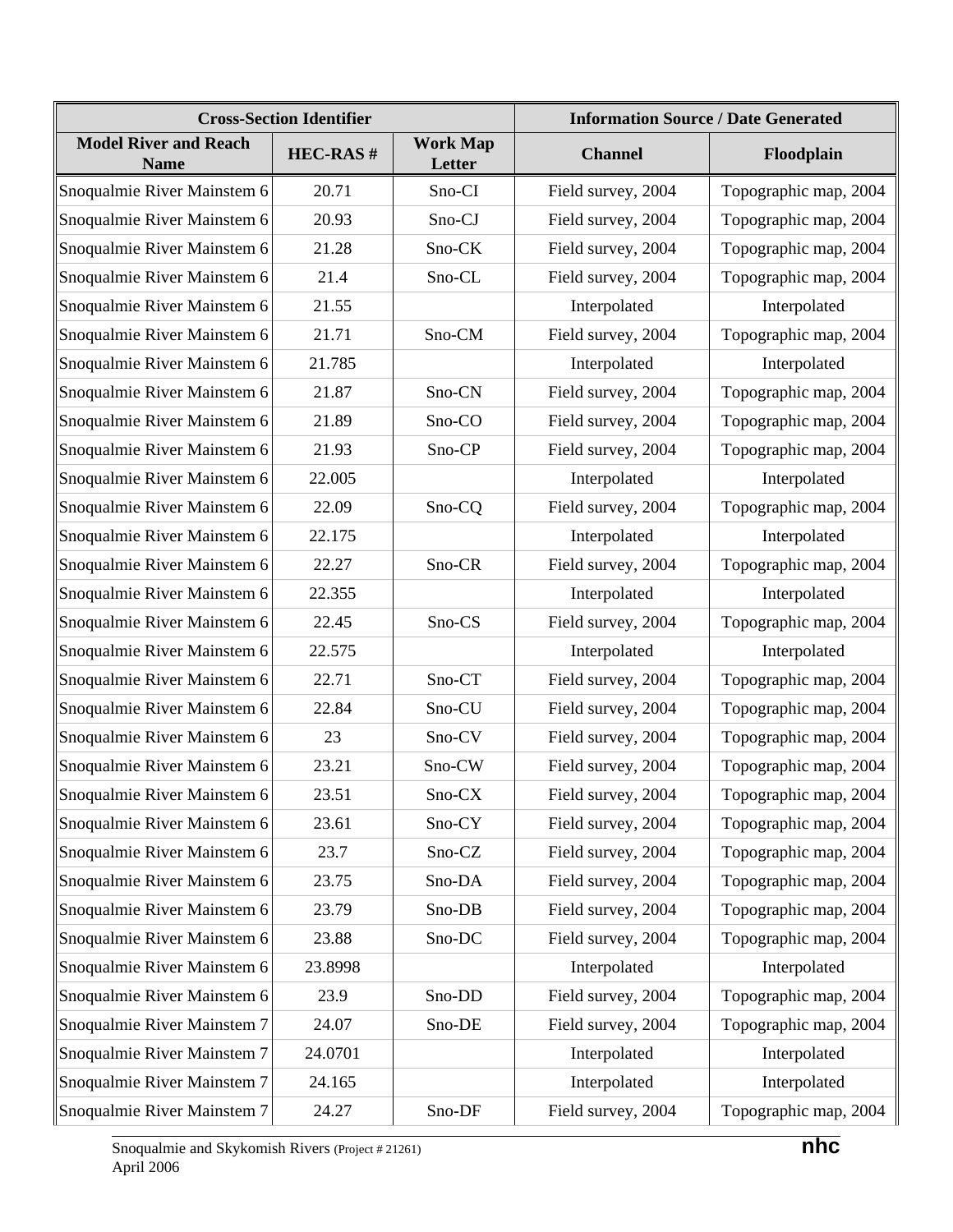|                                             | <b>Cross-Section Identifier</b> | <b>Information Source / Date Generated</b> |                    |                       |  |
|---------------------------------------------|---------------------------------|--------------------------------------------|--------------------|-----------------------|--|
| <b>Model River and Reach</b><br><b>Name</b> | <b>HEC-RAS#</b>                 | <b>Work Map</b><br>Letter                  | <b>Channel</b>     | Floodplain            |  |
| Snoqualmie River Mainstem 7                 | 24.38                           |                                            | Interpolated       | Interpolated          |  |
| Snoqualmie River Mainstem 7                 | 24.51                           | Sno-DG                                     | Field survey, 2004 | Topographic map, 2004 |  |
| Snoqualmie River Mainstem 7                 | 24.62                           |                                            | Interpolated       | Interpolated          |  |
| Snoqualmie River Mainstem 7                 | 24.75                           | Sno-DH                                     | Field survey, 2004 | Topographic map, 2004 |  |
| Snoqualmie River Mainstem 7                 | 24.96                           |                                            | Interpolated       | Interpolated          |  |
| Snoqualmie River Mainstem 7                 | 25.19                           | Sno-DI                                     | Field survey, 2004 | Topographic map, 2004 |  |
| Snoqualmie River Mainstem 7                 | 25.355                          |                                            | Interpolated       | Interpolated          |  |
| Snoqualmie River Mainstem 7                 | 25.53                           | Sno-DJ                                     | Field survey, 2004 | Topographic map, 2004 |  |
| Snoqualmie River Mainstem 7                 | 25.74                           | Sno-DK                                     | Field survey, 2004 | Topographic map, 2004 |  |
| Snoqualmie River Mainstem 7                 | 26                              | Sno-DL                                     | Field survey, 2004 | Topographic map, 2004 |  |
| Snoqualmie River Mainstem 7                 | 26.19                           | Sno-DM                                     | Field survey, 2004 | Topographic map, 2004 |  |
| Snoqualmie River Mainstem 7                 | 26.52                           | Sno-DN                                     | Field survey, 2004 | Topographic map, 2004 |  |
| Snoqualmie River Mainstem 7                 | 26.86                           | Sno-DO                                     | Field survey, 2004 | Topographic map, 2004 |  |
| Snoqualmie River Mainstem 7                 | 27.15                           | Sno-DP                                     | Field survey, 2004 | Topographic map, 2004 |  |
| Snoqualmie River Mainstem 7                 | 27.5                            | Sno-DQ                                     | Field survey, 2004 | Topographic map, 2004 |  |
| Snoqualmie River Mainstem 7                 | 27.71                           | Sno-DR                                     | Field survey, 2004 | Topographic map, 2004 |  |
| Snoqualmie River Mainstem 7                 | 28                              | Sno-DS                                     | Field survey, 2004 | Topographic map, 2004 |  |
| Snoqualmie River Mainstem 7                 | 28.125                          |                                            | Interpolated       | Interpolated          |  |
| Snoqualmie River Mainstem 7                 | 28.26                           | Sno-DT                                     | Field survey, 2004 | Topographic map, 2004 |  |
| Snoqualmie River Mainstem 7                 | 28.39                           |                                            | Interpolated       | Interpolated          |  |
| Snoqualmie River Mainstem 7                 | 28.54                           | Sno-DU                                     | Field survey, 2004 | Topographic map, 2004 |  |
| Snoqualmie River Mainstem 7                 | 28.87                           | Sno-DV                                     | Field survey, 2004 | Topographic map, 2004 |  |
| Snoqualmie River Mainstem 7                 | 29.23                           | Sno-DW                                     | Field survey, 2004 | Topographic map, 2004 |  |
| Snoqualmie River Mainstem 7                 | 29.5933                         |                                            | Interpolated       | Interpolated          |  |
| Snoqualmie River Mainstem 7                 | 29.9566                         |                                            | Interpolated       | Interpolated          |  |
| Snoqualmie River Mainstem 7                 | 30.34                           | Sno-DX                                     | Field survey, 2004 | Topographic map, 2004 |  |
| Snoqualmie River Mainstem 7                 | 30.84                           | Sno-DY                                     | Field survey, 2004 | Topographic map, 2004 |  |
| Snoqualmie River Mainstem 7                 | 31.15                           | Sno-DZ                                     | Field survey, 2004 | Topographic map, 2004 |  |
| Snoqualmie River Mainstem 7                 | 31.2866                         |                                            | Interpolated       | Interpolated          |  |
| Snoqualmie River Mainstem 7                 | 31.4233                         |                                            | Interpolated       | Interpolated          |  |
| Snoqualmie River Mainstem 7                 | 31.57                           | Sno-EA                                     | Field survey, 2004 | Topographic map, 2004 |  |
| Snoqualmie River Mainstem 7                 | 31.67                           | Sno-EB                                     | Field survey, 2004 | Topographic map, 2004 |  |
| Snoqualmie River Mainstem 7                 | 31.75                           | Sno-EC                                     | Field survey, 2004 | Topographic map, 2004 |  |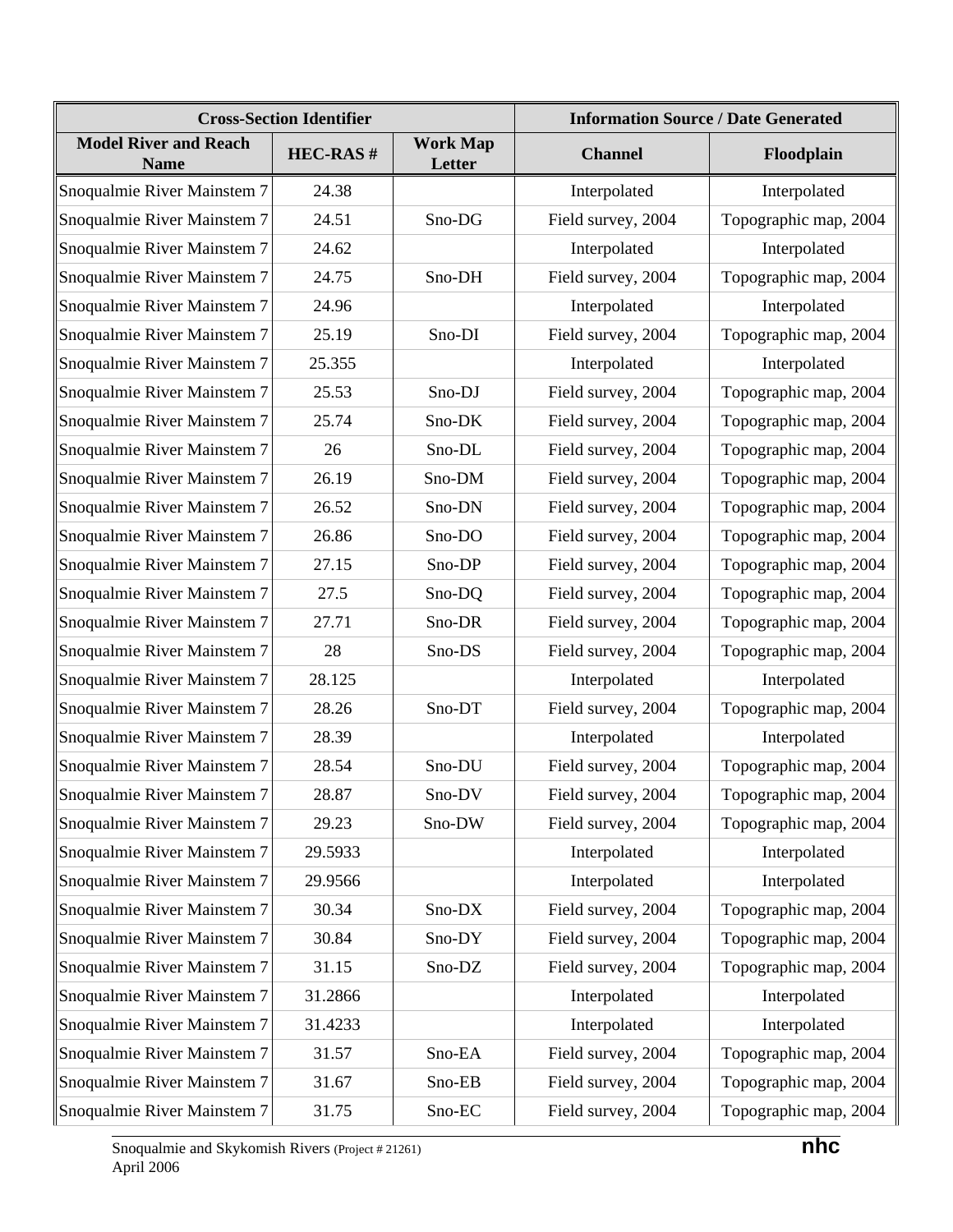| <b>Cross-Section Identifier</b>             |                 |                           | <b>Information Source / Date Generated</b> |                       |  |  |
|---------------------------------------------|-----------------|---------------------------|--------------------------------------------|-----------------------|--|--|
| <b>Model River and Reach</b><br><b>Name</b> | <b>HEC-RAS#</b> | <b>Work Map</b><br>Letter | <b>Channel</b>                             | Floodplain            |  |  |
| Snoqualmie River Mainstem 7                 | 31.94           | Sno-ED                    | Field survey, 2004                         | Topographic map, 2004 |  |  |
| Snoqualmie River Mainstem 7                 | 32.14           | Sno-EE                    | Field survey, 2004                         | Topographic map, 2004 |  |  |
| Snoqualmie River Mainstem 7                 | 32.57           | Sno-EF                    | Field survey, 2004                         | Topographic map, 2004 |  |  |
| Snoqualmie River Mainstem 7                 | 32.74           | Sno-EG                    | Field survey, 2004                         | Topographic map, 2004 |  |  |
| Snoqualmie River Mainstem 7                 | 32.92           | Sno-EH                    | Field survey, 2004                         | Topographic map, 2004 |  |  |
| Snoqualmie River Mainstem 7                 | 33.09           | Sno-EI                    | Field survey, 2004                         | Topographic map, 2004 |  |  |
| Snoqualmie River Mainstem 7                 | 33.43           | Sno-EJ                    | Field survey, 2004                         | Topographic map, 2004 |  |  |
| Snoqualmie River Mainstem 7                 | 33.53           | Sno-EK                    | Field survey, 2004                         | Topographic map, 2004 |  |  |
| Snoqualmie River Mainstem 7                 | 33.71           | Sno-EL                    | Field survey, 2004                         | Topographic map, 2004 |  |  |
| Snoqualmie River Mainstem 7                 | 33.88           | Sno-EM                    | Field survey, 2004                         | Topographic map, 2004 |  |  |
| Snoqualmie River Mainstem 7                 | 34.02           | Sno-EN                    | Field survey, 2004                         | Topographic map, 2004 |  |  |
| Snoqualmie River Mainstem 7                 | 34.14           | Sno-EO                    | Field survey, 2004                         | Topographic map, 2004 |  |  |
| Snoqualmie River Mainstem 7                 | 34.16           | Sno-EP                    | Field survey, 2004                         | Topographic map, 2004 |  |  |
| Snoqualmie River Mainstem 7                 | 34.22           | Sno-EQ                    | Field survey, 2004                         | Topographic map, 2004 |  |  |
| Snoqualmie River Mainstem 7                 | 34.36           | Sno-ER                    | Field survey, 2004                         | Topographic map, 2004 |  |  |
| Snoqualmie River Mainstem 7                 | 34.44           | Sno-ES                    | Field survey, 2004                         | Topographic map, 2004 |  |  |
| Snoqualmie River Mainstem 7                 | 34.72           | Sno-ET                    | Field survey, 2004                         | Topographic map, 2004 |  |  |
| Snoqualmie River Mainstem 7                 | 35              | Sno-EU                    | Field survey, 2004                         | Topographic map, 2004 |  |  |
| Snoqualmie River Mainstem 7                 | 35.23           | Sno-EV                    | Field survey, 2004                         | Topographic map, 2004 |  |  |
| Snoqualmie River Mainstem 7                 | 35.41           | Sno-EW                    | Field survey, 2004                         | Topographic map, 2004 |  |  |
| Snoqualmie River Mainstem 7                 | 35.59           | Sno-EX                    | Field survey, 2004                         | Topographic map, 2004 |  |  |
| Snoqualmie River Mainstem 7                 | 35.76           | Sno-EY                    | Field survey, 2004                         | Topographic map, 2004 |  |  |
| Snoqualmie River Mainstem 7                 | 35.97           | Sno-EZ                    | Field survey, 2004                         | Topographic map, 2004 |  |  |
| Snoqualmie River Mainstem 7                 | 36.19           | Sno-FA                    | Field survey, 2004                         | Topographic map, 2004 |  |  |
| Snoqualmie River Mainstem 7                 | 36.43           | Sno-FB                    | Field survey, 2004                         | Topographic map, 2004 |  |  |
| Snoqualmie River Mainstem 7                 | 36.6            | Sno-FC                    | Field survey, 2004                         | Topographic map, 2004 |  |  |
| Snoqualmie River Mainstem 7                 | 36.8            | Sno-FD                    | Field survey, 2004                         | Topographic map, 2004 |  |  |
| Snoqualmie River Mainstem 7                 | 37.02           | Sno-FE                    | Field survey, 2004                         | Topographic map, 2004 |  |  |
| Snoqualmie River Mainstem 7                 | 37.15           | Sno-FF                    | Field survey, 2004                         | Topographic map, 2004 |  |  |
| Snoqualmie River Mainstem 7                 | 37.34           | Sno-FG                    | Field survey, 2004                         | Topographic map, 2004 |  |  |
| Snoqualmie River Mainstem 7                 | 37.51           | Sno-FH                    | Field survey, 2004                         | Topographic map, 2004 |  |  |
| Snoqualmie River Mainstem 7                 | 37.615          |                           | Interpolated                               | Interpolated          |  |  |
| Snoqualmie River Mainstem 7                 | 37.72           | Sno-FI                    | Field survey, 2004                         | Topographic map, 2004 |  |  |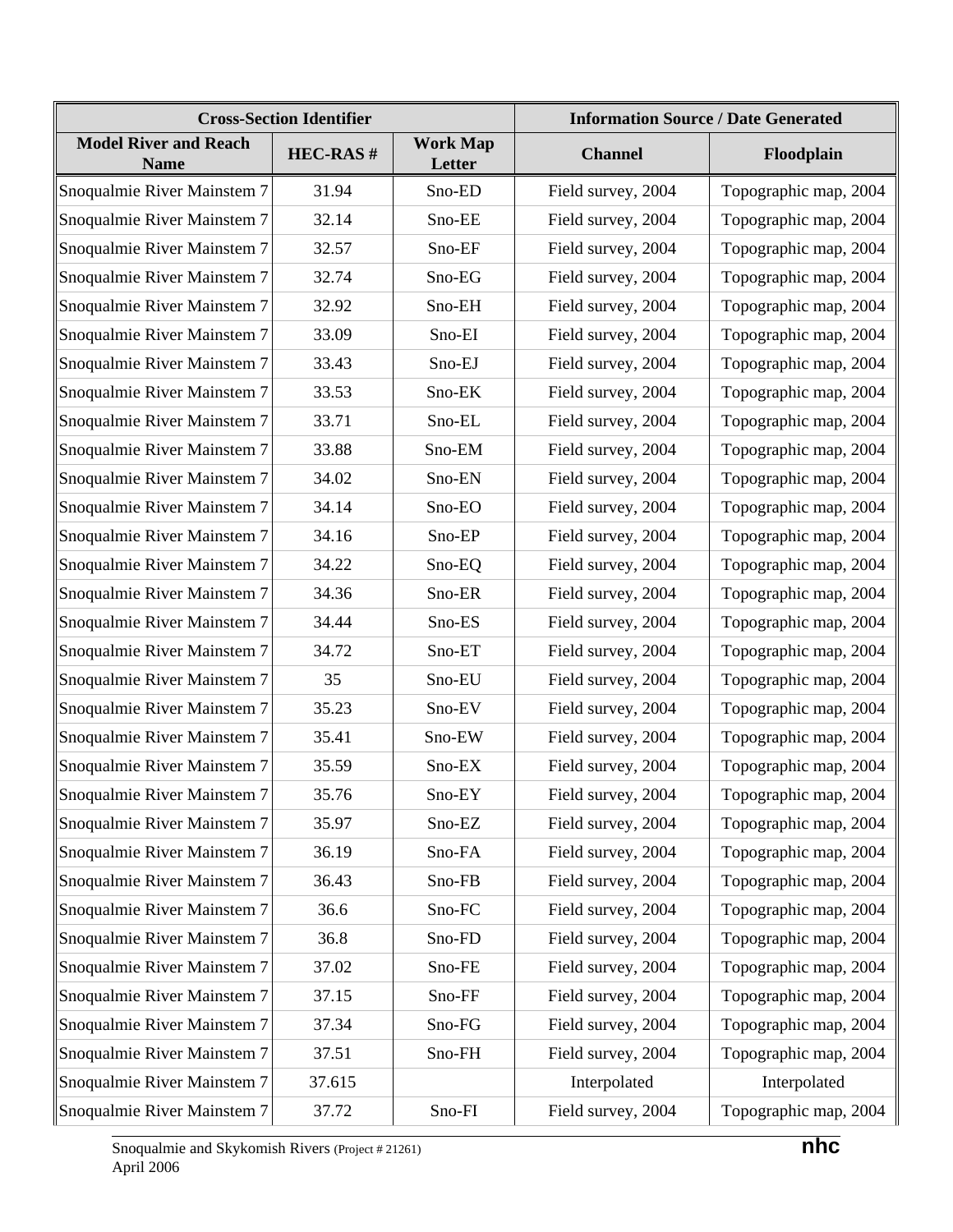|                                             | <b>Cross-Section Identifier</b> |                           |                       | <b>Information Source / Date Generated</b> |
|---------------------------------------------|---------------------------------|---------------------------|-----------------------|--------------------------------------------|
| <b>Model River and Reach</b><br><b>Name</b> | <b>HEC-RAS#</b>                 | <b>Work Map</b><br>Letter | <b>Channel</b>        | Floodplain                                 |
| Snoqualmie River Mainstem 7                 | 37.86                           | Sno-FJ                    | Field survey, 2004    | Topographic map, 2004                      |
| Snoqualmie River Mainstem 7                 | 38.01                           |                           | Interpolated          | Interpolated                               |
| Snoqualmie River Mainstem 7                 | 38.16                           | Sno-FK                    | Field survey, 2004    | Topographic map, 2004                      |
|                                             |                                 |                           |                       |                                            |
| Snoqualmie River Overflow 1                 | 0.06                            | OF1-A                     | Topographic map, 2004 | Topographic map, 2004                      |
| Snoqualmie River Overflow 1                 | 0.16                            | $OF1-B$                   | Topographic map, 2004 | Topographic map, 2004                      |
| Snoqualmie River Overflow 1                 | 0.43                            | OF1-C                     | Topographic map, 2004 | Topographic map, 2004                      |
| Snoqualmie River Overflow 1                 | 0.525                           |                           | Interpolated          | Interpolated                               |
| Snoqualmie River Overflow 1                 | 0.62                            | OF1-D                     | Topographic map, 2004 | Topographic map, 2004                      |
| Snoqualmie River Overflow 1                 | 0.705                           |                           | Interpolated          | Interpolated                               |
| Snoqualmie River Overflow 1                 | 0.79                            | OF1-E                     | Topographic map, 2004 | Topographic map, 2004                      |
| Snoqualmie River Overflow 1                 | 0.92                            | OF1-F                     | Topographic map, 2004 | Topographic map, 2004                      |
| Snoqualmie River Overflow 1                 | 1.08                            | OF1-G                     | Topographic map, 2004 | Topographic map, 2004                      |
| Snoqualmie River Overflow 1                 | 1.21                            | OF1-H                     | Topographic map, 2004 | Topographic map, 2004                      |
| Snoqualmie River Overflow 1                 | 1.33                            | OF1-I                     | Topographic map, 2004 | Topographic map, 2004                      |
| Snoqualmie River Overflow 1                 | 1.52                            | $OF1-J$                   | Topographic map, 2004 | Topographic map, 2004                      |
| Snoqualmie River Overflow 1                 | 1.71                            | $OF1-K$                   | Topographic map, 2004 | Topographic map, 2004                      |
| Snoqualmie River Overflow 1                 | 1.815                           |                           | Interpolated          | Interpolated                               |
| Snoqualmie River Overflow 1                 | 1.92                            | OF1-L                     | Topographic map, 2004 | Topographic map, 2004                      |
| Snoqualmie River Overflow 1                 | 2.03                            | OF1-M                     | Topographic map, 2004 | Topographic map, 2004                      |
| Snoqualmie River Overflow 1                 | 2.13                            | OF1-N                     | Topographic map, 2004 | Topographic map, 2004                      |
| Snoqualmie River Overflow 1                 | 2.26                            | OF1-O                     | Topographic map, 2004 | Topographic map, 2004                      |
| Snoqualmie River Overflow 1                 | 2.38                            | OF1-P                     | Topographic map, 2004 | Topographic map, 2004                      |
| Snoqualmie River Overflow 1                 | 2.5                             | OF1-Q                     | Topographic map, 2004 | Topographic map, 2004                      |
| Snoqualmie River Overflow 1                 | 2.63                            | OF1-R                     | Topographic map, 2004 | Topographic map, 2004                      |
| Snoqualmie River Overflow 1                 | 2.745                           |                           | Interpolated          | Interpolated                               |
| Snoqualmie River Overflow 1                 | 2.86                            | OF1-S                     | Topographic map, 2004 | Topographic map, 2004                      |
| Snoqualmie River Overflow 1                 | 2.99                            |                           | Interpolated          | Interpolated                               |
| Snoqualmie River Overflow 1                 | 3.12                            | OF1-T                     | Topographic map, 2004 | Topographic map, 2004                      |
| Snoqualmie River Overflow 1                 | 3.26                            |                           | Interpolated          | Interpolated                               |
| Snoqualmie River Overflow 1                 | 3.4                             | OF1-U                     | Topographic map, 2004 | Topographic map, 2004                      |
| Snoqualmie River Overflow 1                 | 3.64                            | OF1-V                     | Topographic map, 2004 | Topographic map, 2004                      |
| Snoqualmie River Overflow 1                 | 3.795                           |                           | Interpolated          | Interpolated                               |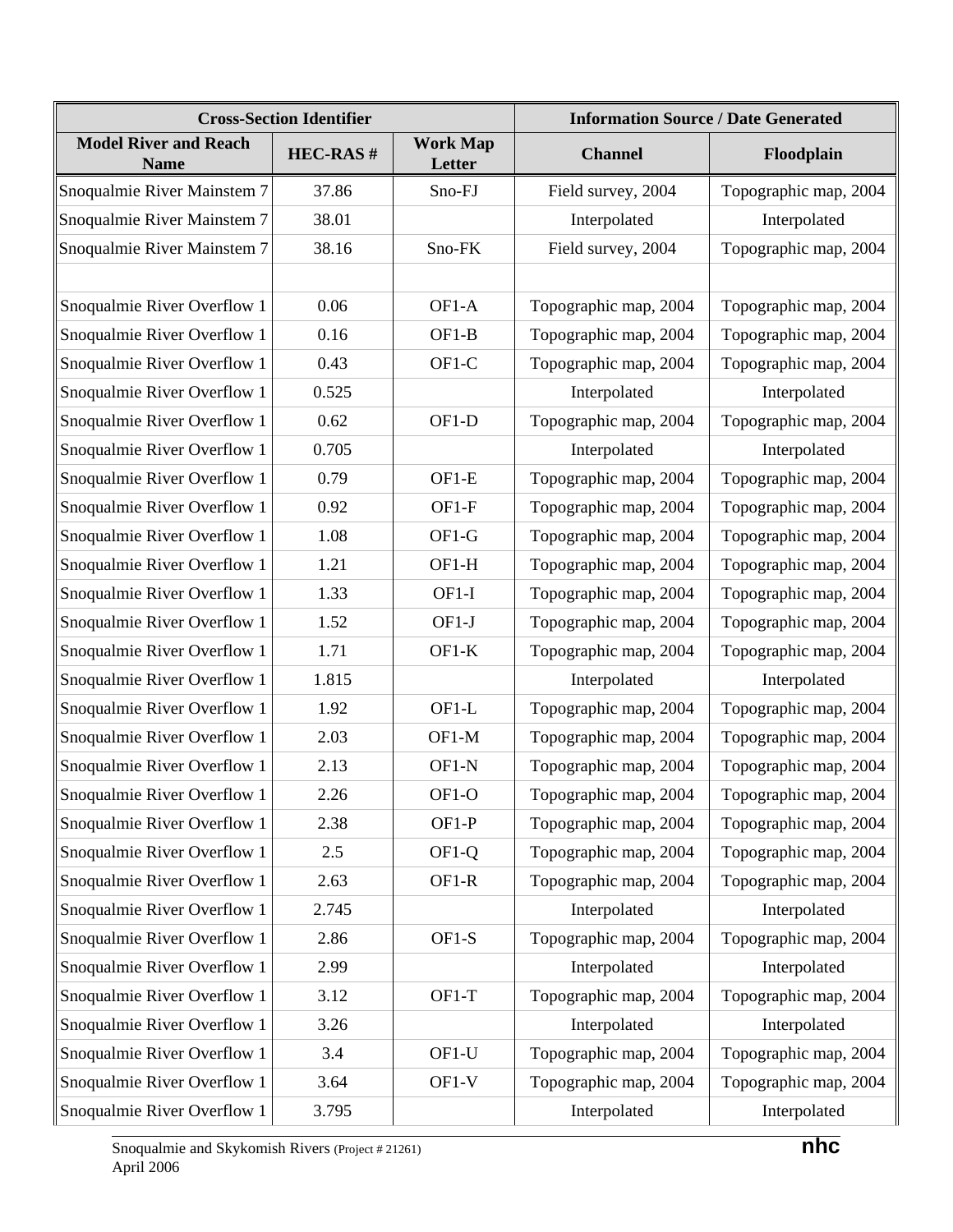|                                             | <b>Cross-Section Identifier</b> |                           | <b>Information Source / Date Generated</b> |                       |  |
|---------------------------------------------|---------------------------------|---------------------------|--------------------------------------------|-----------------------|--|
| <b>Model River and Reach</b><br><b>Name</b> | <b>HEC-RAS#</b>                 | <b>Work Map</b><br>Letter | <b>Channel</b>                             | Floodplain            |  |
| Snoqualmie River Overflow 1                 | 3.95                            | OF1-W                     | Topographic map, 2004                      | Topographic map, 2004 |  |
| Snoqualmie River Overflow 1                 | 3.96                            | $OF1-X$                   | Topographic map, 2004                      | Topographic map, 2004 |  |
| Snoqualmie River Overflow 1                 | 4.19                            | $OF1-Y$                   | Topographic map, 2004                      | Topographic map, 2004 |  |
| Snoqualmie River Overflow 1                 | 4.35                            | $OF1-Z$                   | Topographic map, 2004                      | Topographic map, 2004 |  |
| Snoqualmie River Overflow 1                 | 4.49                            | OF1-AA                    | Topographic map, 2004                      | Topographic map, 2004 |  |
| Snoqualmie River Overflow 1                 | 4.65                            | OF1-AB                    | Topographic map, 2004                      | Topographic map, 2004 |  |
| Snoqualmie River Overflow 1                 | 4.8                             | OF1-AC                    | Topographic map, 2004                      | Topographic map, 2004 |  |
|                                             |                                 |                           |                                            |                       |  |
| Snoqualmie River Overflow 2                 | 0.28                            | OF <sub>2</sub> -A        | Topographic map, 2004                      | Topographic map, 2004 |  |
| Snoqualmie River Overflow 2                 | 0.65                            | $OF2-B$                   | Topographic map, 2004                      | Topographic map, 2004 |  |
| Snoqualmie River Overflow 2                 | 0.95                            | $OF2-C$                   | Topographic map, 2004                      | Topographic map, 2004 |  |
| Snoqualmie River Overflow 2                 | 1.11                            | OF <sub>2</sub> -D        | Topographic map, 2004                      | Topographic map, 2004 |  |
| Snoqualmie River Overflow 2                 | 1.2                             | OF <sub>2-E</sub>         | Topographic map, 2004                      | Topographic map, 2004 |  |
| Snoqualmie River Overflow 2                 | 1.26                            | OF <sub>2-F</sub>         | Topographic map, 2004                      | Topographic map, 2004 |  |
| Snoqualmie River Overflow 2                 | 1.4                             | $OF2-G$                   | Topographic map, 2004                      | Topographic map, 2004 |  |
| Snoqualmie River Overflow 2                 | 1.51                            | $OF2-H$                   | Topographic map, 2004                      | Topographic map, 2004 |  |
| Snoqualmie River Overflow 2                 | 1.64                            | $OF2-I$                   | Topographic map, 2004                      | Topographic map, 2004 |  |
| Snoqualmie River Overflow 2                 | 1.79                            | $OF2-J$                   | Topographic map, 2004                      | Topographic map, 2004 |  |
| Snoqualmie River Overflow 2                 | 1.9                             | $OF2-K$                   | Topographic map, 2004                      | Topographic map, 2004 |  |
| Snoqualmie River Overflow 2                 | 2.13                            | OF2-L                     | Topographic map, 2004                      | Topographic map, 2004 |  |
| Snoqualmie River Overflow 2                 | 2.4                             | OF2-M                     | Topographic map, 2004                      | Topographic map, 2004 |  |
| Snoqualmie River Overflow 2                 | 2.69                            | OF2-N                     | Topographic map, 2004                      | Topographic map, 2004 |  |
|                                             |                                 |                           |                                            |                       |  |
| Snoqualmie River Overflow 3                 | 0.34                            | OF3-A                     | Topographic map, 2004                      | Topographic map, 2004 |  |
| Snoqualmie River Overflow 3                 | 0.6                             | $OF3-B$                   | Topographic map, 2004                      | Topographic map, 2004 |  |
| Snoqualmie River Overflow 3                 | 0.76                            |                           | Interpolated                               | Interpolated          |  |
| Snoqualmie River Overflow 3                 | 0.92                            | OF3-C                     | Topographic map, 2004                      | Topographic map, 2004 |  |
| Snoqualmie River Overflow 3                 | 1.04                            |                           | Interpolated                               | Interpolated          |  |
| Snoqualmie River Overflow 3                 | 1.16                            | OF3-D                     | Topographic map, 2004                      | Topographic map, 2004 |  |
| Snoqualmie River Overflow 3                 | 1.33                            | OF3-E                     | Topographic map, 2004                      | Topographic map, 2004 |  |
| Snoqualmie River Overflow 3                 | 1.53                            | OF3-F                     | Topographic map, 2004                      | Topographic map, 2004 |  |
| Snoqualmie River Overflow 3                 | 1.75                            | OF3-G                     | Topographic map, 2004                      | Topographic map, 2004 |  |
| Snoqualmie River Overflow 3                 | 1.94                            | OF3-H                     | Topographic map, 2004                      | Topographic map, 2004 |  |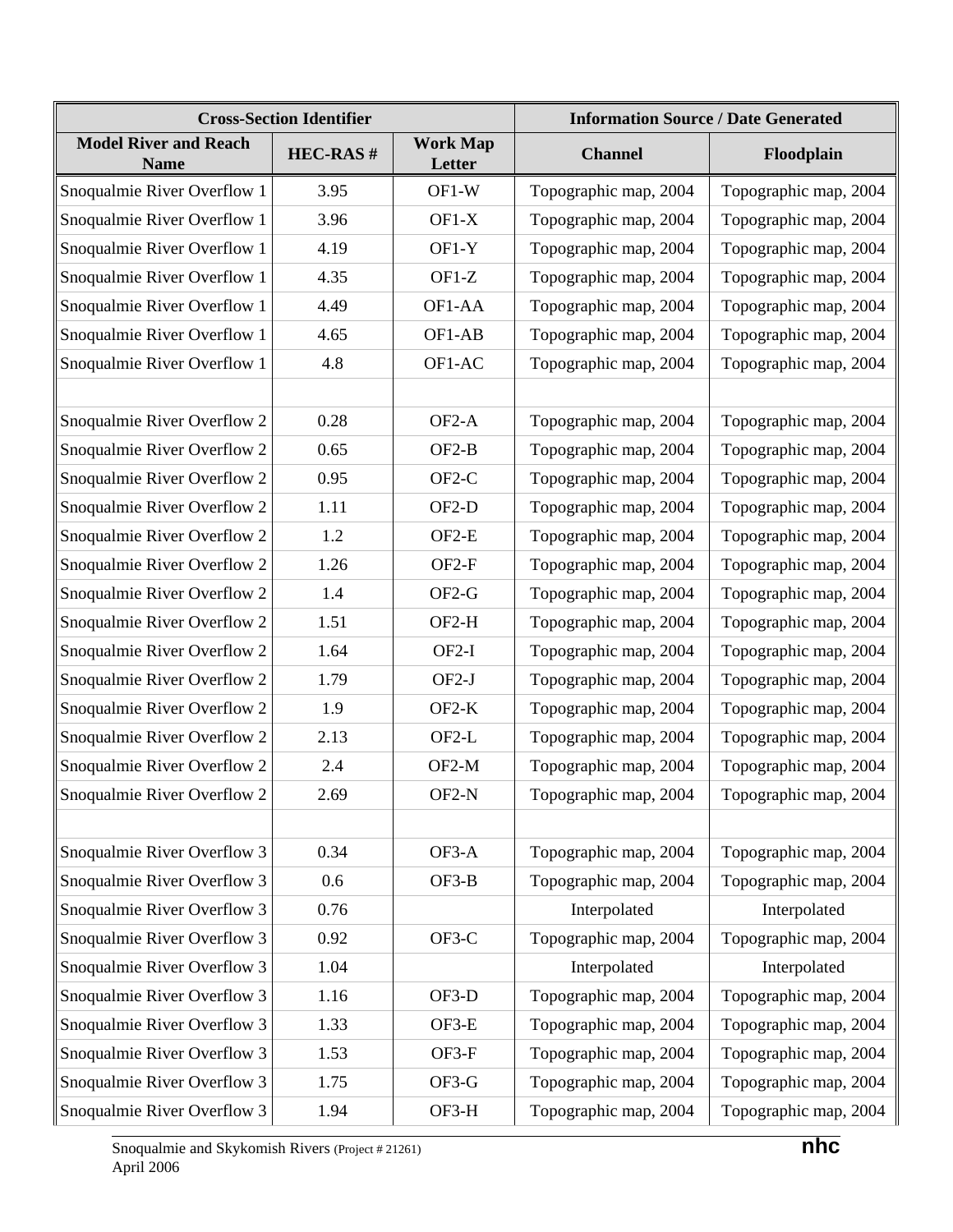|                                             | <b>Cross-Section Identifier</b> |                           | <b>Information Source / Date Generated</b> |                       |  |
|---------------------------------------------|---------------------------------|---------------------------|--------------------------------------------|-----------------------|--|
| <b>Model River and Reach</b><br><b>Name</b> | <b>HEC-RAS#</b>                 | <b>Work Map</b><br>Letter | <b>Channel</b>                             | Floodplain            |  |
| Snoqualmie River Overflow 3                 | 2.15                            | OF3-I                     | Topographic map, 2004                      | Topographic map, 2004 |  |
| Snoqualmie River Overflow 3                 | 2.39                            | OF3-J                     | Topographic map, 2004                      | Topographic map, 2004 |  |
| Snoqualmie River Overflow 3                 | 2.55                            |                           | Interpolated                               | Interpolated          |  |
| Snoqualmie River Overflow 3                 | 2.71                            | $OF3-K$                   | Topographic map, 2004                      | Topographic map, 2004 |  |
| Snoqualmie River Overflow 3                 | 2.97                            | OF3-L                     | Topographic map, 2004                      | Topographic map, 2004 |  |
| Snoqualmie River Overflow 3                 | 3.04                            | OF3-M                     | Topographic map, 2004                      | Topographic map, 2004 |  |
| Snoqualmie River Overflow 3                 | 3.23                            |                           | Interpolated                               | Interpolated          |  |
| Snoqualmie River Overflow 3                 | 3.47                            | OF3-N                     | Topographic map, 2004                      | Topographic map, 2004 |  |
| Snoqualmie River Overflow 3                 | 3.58                            |                           | Interpolated                               | Interpolated          |  |
| Snoqualmie River Overflow 3                 | 3.69                            | OF3-O                     | Topographic map, 2004                      | Topographic map, 2004 |  |
| Snoqualmie River Overflow 3                 | 3.71                            | OF3-P                     | Topographic map, 2004                      | Topographic map, 2004 |  |
| Snoqualmie River Overflow 3                 | 3.77                            | OF3-Q                     | Topographic map, 2004                      | Topographic map, 2004 |  |
| Snoqualmie River Overflow 3                 | 3.81                            | OF3-R                     | Topographic map, 2004                      | Topographic map, 2004 |  |
| Snoqualmie River Overflow 3                 | 3.89                            | OF3-S                     | Topographic map, 2004                      | Topographic map, 2004 |  |
| Snoqualmie River Overflow 3                 | 3.95                            | OF3-T                     | Topographic map, 2004                      | Topographic map, 2004 |  |
| Snoqualmie River Overflow 3                 | 4.1                             |                           | Interpolated                               | Interpolated          |  |
| Snoqualmie River Overflow 3                 | 4.25                            | OF3-U                     | Topographic map, 2004                      | Topographic map, 2004 |  |
|                                             |                                 |                           |                                            |                       |  |
| Snoqualmie River Overflow 4                 | 0.26                            | OF4-A                     | Topographic map, 2004                      | Topographic map, 2004 |  |
| Snoqualmie River Overflow 4                 | 0.41                            | OF4-B                     | Topographic map, 2004                      | Topographic map, 2004 |  |
| Snoqualmie River Overflow 4                 | 0.52                            | OF4-C                     | Topographic map, 2004                      | Topographic map, 2004 |  |
|                                             |                                 |                           |                                            |                       |  |
| Snoqualmie River Overflow 5                 | $-0.04$                         | OF5-A                     | Topographic map, 2004                      | Topographic map, 2004 |  |
| Snoqualmie River Overflow 5                 | 0.05                            |                           | Interpolated                               | Interpolated          |  |
| Snoqualmie River Overflow 5                 | 0.14                            | OF5-B                     | Topographic map, 2004                      | Topographic map, 2004 |  |
| Snoqualmie River Overflow 5                 | 0.21                            | OF5-C                     | Topographic map, 2004                      | Topographic map, 2004 |  |
| Snoqualmie River Overflow 5                 | 0.28                            | OF5-D                     | Topographic map, 2004                      | Topographic map, 2004 |  |
| Snoqualmie River Overflow 5                 | 0.37                            | OF5-E                     | Topographic map, 2004                      | Topographic map, 2004 |  |
| Snoqualmie River Overflow 5                 | 0.51                            | OF5-F                     | Topographic map, 2004                      | Topographic map, 2004 |  |
| Snoqualmie River Overflow 5                 | 0.61                            | OF5-G                     | Topographic map, 2004                      | Topographic map, 2004 |  |
| Snoqualmie River Overflow 5                 | 0.76                            | OF5-H                     | Topographic map, 2004                      | Topographic map, 2004 |  |
| Snoqualmie River Overflow 5                 | 0.875                           |                           | Interpolated                               | Interpolated          |  |
| Snoqualmie River Overflow 5                 | 0.99                            | OF5-I                     | Topographic map, 2004                      | Topographic map, 2004 |  |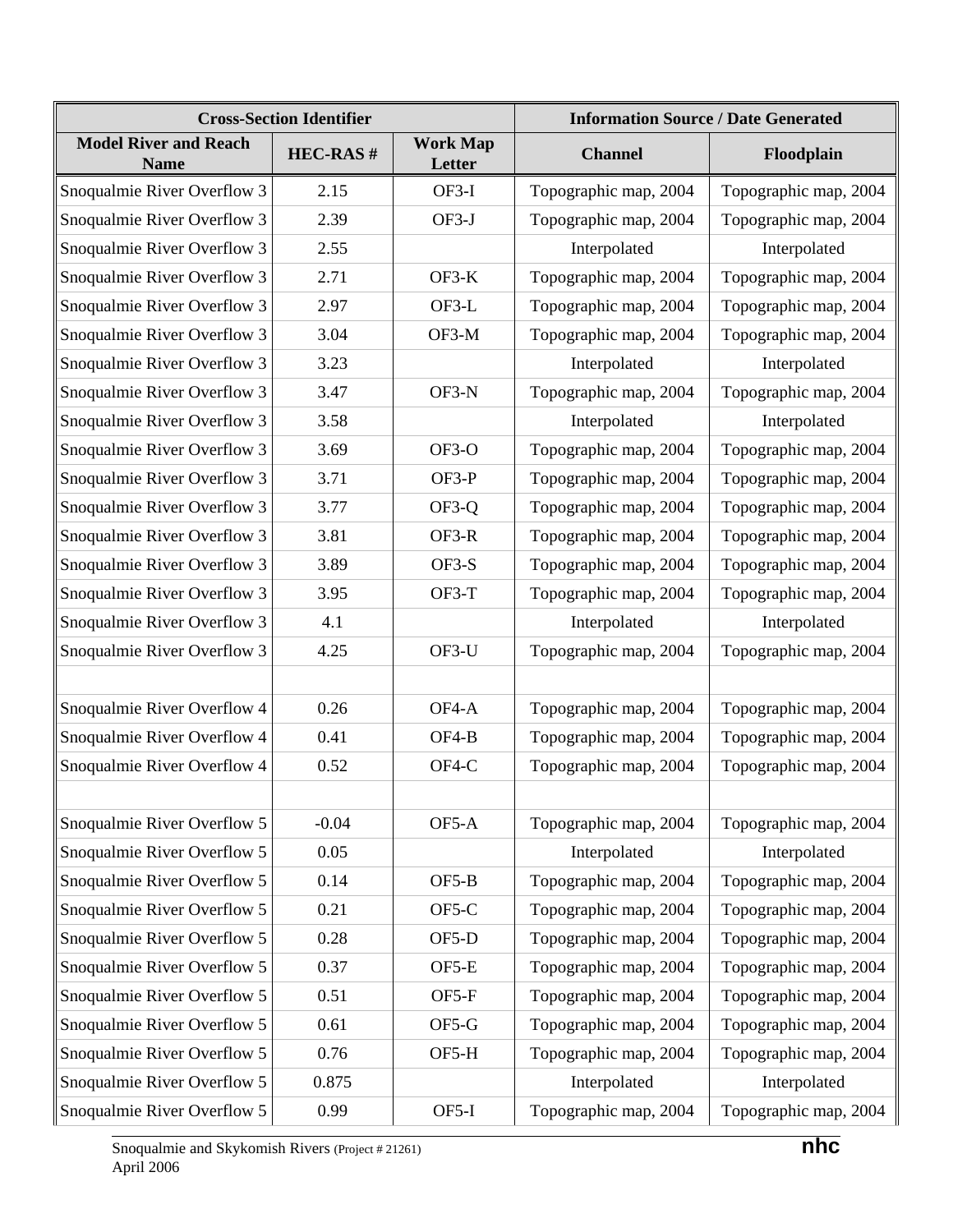|                                             | <b>Cross-Section Identifier</b> |                           | <b>Information Source / Date Generated</b> |                       |  |
|---------------------------------------------|---------------------------------|---------------------------|--------------------------------------------|-----------------------|--|
| <b>Model River and Reach</b><br><b>Name</b> | <b>HEC-RAS#</b>                 | <b>Work Map</b><br>Letter | <b>Channel</b>                             | Floodplain            |  |
| Snoqualmie River Overflow 5                 | 1.15                            | OF5-J                     | Topographic map, 2004                      | Topographic map, 2004 |  |
| Snoqualmie River Overflow 5                 | 1.19                            | $OF5-K$                   | Topographic map, 2004                      | Topographic map, 2004 |  |
| Snoqualmie River Overflow 5                 | 1.35                            | OF5-L                     | Topographic map, 2004                      | Topographic map, 2004 |  |
| Snoqualmie River Overflow 5                 | 1.56                            | OF5-M                     | Topographic map, 2004                      | Topographic map, 2004 |  |
| Snoqualmie River Overflow 5                 | 1.75                            | OF5-N                     | Topographic map, 2004                      | Topographic map, 2004 |  |
| Snoqualmie River Overflow 5                 | 1.99                            | $OF5-O$                   | Topographic map, 2004                      | Topographic map, 2004 |  |
| Snoqualmie River Overflow 5                 | 2.22                            | OF5-P                     | Topographic map, 2004                      | Topographic map, 2004 |  |
| Snoqualmie River Overflow 5                 | 2.65                            | OF5-Q                     | Topographic map, 2004                      | Topographic map, 2004 |  |
| Snoqualmie River Overflow 5                 | 2.75                            | OF5-R                     | Topographic map, 2004                      | Topographic map, 2004 |  |
| Snoqualmie River Overflow 5                 | 2.79                            | OF5-S                     | Topographic map, 2004                      | Topographic map, 2004 |  |
| Snoqualmie River Overflow 5                 | 2.85                            | OF5-T                     | Topographic map, 2004                      | Topographic map, 2004 |  |
| Snoqualmie River Overflow 5                 | 2.96                            | OF5-U                     | Topographic map, 2004                      | Topographic map, 2004 |  |
| Snoqualmie River Overflow 5                 | 3.11                            | $OF5-V$                   | Topographic map, 2004                      | Topographic map, 2004 |  |
| Snoqualmie River Overflow 5                 | 3.17                            | OF5-W                     | Topographic map, 2004                      | Topographic map, 2004 |  |
| Snoqualmie River Overflow 5                 | 3.45                            | $OF5-X$                   | Topographic map, 2004                      | Topographic map, 2004 |  |
| Snoqualmie River Overflow 5                 | 3.78                            | $OF5-Y$                   | Topographic map, 2004                      | Topographic map, 2004 |  |
| Snoqualmie River Overflow 5                 | $\overline{4}$                  |                           | Interpolated                               | Interpolated          |  |
| Snoqualmie River Overflow 5                 | 4.22                            | $OF5-Z$                   | Topographic map, 2004                      | Topographic map, 2004 |  |
| Snoqualmie River Overflow 5                 | 4.4                             | OF5-AA                    | Topographic map, 2004                      | Topographic map, 2004 |  |
| Snoqualmie River Overflow 5                 | 4.62                            | OF5-AB                    | Topographic map, 2004                      | Topographic map, 2004 |  |
|                                             |                                 |                           |                                            |                       |  |
| Snoqualmie River Overflow 6                 | 0.4                             | OF6-A                     | Topographic map, 2004                      | Topographic map, 2004 |  |
| Snoqualmie River Overflow 6                 | 0.67                            | OF6-B                     | Topographic map, 2004                      | Topographic map, 2004 |  |
| Snoqualmie River Overflow 6                 | 0.85                            | OF6-C                     | Topographic map, 2004                      | Topographic map, 2004 |  |
| Snoqualmie River Overflow 6                 | 0.99                            | OF6-D                     | Topographic map, 2004                      | Topographic map, 2004 |  |
| Snoqualmie River Overflow 6                 | 1.115                           |                           | Interpolated                               | Interpolated          |  |
| Snoqualmie River Overflow 6                 | 1.24                            | OF6-E                     | Topographic map, 2004                      | Topographic map, 2004 |  |
| Snoqualmie River Overflow 6                 | 1.36                            | OF6-F                     | Topographic map, 2004                      | Topographic map, 2004 |  |
| Snoqualmie River Overflow 6                 | 1.53                            | OF6-G                     | Topographic map, 2004                      | Topographic map, 2004 |  |
| Snoqualmie River Overflow 6                 | 1.69                            | OF6-H                     | Topographic map, 2004                      | Topographic map, 2004 |  |
| Snoqualmie River Overflow 6                 | 1.76                            | OF6-I                     | Topographic map, 2004                      | Topographic map, 2004 |  |
| Snoqualmie River Overflow 6                 | 1.82                            | OF6-J                     | Topographic map, 2004                      | Topographic map, 2004 |  |
| Snoqualmie River Overflow 6                 | 1.83                            | OF6-K                     | Topographic map, 2004                      | Topographic map, 2004 |  |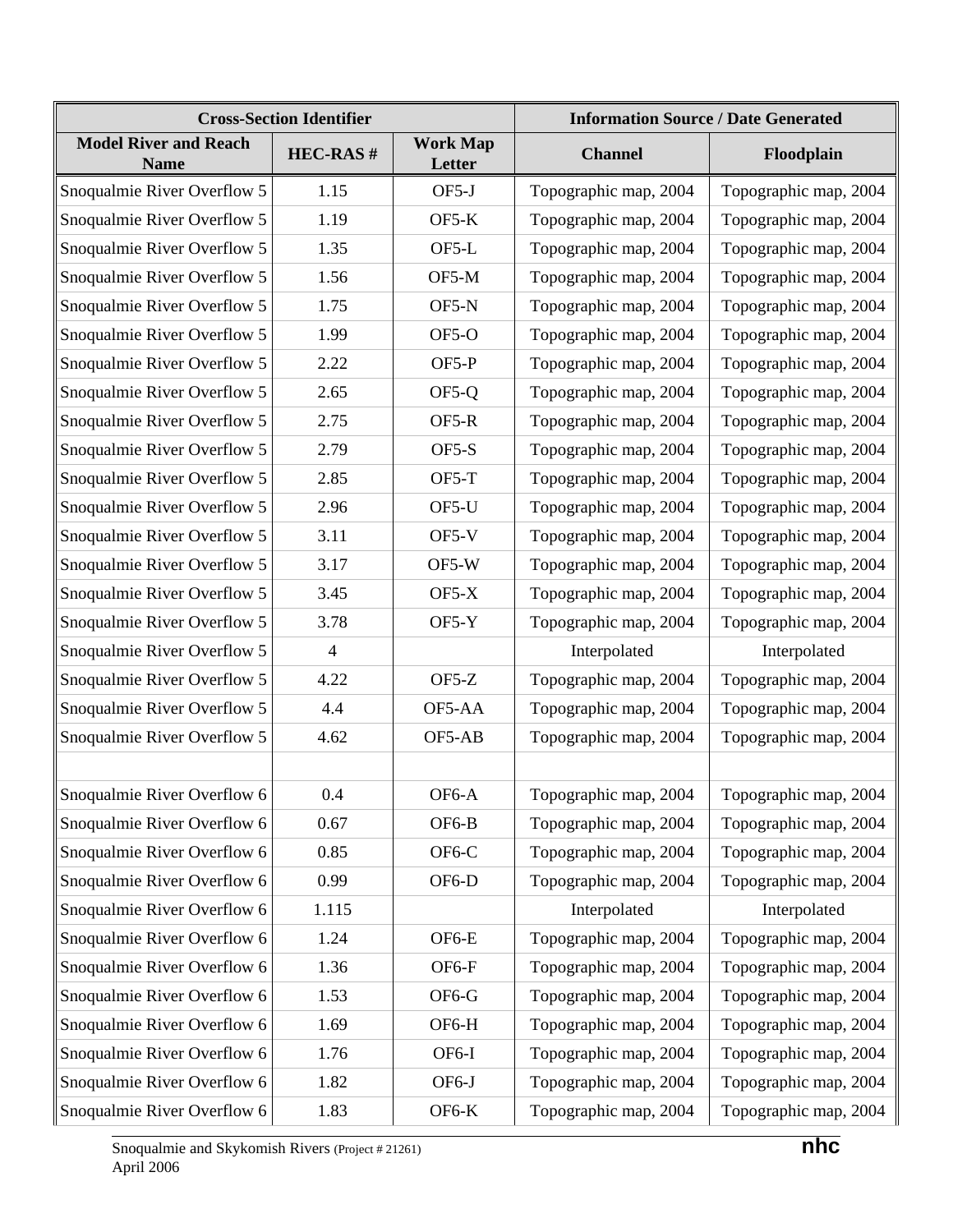|                                             | <b>Cross-Section Identifier</b> |                           | <b>Information Source / Date Generated</b> |                       |  |
|---------------------------------------------|---------------------------------|---------------------------|--------------------------------------------|-----------------------|--|
| <b>Model River and Reach</b><br><b>Name</b> | <b>HEC-RAS#</b>                 | <b>Work Map</b><br>Letter | <b>Channel</b>                             | Floodplain            |  |
| Snoqualmie River Overflow 6                 | 1.86                            | OF6-L                     | Topographic map, 2004                      | Topographic map, 2004 |  |
| Snoqualmie River Overflow 6                 | 1.95                            | OF6-M                     | Topographic map, 2004                      | Topographic map, 2004 |  |
| Snoqualmie River Overflow 6                 | 2.02                            | OF6-N                     | Topographic map, 2004                      | Topographic map, 2004 |  |
| Snoqualmie River Overflow 6                 | 2.15                            |                           | Interpolated                               | Interpolated          |  |
| Snoqualmie River Overflow 6                 | 2.28                            | OF6-O                     | Topographic map, 2004                      | Topographic map, 2004 |  |
|                                             |                                 |                           |                                            |                       |  |
| <b>Riley Slough Mainstem</b>                | 0.3                             | Ril-A                     | Topographic map, 2004                      | Topographic map, 2004 |  |
| <b>Riley Slough Mainstem</b>                | 0.31                            |                           | Interpolated                               | Interpolated          |  |
| <b>Riley Slough Mainstem</b>                | 0.54                            | Ril-B                     | Topographic map, 2004                      | Topographic map, 2004 |  |
| <b>Riley Slough Mainstem</b>                | 0.79                            | Ril-C                     | Topographic map, 2004                      | Topographic map, 2004 |  |
| <b>Riley Slough Mainstem</b>                | 1.09                            | Ril-D                     | Topographic map, 2004                      | Topographic map, 2004 |  |
| <b>Riley Slough Mainstem</b>                | 1.2                             | Ril-E                     | Topographic map, 2004                      | Topographic map, 2004 |  |
| <b>Riley Slough Mainstem</b>                | 1.4375                          |                           | Interpolated                               | Interpolated          |  |
| <b>Riley Slough Mainstem</b>                | 1.675                           |                           | Interpolated                               | Interpolated          |  |
| <b>Riley Slough Mainstem</b>                | 1.9125                          |                           | Interpolated                               | Interpolated          |  |
| <b>Riley Slough Mainstem</b>                | 2.15                            | Ril-F                     | Topographic map, 2004                      | Topographic map, 2004 |  |
| <b>Riley Slough Mainstem</b>                | 2.24                            |                           | Interpolated                               | Interpolated          |  |
| <b>Riley Slough Mainstem</b>                | 2.33                            | Ril-G                     | Topographic map, 2004                      | Topographic map, 2004 |  |
| <b>Riley Slough Mainstem</b>                | 2.585                           |                           | Interpolated                               | Interpolated          |  |
| <b>Riley Slough Mainstem</b>                | 2.84                            | Ril-H                     | Topographic map, 2004                      | Topographic map, 2004 |  |
| <b>Riley Slough Mainstem</b>                | 2.96                            | Ril-I                     | Topographic map, 2004                      | Topographic map, 2004 |  |
| <b>Riley Slough Mainstem</b>                | 3.24                            |                           | Interpolated                               | Interpolated          |  |
| <b>Riley Slough Mainstem</b>                | 3.52                            | Ril-J                     | Topographic map, 2004                      | Topographic map, 2004 |  |
| <b>Riley Slough Mainstem</b>                | 3.74                            | Ril-K                     | Topographic map, 2004                      | Topographic map, 2004 |  |
| <b>Riley Slough Mainstem</b>                | 4.04                            | Ril-L                     | Topographic map, 2004                      | Topographic map, 2004 |  |
| <b>Riley Slough Mainstem</b>                | 4.15                            | Ril-M                     | Topographic map, 2004                      | Topographic map, 2004 |  |
| <b>Riley Slough Mainstem</b>                | 4.26                            | Ril-N                     | Topographic map, 2004                      | Topographic map, 2004 |  |
| <b>Riley Slough Mainstem</b>                | 4.62                            | Ril-O                     | Topographic map, 2004                      | Topographic map, 2004 |  |
| <b>Riley Slough Mainstem</b>                | 4.99                            | Ril-P                     | Topographic map, 2004                      | Topographic map, 2004 |  |
| <b>Riley Slough Mainstem</b>                | 5.17                            | Ril-Q                     | Topographic map, 2004                      | Topographic map, 2004 |  |
| <b>Riley Slough Mainstem</b>                | 5.48                            | Ril-R                     | Topographic map, 2004                      | Topographic map, 2004 |  |
| <b>Riley Slough Mainstem</b>                | 5.76                            | Ril-S                     | Topographic map, 2004                      | Topographic map, 2004 |  |
| <b>Riley Slough Mainstem</b>                | 5.97                            | $Ril-T$                   | Topographic map, 2004                      | Topographic map, 2004 |  |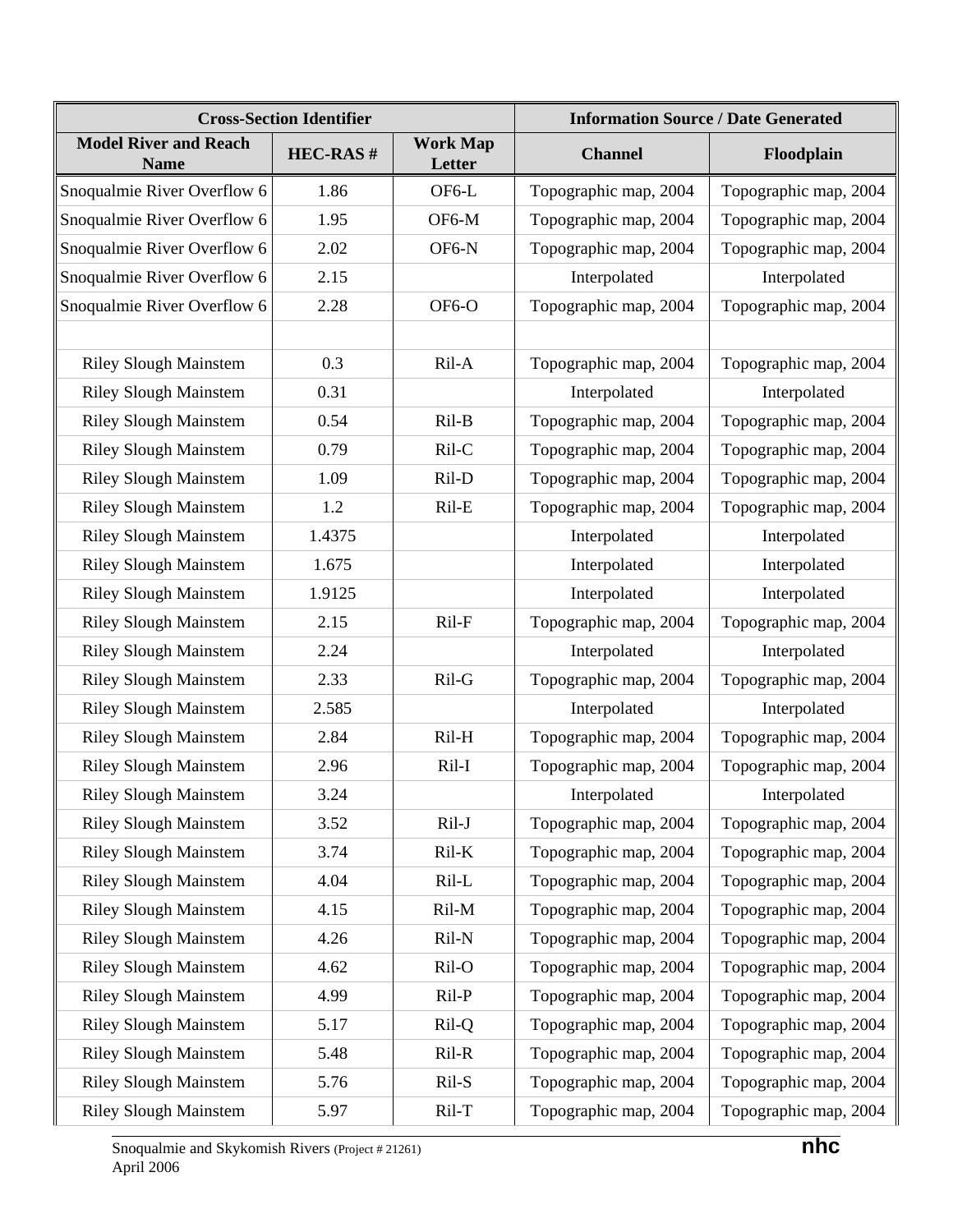|                                             | <b>Cross-Section Identifier</b> |                           | <b>Information Source / Date Generated</b> |                       |  |
|---------------------------------------------|---------------------------------|---------------------------|--------------------------------------------|-----------------------|--|
| <b>Model River and Reach</b><br><b>Name</b> | <b>HEC-RAS#</b>                 | <b>Work Map</b><br>Letter | <b>Channel</b>                             | Floodplain            |  |
| <b>Riley Slough Mainstem</b>                | 6.07                            | Ril-U                     | Topographic map, 2004                      | Topographic map, 2004 |  |
| <b>Riley Slough Mainstem</b>                | 6.34                            | Ril-V                     | Topographic map, 2004                      | Topographic map, 2004 |  |
| <b>Riley Slough Mainstem</b>                | 6.48                            | Ril-W                     | Topographic map, 2004                      | Topographic map, 2004 |  |
| <b>Riley Slough Mainstem</b>                | 6.63                            | $Ril-X$                   | Topographic map, 2004                      | Topographic map, 2004 |  |
|                                             |                                 |                           |                                            |                       |  |
| Haskel Slough Mainstem                      | 0.1                             | Has-A                     | Topographic map, 2004                      | Topographic map, 2004 |  |
| Haskel Slough Mainstem                      | 0.17                            | Has-B                     | Topographic map, 2004                      | Topographic map, 2004 |  |
| Haskel Slough Mainstem                      | 0.35                            | Has-C                     | Topographic map, 2004                      | Topographic map, 2004 |  |
| Haskel Slough Mainstem                      | 0.505                           |                           | Interpolated                               | Interpolated          |  |
| Haskel Slough Mainstem                      | 0.67                            | Has-D                     | Topographic map, 2004                      | Topographic map, 2004 |  |
| Haskel Slough Mainstem                      | 0.69                            | Has-E                     | Topographic map, 2004                      | Topographic map, 2004 |  |
| Haskel Slough Mainstem                      | 0.85                            | Has-F                     | Topographic map, 2004                      | Topographic map, 2004 |  |
| Haskel Slough Mainstem                      | 1.1                             | Has-G                     | Topographic map, 2004                      | Topographic map, 2004 |  |
| Haskel Slough Mainstem                      | 1.22                            | Has-H                     | Topographic map, 2004                      | Topographic map, 2004 |  |
| Haskel Slough Mainstem                      | 1.24                            | Has-I                     | Topographic map, 2004                      | Topographic map, 2004 |  |
| Haskel Slough Mainstem                      | 1.42                            | Has-J                     | Topographic map, 2004                      | Topographic map, 2004 |  |
| Haskel Slough Mainstem                      | 1.67                            | Has-K                     | Topographic map, 2004                      | Topographic map, 2004 |  |
| Haskel Slough Mainstem                      | 1.91                            | Has-L                     | Topographic map, 2004                      | Topographic map, 2004 |  |
| Haskel Slough Mainstem                      | 2.05982                         |                           | Interpolated                               | Interpolated          |  |
| Haskel Slough Mainstem                      | 2.07                            | Has-M                     | Topographic map, 2004                      | Topographic map, 2004 |  |
|                                             |                                 |                           |                                            |                       |  |
| <b>Cherry Creek Mainstem</b>                | 0.03                            | Chy-A                     | Field survey, 2003                         | Field survey, 2003    |  |
| <b>Cherry Creek Mainstem</b>                | 0.12                            | $Chy-B$                   | Field survey, 2003                         | Field survey, 2003    |  |
| <b>Cherry Creek Mainstem</b>                | 0.17                            | $Chy-C$                   | Field survey, 2003                         | Field survey, 2003    |  |
| <b>Cherry Creek Mainstem</b>                | 0.19                            | Chy-D                     | Field survey, 2003                         | Field survey, 2003    |  |
| <b>Cherry Creek Mainstem</b>                | 0.2                             | $Chy-E$                   | Field survey, 2003                         | Field survey, 2003    |  |
| <b>Cherry Creek Mainstem</b>                | 0.204                           | $Chy-F$                   | Field survey, 2003                         | Field survey, 2003    |  |
| <b>Cherry Creek Mainstem</b>                | 0.25                            | $Chy-G$                   | Field survey, 2003                         | Field survey, 2003    |  |
| <b>Cherry Creek Mainstem</b>                | 0.28                            | $Chy-H$                   | Field survey, 2003                         | Field survey, 2003    |  |
| <b>Cherry Creek Mainstem</b>                | 0.33                            | Chy-I                     | Field survey, 2003                         | Field survey, 2003    |  |
| <b>Cherry Creek Mainstem</b>                | 0.42                            | Chy-J                     | Field survey, 2003                         | Field survey, 2003    |  |
| <b>Cherry Creek Mainstem</b>                | 0.49                            | $Chy-K$                   | Field survey, 2003                         | Field survey, 2003    |  |
| <b>Cherry Creek Mainstem</b>                | 0.57                            | Chy-L                     | Field survey, 2003                         | Field survey, 2003    |  |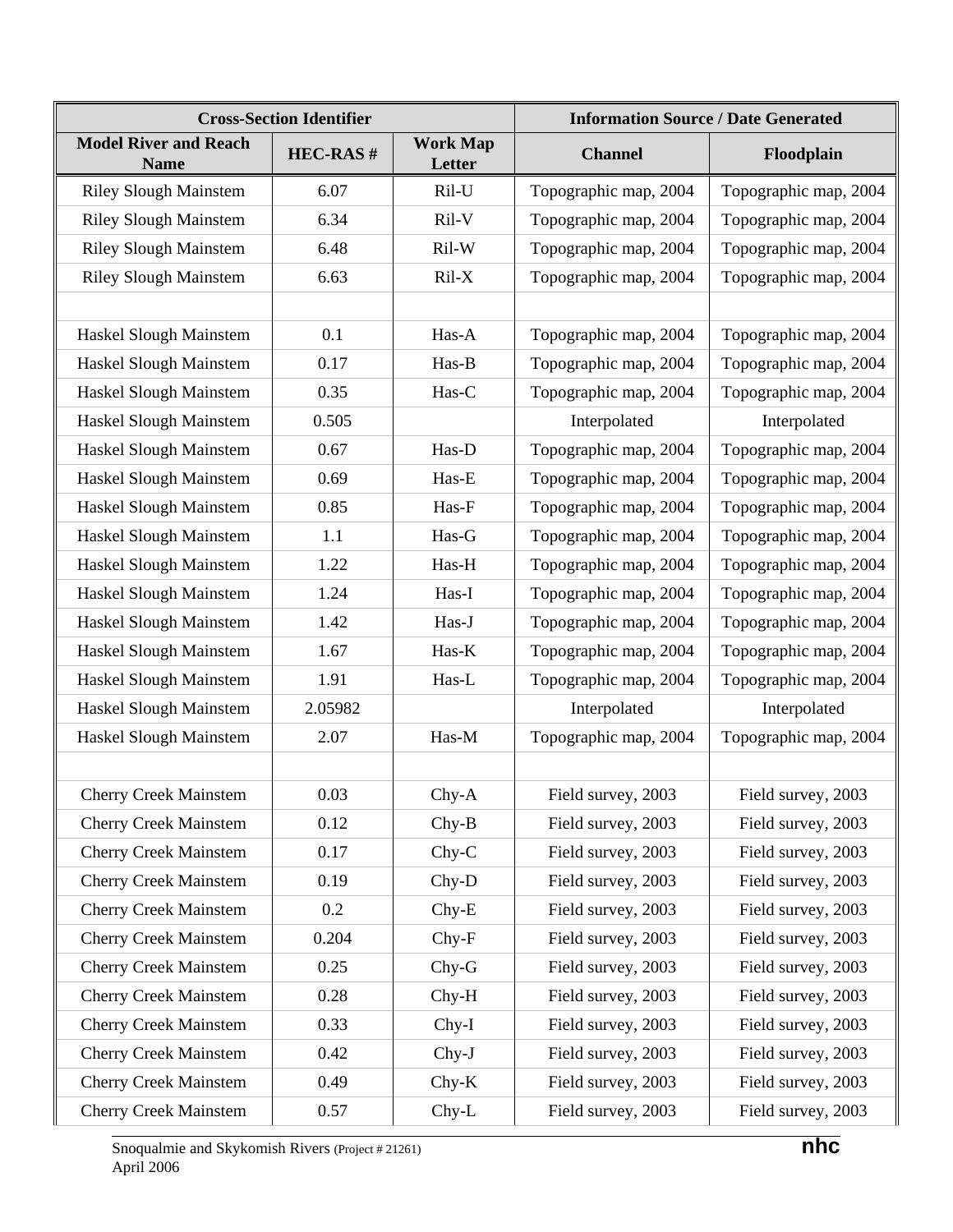|                                             | <b>Cross-Section Identifier</b> |                           |                       | <b>Information Source / Date Generated</b> |
|---------------------------------------------|---------------------------------|---------------------------|-----------------------|--------------------------------------------|
| <b>Model River and Reach</b><br><b>Name</b> | <b>HEC-RAS#</b>                 | <b>Work Map</b><br>Letter | <b>Channel</b>        | Floodplain                                 |
| <b>Cherry Creek Mainstem</b>                | 0.59                            |                           | Interpolated          | Interpolated                               |
| <b>Cherry Creek Mainstem</b>                | 0.61                            | Chy-M                     | Field survey, 2003    | Field survey, 2003                         |
| <b>Cherry Creek Mainstem</b>                | 0.71                            | $Chy-N$                   | Field survey, 2003    | Field survey, 2003                         |
| <b>Cherry Creek Mainstem</b>                | 0.78                            | $Chy-O$                   | Field survey, 2003    | Field survey, 2003                         |
| <b>Cherry Creek Mainstem</b>                | 0.86                            | $Chy-P$                   | Field survey, 2003    | Field survey, 2003                         |
| <b>Cherry Creek Mainstem</b>                | 0.94                            | Chy-Q                     | Field survey, 2003    | Field survey, 2003                         |
| <b>Cherry Creek Mainstem</b>                | 1.03                            | $Chy-R$                   | Field survey, 2003    | Field survey, 2003                         |
| <b>Cherry Creek Mainstem</b>                | 1.11                            | $Chy-S$                   | Field survey, 2003    | Field survey, 2003                         |
| <b>Cherry Creek Mainstem</b>                | 1.2                             | $Chy-T$                   | Field survey, 2003    | Field survey, 2003                         |
| <b>Cherry Creek Mainstem</b>                | 1.29                            | Chy-U                     | Field survey, 2003    | Field survey, 2003                         |
| <b>Cherry Creek Mainstem</b>                | 1.33                            | $Chy-V$                   | Field survey, 2003    | Field survey, 2003                         |
| <b>Cherry Creek Mainstem</b>                | 1.369                           | $Chy-W$                   | Field survey, 2003    | Field survey, 2003                         |
| <b>Cherry Creek Mainstem</b>                | 1.37                            | $Chy-X$                   | Field survey, 2003    | Field survey, 2003                         |
| <b>Cherry Creek Mainstem</b>                | 1.374                           | $Chy-Y$                   | Field survey, 2003    | Field survey, 2003                         |
| <b>Cherry Creek Mainstem</b>                | 1.38                            | $Chy-Z$                   | Field survey, 2003    | Field survey, 2003                         |
| <b>Cherry Creek Mainstem</b>                | 1.42                            | Chy-AA                    | Field survey, 2003    | Field survey, 2003                         |
| <b>Cherry Creek Mainstem</b>                | 1.45                            | $Chy-AB$                  | Field survey, 2003    | Field survey, 2003                         |
| <b>Cherry Creek Mainstem</b>                | 1.48                            | Chy-AC                    | Field survey, 2003    | Field survey, 2003                         |
| <b>Cherry Creek Mainstem</b>                | 1.53                            | Chy-AD                    | Field survey, 2003    | Field survey, 2003                         |
| <b>Cherry Creek Mainstem</b>                | 1.55                            | Chy-AE                    | Field survey, 2003    | Field survey, 2003                         |
| <b>Cherry Creek Mainstem</b>                | 1.58                            | Chy-AF                    | Field survey, 2003    | Field survey, 2003                         |
| <b>Cherry Creek Mainstem</b>                | 1.59                            | Chy-AG                    | Field survey, 2003    | Field survey, 2003                         |
| <b>Cherry Creek Mainstem</b>                | 1.67                            | Chy-AH                    | Field survey, 2003    | Field survey, 2003                         |
| <b>Cherry Creek Mainstem</b>                | 1.7                             | Chy-AI                    | Field survey, 2003    | Field survey, 2003                         |
| <b>Cherry Creek Mainstem</b>                | 1.71                            | Chy-AJ                    | Field survey, 2003    | Field survey, 2003                         |
| <b>Cherry Creek Mainstem</b>                | 1.83                            | Chy-AK                    | Field survey, 2003    | Field survey, 2003                         |
| <b>Cherry Creek Mainstem</b>                | 1.89                            | Chy-AL                    | Field survey, 2003    | Field survey, 2003                         |
| <b>Cherry Creek Mainstem</b>                | 2.03                            | $Chy-AM$                  | Topographic map, 2004 | Topographic map, 2004                      |
| <b>Cherry Creek Mainstem</b>                | 2.13                            | Chy-AN                    | Topographic map, 2004 | Topographic map, 2004                      |
| <b>Cherry Creek Mainstem</b>                | 2.26                            | Chy-AO                    | Topographic map, 2004 | Topographic map, 2004                      |
| <b>Cherry Creek Mainstem</b>                | 2.33983                         |                           | Interpolated          | Interpolated                               |
| <b>Cherry Creek Mainstem</b>                | 2.35                            | Chy-AP                    | Topographic map, 2004 | Topographic map, 2004                      |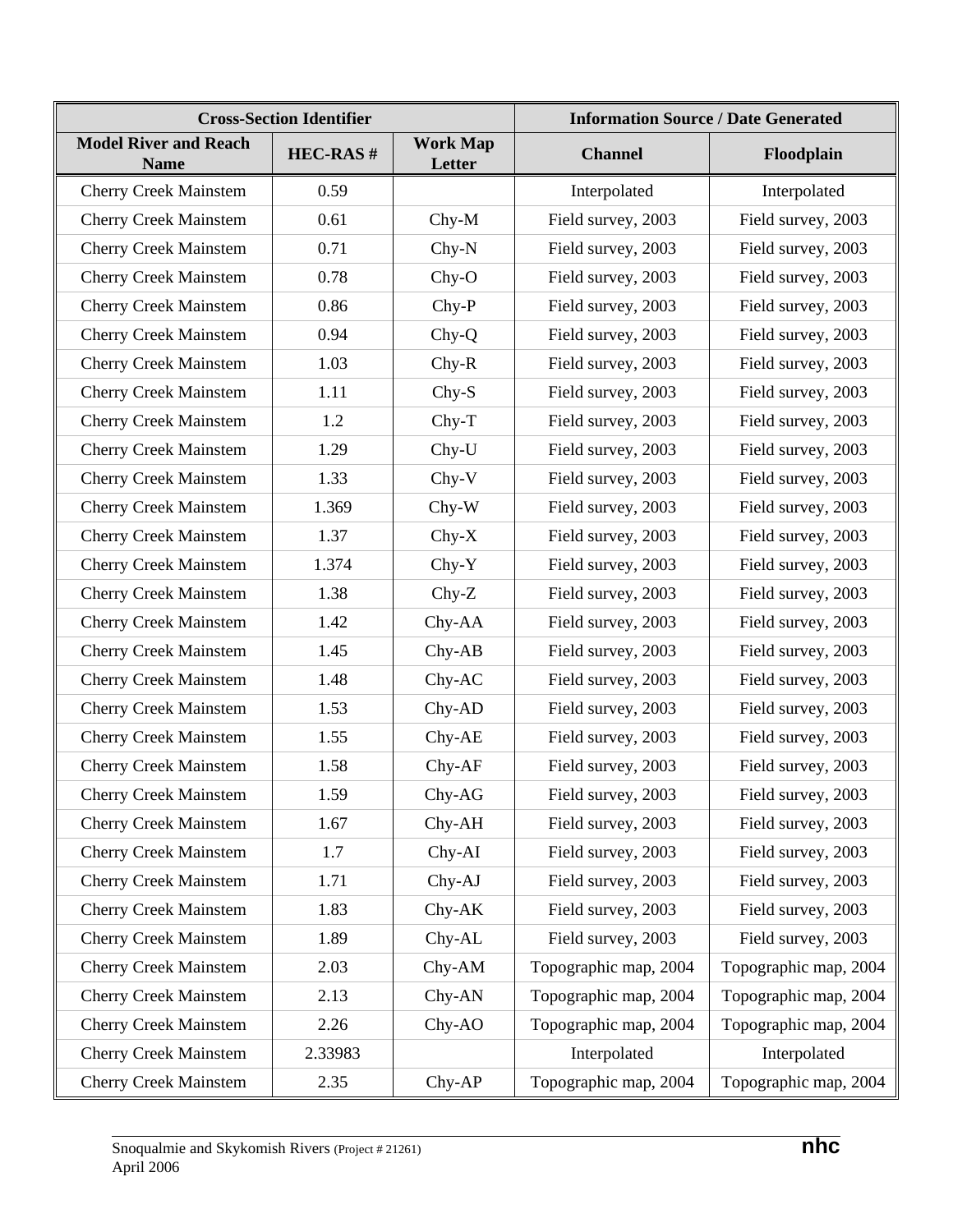|                                     | <b>Flooding Source</b>                  |                       |                            | Floodway                          |                                                  |                                              |                                                 | <b>Base Flood Water Surface Elevation</b> |                                      |
|-------------------------------------|-----------------------------------------|-----------------------|----------------------------|-----------------------------------|--------------------------------------------------|----------------------------------------------|-------------------------------------------------|-------------------------------------------|--------------------------------------|
| <b>Main Cross</b><br><b>Section</b> | <b>Overflow Cross</b><br>$Section(s)^1$ | Distance <sup>2</sup> | Width<br>(f <sup>t</sup> ) | <b>Section</b><br>Area<br>(sq ft) | <b>Mean</b><br><b>Velocity</b><br>$({\bf ft/s})$ | Regulatory <sup>3</sup><br>(f <sup>t</sup> ) | <b>Without</b><br>Floodway<br>(f <sup>t</sup> ) | With<br>Floodway<br>(f <sup>t</sup> )     | <b>Increase</b><br>(f <sup>t</sup> ) |
| Sno-A                               | Sky-A                                   | 898                   | 2,854                      | 58,465                            | 3.5                                              | 46.6, 46.6                                   | 46.6                                            | 47.3                                      | 0.7                                  |
| Sno-B                               | Sky-B                                   | 1,162                 | 3,011                      | 60,876                            | 3.3                                              | 46.7, 46.7                                   | 46.7                                            | 47.4                                      | 0.7                                  |
| Sno-C                               | Sky-C                                   | 2,165                 | 3,559                      | 58,756                            | 3.5                                              | 46.9, 46.9                                   | 46.9                                            | 47.5                                      | 0.7                                  |
| Sno-D                               | Sky-D                                   | 3,643                 | 4,464                      | 70,101                            | 2.9                                              | 47.2, 47.2                                   | 47.2                                            | 47.9                                      | 0.7                                  |
| Sno-E                               | Sky-E                                   | 4,699                 | 4,858                      | 66,634                            | 3.1                                              | 47.5, 47.5                                   | 47.6                                            | 48.1                                      | 0.7                                  |
| Sno-F                               | Sky-F                                   | 5,702                 | 4,971                      | 74,139                            | 2.7                                              | 48.0, 48.0                                   | 48.0                                            | 48.6                                      | 0.6                                  |
| Sno-G                               | Sky-G                                   | 6,917                 | 5,315                      | 76,550                            | 2.7                                              | 48.3, 48.3                                   | 48.4                                            | 48.9                                      | 0.6                                  |
| Sno-H                               | Sky-H                                   | 7,973                 | 6,724                      | 87,358                            | 2.3                                              | 48.7, 48.7                                   | 48.6                                            | 49.3                                      | 0.6                                  |
| Sno-I                               | Sky-I                                   | 8,765                 | 8,177                      | 94,968                            | 1.9                                              | 48.8, 48.8                                   | 48.9                                            | 49.4                                      | 0.6                                  |
| Sno-J                               |                                         | 9,398                 | 4,110                      | 64,973                            | 1.6                                              | 48.9                                         | 48.9                                            | 49.5                                      | 0.6                                  |
| Sno-K                               |                                         | 10,190                | 3,670                      | 58,838                            | 1.5                                              | 49.0                                         | 49.0                                            | 49.6                                      | 0.6                                  |
| Sno-L                               |                                         | 11,458                | 3,410                      | 59,078                            | 1.5                                              | 49.1                                         | 49.1                                            | 49.7                                      | 0.6                                  |
| Sno-M                               |                                         | 11,510                | 3,572                      | 58,645                            | 1.5                                              | 49.1                                         | 49.1                                            | 49.7                                      | 0.6                                  |
| Sno-N                               |                                         | 12,250                | 3,500                      | 67,909                            | 1.3                                              | 49.1                                         | 49.1                                            | 49.8                                      | 0.7                                  |
| $Sno-O$                             |                                         | 13,411                | 3,255                      | 65,784                            | 1.3                                              | 49.1                                         | 49.1                                            | 49.8                                      | 0.7                                  |
| Sno-P                               |                                         | 14,414                | 3,668                      | 77,212                            | 1.1                                              | 49.2                                         | 49.2                                            | 49.9                                      | 0.7                                  |
| Sno-Q                               |                                         | 15,523                | 3,922                      | 75,837                            | 1.1                                              | 49.2                                         | 49.2                                            | 50.0                                      | 0.8                                  |
| Sno-R                               | OF1-A                                   | 17,266                | 4,187                      | 76,029                            | 1.1                                              | 49.2, 49.2                                   | 49.2                                            | 50.0                                      | 0.8                                  |
| Sno-S                               | $OF1-B$                                 | 18,427                | 4,756                      | 77,343                            | 1.1                                              | 49.2, 49.3                                   | 49.2                                            | 50.0                                      | 0.8                                  |
| Sno-T                               | OF1-C                                   | 20,117                | 4,961                      | 92,162                            | 0.9                                              | 49.3, 49.3                                   | 49.3                                            | 50.1                                      | 0.8                                  |
| Sno-U                               | OF1-D                                   | 21,278                | 5,224                      | 99,556                            | 0.9                                              | 49.4, 49.4                                   | 49.4                                            | 50.2                                      | 0.8                                  |

# **Table 4: Snoqualmie River Floodway Data Table**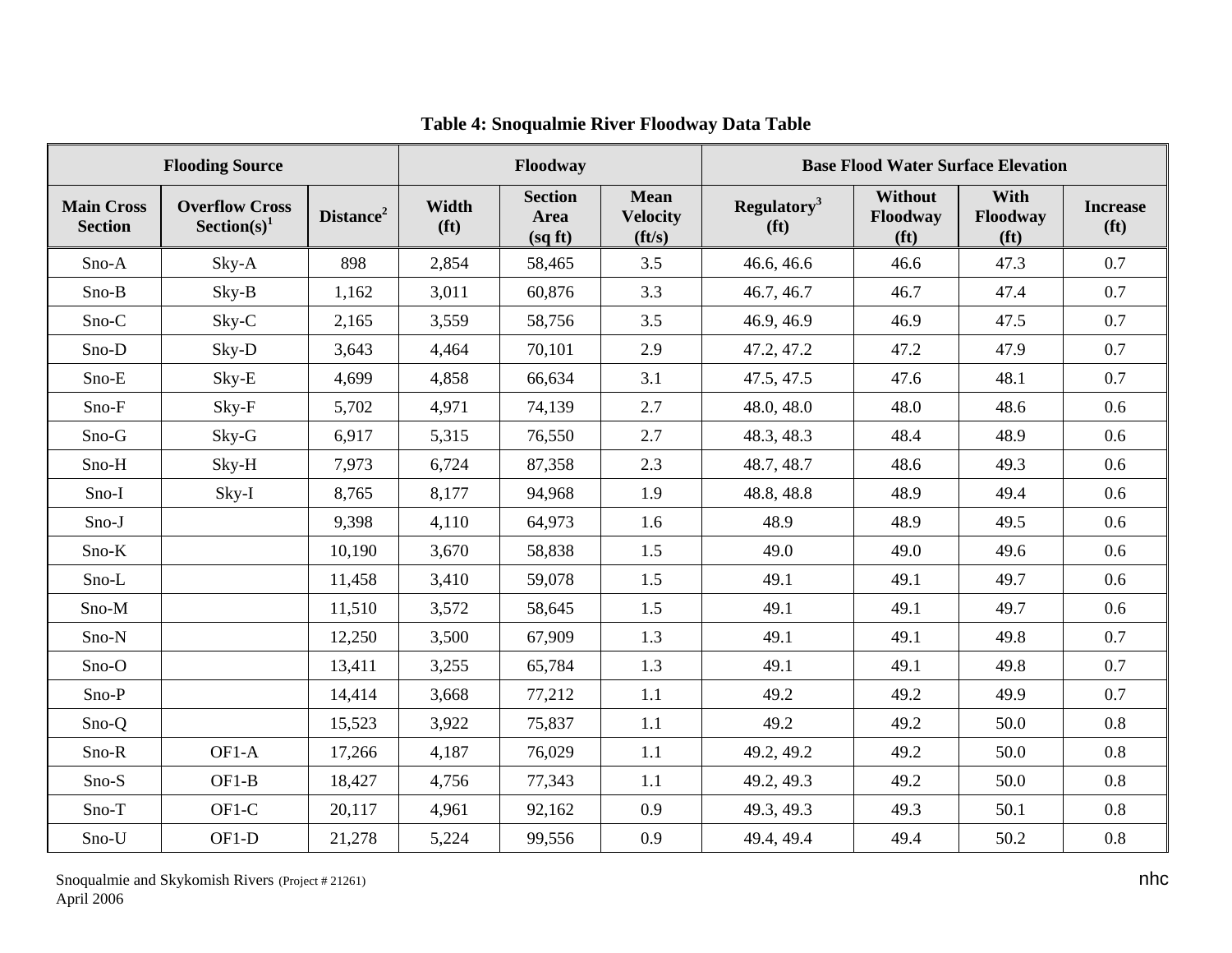|                                     | <b>Flooding Source</b>                           |                       |                            | Floodway                         |                                                  |                                              |                                                 | <b>Base Flood Water Surface Elevation</b> |                                      |
|-------------------------------------|--------------------------------------------------|-----------------------|----------------------------|----------------------------------|--------------------------------------------------|----------------------------------------------|-------------------------------------------------|-------------------------------------------|--------------------------------------|
| <b>Main Cross</b><br><b>Section</b> | <b>Overflow Cross</b><br>Section(s) <sup>1</sup> | Distance <sup>2</sup> | Width<br>(f <sup>t</sup> ) | <b>Section</b><br>Area<br>(sqft) | <b>Mean</b><br><b>Velocity</b><br>$({\bf ft/s})$ | Regulatory <sup>3</sup><br>(f <sup>t</sup> ) | <b>Without</b><br>Floodway<br>(f <sup>t</sup> ) | With<br>Floodway<br>(f <sup>t</sup> )     | <b>Increase</b><br>(f <sup>t</sup> ) |
| Sno-V                               | $OF1-E$                                          | 22,598                | 5,480                      | 110,739                          | 0.8                                              | 49.4, 49.4                                   | 49.4                                            | 50.2                                      | 0.8                                  |
| Sno-W                               | $OF1-F$                                          | 23,813                | 6,204                      | 125,890                          | 0.7                                              | 49.4, 49.4                                   | 49.4                                            | 50.2                                      | 0.8                                  |
| $Sno-X$                             | OF1-G                                            | 24,605                | 7,066                      | 135,928                          | 0.6                                              | 49.5, 49.5                                   | 49.5                                            | 50.3                                      | 0.8                                  |
| Sno-Y                               | OF1-H                                            | 25,766                | 7,788                      | 156,260                          | 0.6                                              | 49.5, 49.5                                   | 49.5                                            | 50.3                                      | 0.8                                  |
| Sno-Z                               | $OF1-I$                                          | 27,350                | 8,597                      | 162,192                          | 0.5                                              | 49.5, 49.5                                   | 49.5                                            | 50.3                                      | 0.8                                  |
| Sno-AA                              | $OF1-J$                                          | 29,093                | 8,349                      | 154,290                          | 0.6                                              | 49.5, 49.5                                   | 49.5                                            | 50.3                                      | 0.8                                  |
| Sno-AB                              | $OF1-K$                                          | 30,307                | 9,736                      | 176,349                          | 0.5                                              | 49.5, 49.5                                   | 49.5                                            | 50.4                                      | 0.8                                  |
| Sno-AC                              | OF1-L                                            | 31,522                | 10,718                     | 195,325                          | 0.4                                              | 49.6, 49.6                                   | 49.6                                            | 50.4                                      | 0.8                                  |
| Sno-AD                              | OF1-M                                            | 33,317                | 10,258                     | 190,328                          | 0.5                                              | 49.6, 49.6                                   | 49.6                                            | 50.4                                      | 0.8                                  |
| Sno-AE                              | OF1-N                                            | 34,901                | 9,136                      | 156,198                          | 0.6                                              | 49.6, 49.6                                   | 49.6                                            | 50.4                                      | 0.8                                  |
| Sno-AF                              | OF1-O                                            | 36,485                | 8,197                      | 133,337                          | 0.7                                              | 49.6, 49.6                                   | 49.6                                            | 50.4                                      | 0.8                                  |
| Sno-AG                              | $OF1-P$                                          | 37,541                | 7,422                      | 118,796                          | 0.7                                              | 49.6, 49.6                                   | 49.6                                            | 50.4                                      | 0.8                                  |
| Sno-AH                              | OF1-Q                                            | 38,597                | 7,035                      | 108,917                          | 0.8                                              | 49.6, 49.6                                   | 49.6                                            | 50.5                                      | 0.8                                  |
| Sno-AI                              | OF1-R                                            | 40,498                | 6,326                      | 86,420                           | $\mathbf{1}$                                     | 49.7, 49.7                                   | 49.7                                            | 50.5                                      | 0.9                                  |
| Sno-AJ                              | OF1-S                                            | 43,666                | 5,713                      | 78,894                           | 1.1                                              | 49.8, 49.8                                   | 49.8                                            | 50.7                                      | 0.9                                  |
| Sno-AK                              | OF1-T                                            | 45,144                | 4,774                      | 69,808                           | 1.2                                              | 49.9, 49.9                                   | 49.9                                            | 50.8                                      | 0.9                                  |
| Sno-AL                              | OF1-U                                            | 46,411                | 4,212                      | 64,054                           | 1.4                                              | 50.1, 50.1                                   | 50.1                                            | 51.0                                      | 0.9                                  |
| Sno-AM                              | $OF1-V$                                          | 47,520                | 4,366                      | 58,375                           | 1.5                                              | 50.2, 50.2                                   | 50.2                                            | 51.0                                      | 0.9                                  |
| Sno-AN                              | OF1-W                                            | 48,418                | 4,268                      | 29,814                           | 2.9                                              | 50.4, 50.4                                   | 50.4                                            | 51.3                                      | 0.8                                  |
| Sno-AO                              | $OF1-X$                                          | 48,523                | 4,270                      | 30,148                           | 2.9                                              | 50.6, 50.5                                   | 50.6                                            | 51.4                                      | 0.8                                  |
| Sno-AP                              | $OF1-Y$                                          | 49,632                | 4,610                      | 56,052                           | 1.6                                              | 51.1, 51.1                                   | 51.1                                            | 51.8                                      | 0.7                                  |
| Sno-AQ                              | OF1-Z                                            | 50,424                | 4,619                      | 64,587                           | 1.3                                              | 51.4, 51.3                                   | 51.4                                            | 52.0                                      | 0.7                                  |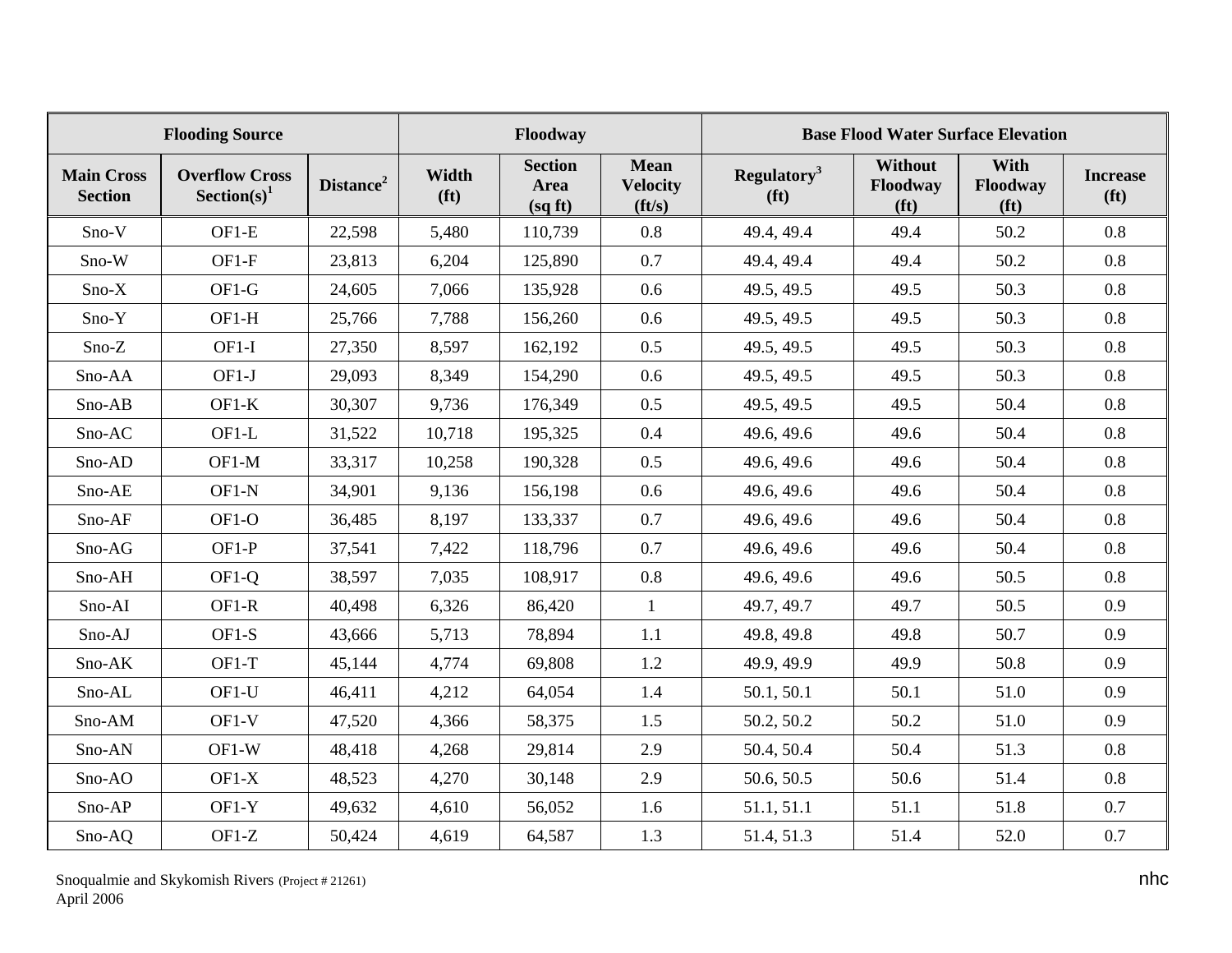|                                     | <b>Flooding Source</b>                  |                       |                            | Floodway                         |                                                  |                                              |                                                 | <b>Base Flood Water Surface Elevation</b> |                                      |
|-------------------------------------|-----------------------------------------|-----------------------|----------------------------|----------------------------------|--------------------------------------------------|----------------------------------------------|-------------------------------------------------|-------------------------------------------|--------------------------------------|
| <b>Main Cross</b><br><b>Section</b> | <b>Overflow Cross</b><br>$Section(s)^1$ | Distance <sup>2</sup> | Width<br>(f <sup>t</sup> ) | <b>Section</b><br>Area<br>(sqft) | <b>Mean</b><br><b>Velocity</b><br>$({\bf ft/s})$ | Regulatory <sup>3</sup><br>(f <sup>t</sup> ) | <b>Without</b><br>Floodway<br>(f <sup>t</sup> ) | With<br>Floodway<br>(f <sup>t</sup> )     | <b>Increase</b><br>(f <sup>t</sup> ) |
| Sno-AR                              | OF1-AA                                  | 51,480                | 4,706                      | 66,796                           | 1.3                                              | 51.4, 51.5                                   | 51.4                                            | 52.1                                      | 0.7                                  |
| Sno-AS                              | OF1-AB                                  | 52,219                | 4,920                      | 72,265                           | 1.2                                              | 51.6, 51.6                                   | 51.6                                            | 52.3                                      | 0.7                                  |
| Sno-AT                              | OF1-AC                                  | 52,906                | 4,710                      | 64,175                           | 0.3                                              | 51.6, 51.7                                   | 51.6                                            | 52.3                                      | 0.7                                  |
| Sno-AX                              |                                         | 57,658                | 4,253                      | 61,149                           | 1.4                                              | 51.8                                         | 51.8                                            | 52.5                                      | 0.7                                  |
| Sno-AY                              |                                         | 58,766                | 4,468                      | 74,758                           | 1.2                                              | 52.0                                         | 52.0                                            | 52.6                                      | 0.7                                  |
| Sno-AZ                              |                                         | 59,506                | 4,598                      | 74,866                           | 1.2                                              | 52.0                                         | 52.0                                            | 52.7                                      | 0.7                                  |
| Sno-BA                              |                                         | 60,562                | 4,791                      | 68,438                           | 1.3                                              | 52.1                                         | 52.1                                            | 52.8                                      | 0.7                                  |
| Sno-BB                              |                                         | 62,093                | 4,750                      | 54,454                           | 1.6                                              | 52.2                                         | 52.2                                            | 52.9                                      | 0.7                                  |
| Sno-BC                              |                                         | 63,149                | 4,750                      | 54,346                           | 1.6                                              | 52.3                                         | 52.3                                            | 53.1                                      | 0.7                                  |
| Sno-BD                              |                                         | 64,416                | 4,600                      | 55,790                           | 1.6                                              | 52.5                                         | 52.5                                            | 53.2                                      | 0.7                                  |
| Sno-BE                              |                                         | 65,472                | 4,600                      | 50,712                           | 1.7                                              | 52.6                                         | 52.6                                            | 53.4                                      | 0.8                                  |
| Sno-BF                              |                                         | 67,373                | 4,800                      | 48,509                           | 1.8                                              | 52.8                                         | 52.8                                            | 53.6                                      | 0.8                                  |
| $Sno-BG$                            |                                         | 69,432                | 4,500                      | 42,841                           | 2.1                                              | 52.9                                         | 52.9                                            | 53.7                                      | 0.8                                  |
| Sno-BH                              |                                         | 70,118                | 4,400                      | 50,075                           | 1.8                                              | 52.9                                         | 52.9                                            | 53.7                                      | $0.8\,$                              |
| Sno-BI                              |                                         | 72,970                | 4,500                      | 44,665                           | $\overline{2}$                                   | 53.0                                         | 53.0                                            | 53.8                                      | 0.8                                  |
| Sno-BJ                              |                                         | 73,234                | 4,400                      | 43,230                           | $\overline{2}$                                   | 53.1                                         | 53.1                                            | 53.9                                      | 0.8                                  |
| Sno-BK                              |                                         | 73,392                | 4,400                      | 43,002                           | 2.1                                              | 53.2                                         | 53.2                                            | 54.0                                      | 0.8                                  |
| Sno-BL                              |                                         | 74,448                | 4,250                      | 47,323                           | 1.9                                              | 53.4                                         | 53.4                                            | 54.2                                      | 0.8                                  |
| Sno-BM                              |                                         | 75,504                | 3,850                      | 46,678                           | 1.9                                              | 53.6                                         | 53.6                                            | 54.4                                      | 0.8                                  |
| Sno-BN                              |                                         | 76,560                | 3,300                      | 36,781                           | 2.4                                              | 53.8                                         | 53.8                                            | 54.5                                      | 0.8                                  |
| Sno-BO                              |                                         | 77,933                | 4,150                      | 40,509                           | 2.2                                              | 54.2                                         | 54.2                                            | 55.0                                      | 0.8                                  |
| Sno-BP                              |                                         | 79,622                | 4,125                      | 47,041                           | 1.9                                              | 54.4                                         | 54.4                                            | 55.3                                      | 0.8                                  |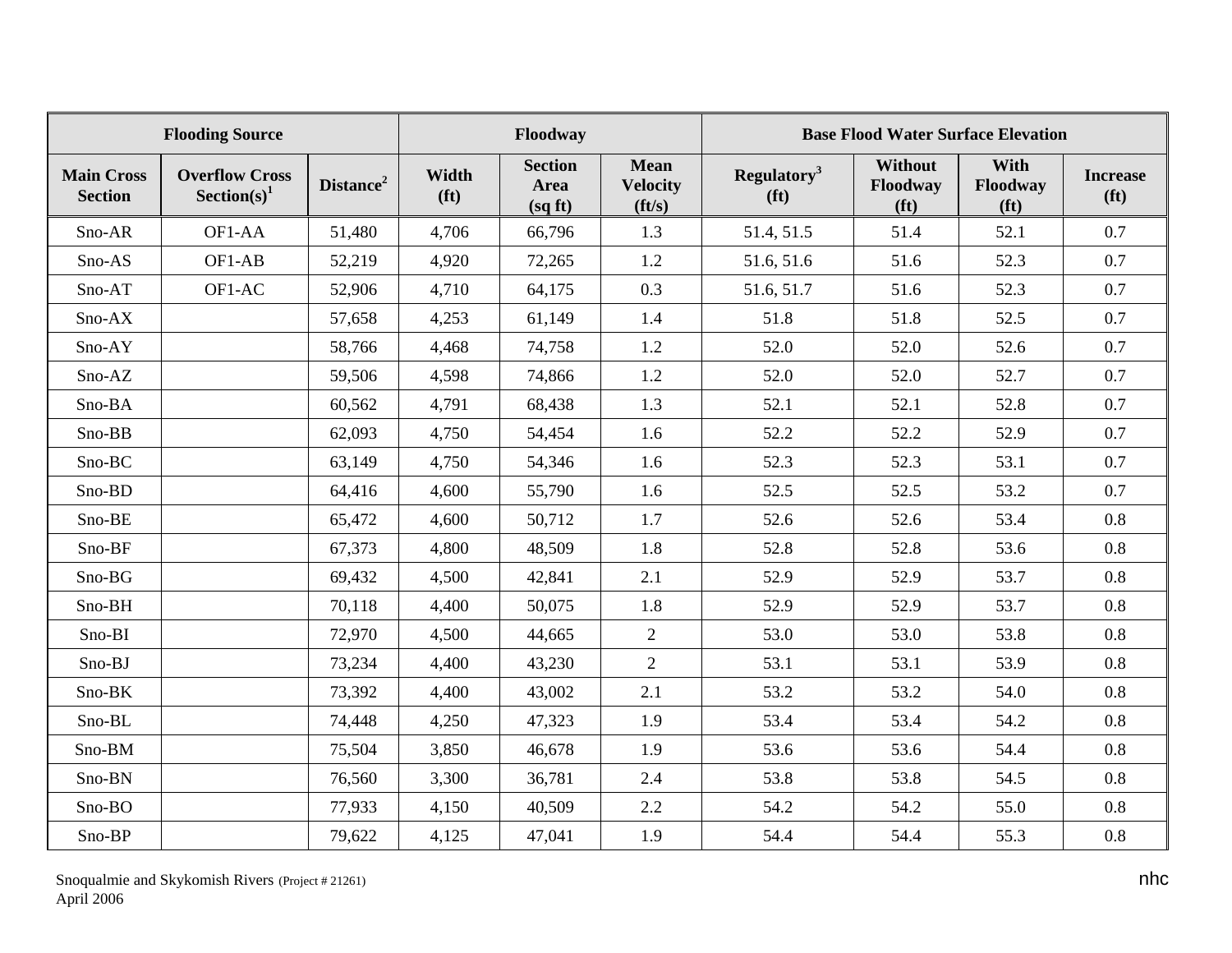|                                     | <b>Flooding Source</b>                           |                       |                            | Floodway                         |                                                  |                                              |                                          | <b>Base Flood Water Surface Elevation</b> |                                      |
|-------------------------------------|--------------------------------------------------|-----------------------|----------------------------|----------------------------------|--------------------------------------------------|----------------------------------------------|------------------------------------------|-------------------------------------------|--------------------------------------|
| <b>Main Cross</b><br><b>Section</b> | <b>Overflow Cross</b><br>Section(s) <sup>1</sup> | Distance <sup>2</sup> | Width<br>(f <sup>t</sup> ) | <b>Section</b><br>Area<br>(sqft) | <b>Mean</b><br><b>Velocity</b><br>$({\bf ft/s})$ | Regulatory <sup>3</sup><br>(f <sup>t</sup> ) | Without<br>Floodway<br>(f <sup>t</sup> ) | With<br>Floodway<br>(f <sup>t</sup> )     | <b>Increase</b><br>(f <sup>t</sup> ) |
| $Sno-BQ$                            |                                                  | 80,731                | 4,100                      | 48,073                           | 1.9                                              | 54.5                                         | 54.5                                     | 55.3                                      | 0.8                                  |
| Sno-BR                              |                                                  | 82,526                | 3,950                      | 43,092                           | 2.1                                              | 54.7                                         | 54.7                                     | 55.5                                      | 0.8                                  |
| Sno-BS                              |                                                  | 83,635                | 4,100                      | 41,102                           | 2.2                                              | 54.9                                         | 54.9                                     | 55.7                                      | 0.8                                  |
| Sno-BT                              |                                                  | 85,430                | 4,400                      | 37,981                           | 2.4                                              | 55.3                                         | 55.3                                     | 56.0                                      | 0.8                                  |
| Sno-BU                              | OF <sub>2</sub> -A                               | 87,014                | 4,858                      | 41,430                           | 2.2                                              | 55.3, 55.3                                   | 55.3                                     | 56.0                                      | 0.8                                  |
| Sno-BV                              | $OF2-B$                                          | 88,440                | 5,928                      | 63,644                           | 1.4                                              | 55.6, 55.7                                   | 55.6                                     | 56.3                                      | 0.8                                  |
| Sno-BW                              | OF <sub>2</sub> -C                               | 91,978                | 6,622                      | 90,166                           | $\mathbf{1}$                                     | 55.7, 55.9                                   | 55.7                                     | 56.5                                      | 0.8                                  |
| Sno-BX                              | OF <sub>2</sub> -D                               | 93,086                | 6,467                      | 70,266                           | 1.3                                              | 55.8, 56                                     | 55.8                                     | 56.6                                      | 0.8                                  |
| $Sno-BY$                            | $OF2-E$                                          | 94,459                | 6,166                      | 62,325                           | 1.5                                              | 56.2, 56.1                                   | 56.2                                     | 56.9                                      | 0.7                                  |
| Sno-BZ                              | OF2-G                                            | 96,518                | 4,546                      | 46,585                           | 1.9                                              | 56.7, 56.4                                   | 56.7                                     | 57.3                                      | 0.6                                  |
| Sno-CA                              | OF2-H, OF3-A                                     | 98,736                | 4,109                      | 54,421                           | 1.7                                              | 56.7, 56.5, 56.7                             | 56.7                                     | 57.3                                      | 0.6                                  |
| Sno-CB                              | OF2-I, OF3-B                                     | 100,320               | 4,070                      | 50,855                           | 1.8                                              | 56.9, 56.7, 57.0                             | 56.9                                     | 57.5                                      | 0.6                                  |
| Sno-CC                              | OF2-J, OF3-C                                     | 101,904               | 4,775                      | 38,272                           | 2.4                                              | 57.5, 57.2, 57.2                             | 57.5                                     | 58.2                                      | 0.6                                  |
| Sno-CD                              | OF2-K, OF3-D                                     | 103,382               | 5,076                      | 46,570                           | $\overline{2}$                                   | 58.6, 57.9, 57.3                             | 58.6                                     | 59.2                                      | 0.6                                  |
| Sno-CE                              | OF2-L, OF3-E                                     | 104,650               | 5,787                      | 54,725                           | 1.7                                              | 58.8, 58.6, 57.8                             | 58.8                                     | 59.4                                      | 0.6                                  |
| Sno-CF                              | OF2-M, OF3-F                                     | 105,970               | 5,413                      | 48,236                           | 1.9                                              | 59.1, 59.1, 58.9                             | 59.1                                     | 59.7                                      | 0.6                                  |
| Sno-CG                              | OF2-N, OF3-G                                     | 107,026               | 5,117                      | 49,577                           | 1.9                                              | 59.4, 59.2, 59.0                             | 59.4                                     | 60.0                                      | 0.6                                  |
| Sno-CH                              | OF3-H                                            | 108,187               | 4,863                      | 50,654                           | 1.8                                              | 59.6, 60.4                                   | 59.6                                     | 60.2                                      | 0.5                                  |
| Sno-CI                              | $OF3-I$                                          | 109,349               | 3,940                      | 39,050                           | 2.4                                              | 60.2, 62.0                                   | 60.2                                     | 60.7                                      | 0.5                                  |
| Sno-CJ                              | OF3-J                                            | 110,510               | 4,505                      | 45,888                           | $\overline{2}$                                   | 60.9, 62.1                                   | 60.9                                     | 61.3                                      | 0.4                                  |
| Sno-CK                              | $OF3-K$                                          | 112,358               | 3,906                      | 32,898                           | 2.8                                              | 61.6, 62.2                                   | 61.6                                     | 62.1                                      | 0.5                                  |
| Sno-CM                              | OF3-N                                            | 114,629               | 5,106                      | 29,919                           | 3.1                                              | 63.6, 64.3                                   | 63.6                                     | 64.3                                      | 0.7                                  |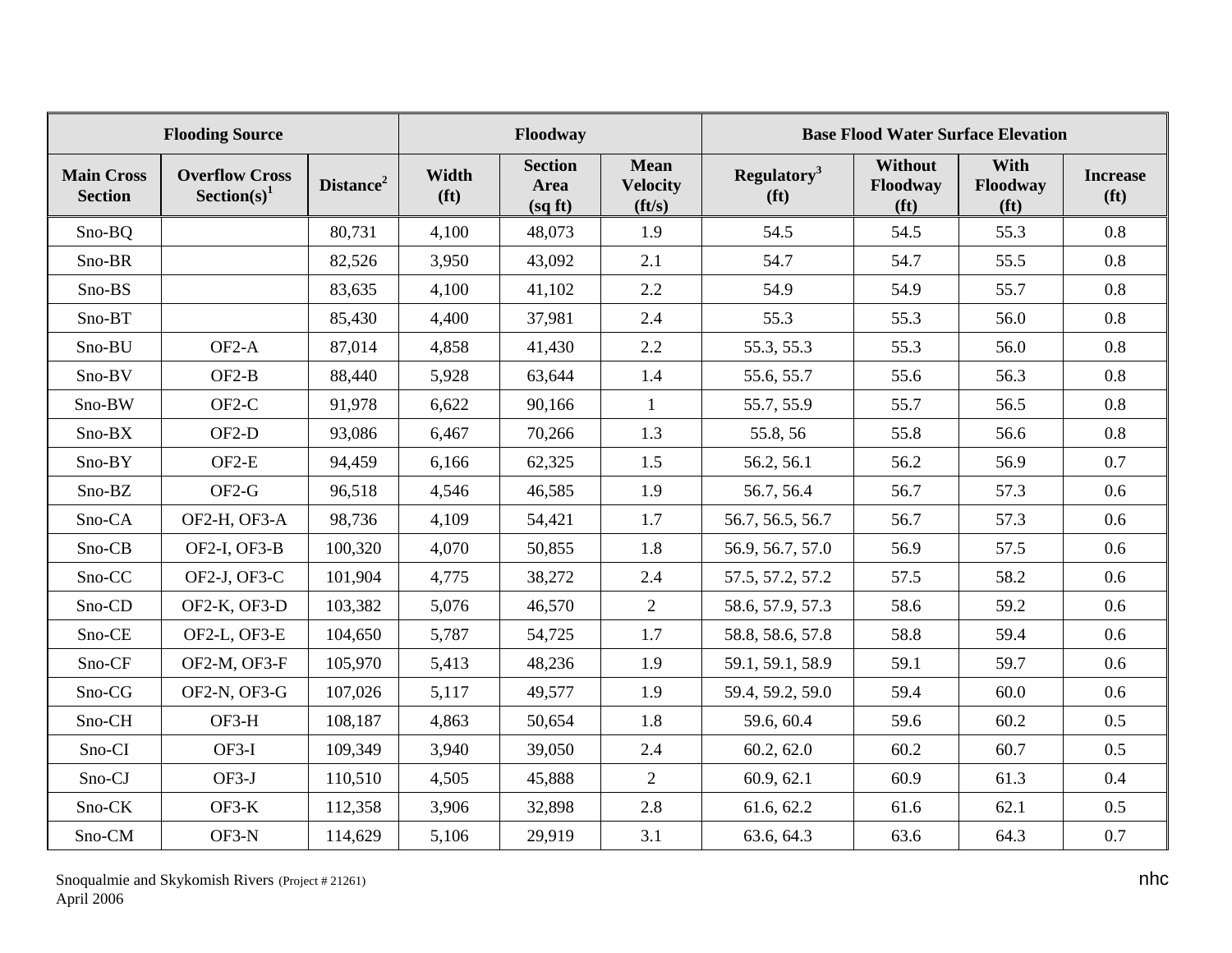|                                     | <b>Flooding Source</b>                           |                       |                            | Floodway                          |                                                  |                                                     |                                                 | <b>Base Flood Water Surface Elevation</b> |                                      |
|-------------------------------------|--------------------------------------------------|-----------------------|----------------------------|-----------------------------------|--------------------------------------------------|-----------------------------------------------------|-------------------------------------------------|-------------------------------------------|--------------------------------------|
| <b>Main Cross</b><br><b>Section</b> | <b>Overflow Cross</b><br>Section(s) <sup>1</sup> | Distance <sup>2</sup> | Width<br>(f <sup>t</sup> ) | <b>Section</b><br>Area<br>(sq ft) | <b>Mean</b><br><b>Velocity</b><br>$({\bf ft/s})$ | <b>Regulatory</b> <sup>3</sup><br>(f <sup>t</sup> ) | <b>Without</b><br>Floodway<br>(f <sup>t</sup> ) | With<br>Floodway<br>(f <sup>t</sup> )     | <b>Increase</b><br>(f <sup>t</sup> ) |
| Sno-CN                              | OF3-O                                            | 115,474               | 4,734                      | 30,002                            | 3.1                                              | 64.2, 64.5                                          | 64.2                                            | 65.0                                      | 0.8                                  |
| Sno-CO                              | OF3-P                                            | 115,579               | 4,658                      | 42,349                            | 2.2                                              | 67.9, 64.5                                          | 67.9                                            | 68.7                                      | 0.9                                  |
| Sno-CP                              | OF3-Q                                            | 115,790               | 4,720                      | 43,334                            | 2.2                                              | 67.9, 64.6                                          | 67.9                                            | 68.8                                      | 0.9                                  |
| Sno-CQ                              | OF3-R                                            | 116,635               | 4,717                      | 38,422                            | 2.4                                              | 68.0, 64.7                                          | 68.0                                            | 68.9                                      | 0.9                                  |
| Sno-CR                              | $OF3-S$                                          | 117,586               | 4,683                      | 38,205                            | 2.5                                              | 68.3, 64.8                                          | 68.3                                            | 69.2                                      | 0.8                                  |
| Sno-CS                              | OF3-T                                            | 118,536               | 4,060                      | 29,580                            | 3.2                                              | 68.6, 64.9                                          | 68.6                                            | 69.4                                      | 0.8                                  |
| Sno-CT                              | OF3-U                                            | 119,909               | 2,603                      | 24,994                            | 3.8                                              | 69.8, 67.1                                          | 69.8                                            | 70.6                                      | 0.8                                  |
| Sno-CU                              |                                                  | 120,595               | 1,950                      | 21,178                            | 4.4                                              | 71.0                                                | 71.0                                            | 71.9                                      | 0.8                                  |
| Sno-CV                              |                                                  | 121,440               | 1,900                      | 19,049                            | 4.9                                              | 72.7                                                | 72.7                                            | 73.5                                      | 0.8                                  |
| Sno-CW                              |                                                  | 122,549               | 1,600                      | 19,665                            | 4.8                                              | 74.2                                                | 74.2                                            | 75.2                                      | 1.0                                  |
| Sno-CX                              |                                                  | 124,133               | 1,800                      | 17,744                            | 5.3                                              | 76.0                                                | 76.0                                            | 76.8                                      | 0.9                                  |
| Sno-CY                              |                                                  | 124,661               | 1,797                      | 20,165                            | 4.7                                              | 76.9                                                | 76.9                                            | 77.6                                      | 0.7                                  |
| Sno-CZ                              |                                                  | 125,136               | 1,788                      | 20,620                            | 4.1                                              | 77.7                                                | 77.7                                            | 78.5                                      | 0.8                                  |
| Sno-DA                              |                                                  | 125,400               | 1,600                      | 18,131                            | 4.7                                              | 78.0                                                | 78.0                                            | 78.8                                      | 0.8                                  |
| Sno-DB                              |                                                  | 125,611               | 1,700                      | 17,592                            | 4.8                                              | 77.8                                                | 77.8                                            | 78.6                                      | 0.8                                  |
| Sno-DC                              |                                                  | 126,086               | 2,100                      | 29,527                            | 2.9                                              | 78.5                                                | 78.5                                            | 79.3                                      | 0.7                                  |
| Sno-DD                              |                                                  | 126,192               | 2,096                      | 33,692                            | 2.5                                              | 79.2                                                | 79.2                                            | 79.9                                      | 0.7                                  |
| Sno-DE                              | OF4-A                                            | 127,090               | 2,019                      | 34,950                            | 2.4                                              | 79.2, 79.2                                          | 79.2                                            | 79.9                                      | 0.7                                  |
| Sno-DF                              | OF4-B                                            | 128,146               | 3,214                      | 49,109                            | 1.8                                              | 79.3, 79.4                                          | 79.3                                            | 80.1                                      | 0.7                                  |
| Sno-DG                              | OF4-C, OF5-A                                     | 129,413               | 3,971                      | 58,998                            | 0.4                                              | 79.5, 79.5, 79.5                                    | 79.5                                            | 80.3                                      | 0.8                                  |
| Sno-DH                              | $OF5-B$                                          | 130,680               | 1,972                      | 35,290                            | $\mathbf{1}$                                     | 79.5, 79.5                                          | 79.5                                            | 80.3                                      | 0.8                                  |
| Sno-DI                              | OF5-C                                            | 133,003               | 5,376                      | 75,091                            | 1.1                                              | 79.5, 79.5                                          | 79.5                                            | 80.3                                      | 0.8                                  |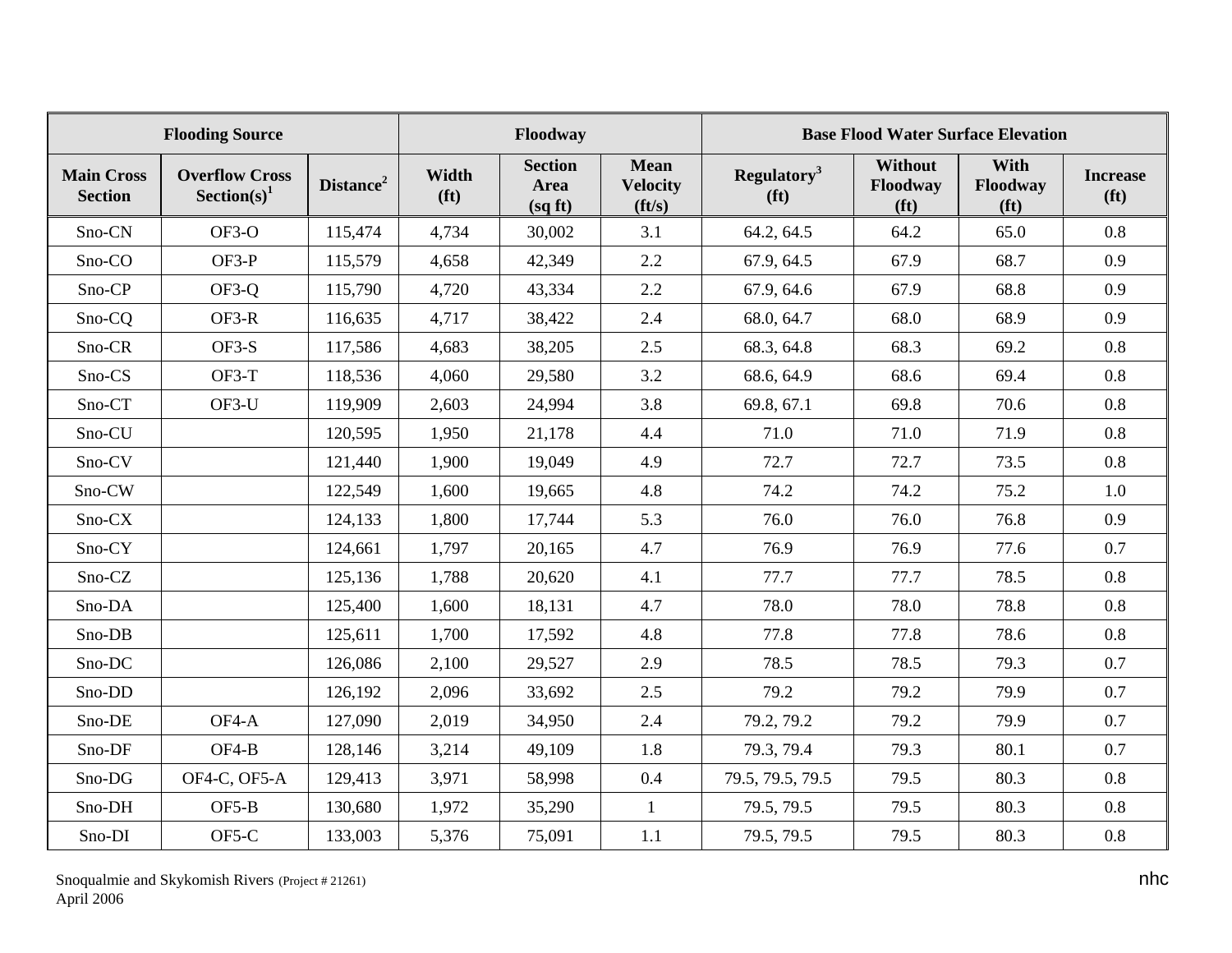|                                     | <b>Flooding Source</b>                           | Floodway              |                            |                                  | <b>Base Flood Water Surface Elevation</b>        |                                              |                                                 |                                       |                                      |
|-------------------------------------|--------------------------------------------------|-----------------------|----------------------------|----------------------------------|--------------------------------------------------|----------------------------------------------|-------------------------------------------------|---------------------------------------|--------------------------------------|
| <b>Main Cross</b><br><b>Section</b> | <b>Overflow Cross</b><br>Section(s) <sup>1</sup> | Distance <sup>2</sup> | Width<br>(f <sup>t</sup> ) | <b>Section</b><br>Area<br>(sqft) | <b>Mean</b><br><b>Velocity</b><br>$({\bf ft/s})$ | Regulatory <sup>3</sup><br>(f <sup>t</sup> ) | <b>Without</b><br>Floodway<br>(f <sup>t</sup> ) | With<br>Floodway<br>(f <sup>t</sup> ) | <b>Increase</b><br>(f <sup>t</sup> ) |
| Sno-DJ                              | OF5-D                                            | 134,798               | 5,305                      | 75,353                           | 1.1                                              | 79.5, 79.6                                   | 79.5                                            | 80.3                                  | 0.8                                  |
| Sno-DK                              | OF5-E                                            | 135,907               | 5,322                      | 68,282                           | 1.2                                              | 79.6, 79.6                                   | 79.6                                            | 80.4                                  | 0.8                                  |
| Sno-DL                              | OF5-F                                            | 137,280               | 5,394                      | 73,289                           | 1.2                                              | 79.6, 79.6                                   | 79.6                                            | 80.4                                  | 0.8                                  |
| Sno-DM                              | OF5-G                                            | 138,283               | 5,561                      | 66,202                           | 1.3                                              | 79.6, 79.6                                   | 79.6                                            | 80.4                                  | 0.8                                  |
| Sno-DN                              | OF5-H                                            | 140,026               | 5,120                      | 56,474                           | 1.5                                              | 79.8, 79.7                                   | 79.8                                            | 80.6                                  | 0.8                                  |
| Sno-DO                              | OF5-I                                            | 141,821               | 4,968                      | 54,718                           | 1.6                                              | 80.0, 80.0                                   | 80.0                                            | 80.9                                  | 0.9                                  |
| Sno-DP                              | OF5-J                                            | 143,352               | 5,495                      | 58,164                           | 1.4                                              | 80.2, 80.2                                   | 80.2                                            | 81.2                                  | 1.0                                  |
| Sno-DQ                              | $OF5-K$                                          | 145,200               | 5,701                      | 59,489                           | 1.4                                              | 80.4, 80.3                                   | 80.4                                            | 81.4                                  | 1.0                                  |
| Sno-DR                              | OF5-L                                            | 146,309               | 5,373                      | 54,909                           | 1.5                                              | 80.6, 80.5                                   | 80.6                                            | 81.6                                  | 1.0                                  |
| Sno-DS                              | OF5-M                                            | 147,840               | 5,490                      | 55,823                           | 1.5                                              | 80.8, 80.8                                   | 80.8                                            | 81.8                                  | 1.0                                  |
| Sno-DT                              | OF5-N                                            | 149,213               | 5,441                      | 53,567                           | 1.6                                              | 81.1, 81.0                                   | 81.1                                            | 82.1                                  | 1.0                                  |
| Sno-DU                              | $OF5-O$                                          | 150,691               | 4,890                      | 49,199                           | 1.7                                              | 81.4, 81.3                                   | 81.4                                            | 82.3                                  | 0.9                                  |
| Sno-DV                              | OF5-P                                            | 152,434               | 5,627                      | 46,924                           | 1.8                                              | 81.9, 81.4                                   | 81.9                                            | 82.8                                  | 0.9                                  |
| Sno-DW                              | OF5-Q                                            | 154,334               | 6,503                      | 48,421                           | 1.8                                              | 82.6, 82.5                                   | 82.6                                            | 83.6                                  | 0.9                                  |
| Sno-DX                              | OF5-R                                            | 160,195               | 6,871                      | 48,929                           | 1.8                                              | 82.9, 83.2                                   | 82.9                                            | 83.8                                  | 0.9                                  |
| Sno-DY                              | $OF5-S$                                          | 162,835               | 4,894                      | 35,989                           | 2.4                                              | 83.5, 83.5                                   | 83.5                                            | 84.3                                  | 0.8                                  |
| Sno-DZ                              | OF5-T                                            | 164,472               | 4,824                      | 33,599                           | 2.6                                              | 84.3, 84.1                                   | 84.3                                            | 85.1                                  | 0.8                                  |
| Sno-EA                              | OF5-U                                            | 166,690               | 4,646                      | 41,293                           | 2.1                                              | 85.0, 84.8                                   | 85.0                                            | 85.7                                  | 0.7                                  |
| Sno-EB                              | $OF5-V$                                          | 167,218               | 4,895                      | 48,048                           | 1.8                                              | 85.1, 85.3                                   | 85.1                                            | 85.9                                  | 0.8                                  |
| Sno-EC                              | OF5-W                                            | 167,640               | 4,903                      | 45,814                           | 1.9                                              | 85.2, 85.4                                   | 85.2                                            | 86.0                                  | 0.8                                  |
| Sno-ED                              | $OF5-X$                                          | 168,643               | 5,399                      | 45,622                           | 1.9                                              | 85.6, 85.8                                   | 85.6                                            | 86.4                                  | 0.8                                  |
| Sno-EE                              | $OF5-Y$                                          | 169,699               | 6,257                      | 60,835                           | 1.4                                              | 86.4, 86.3                                   | 86.4                                            | 87.4                                  | 1.0                                  |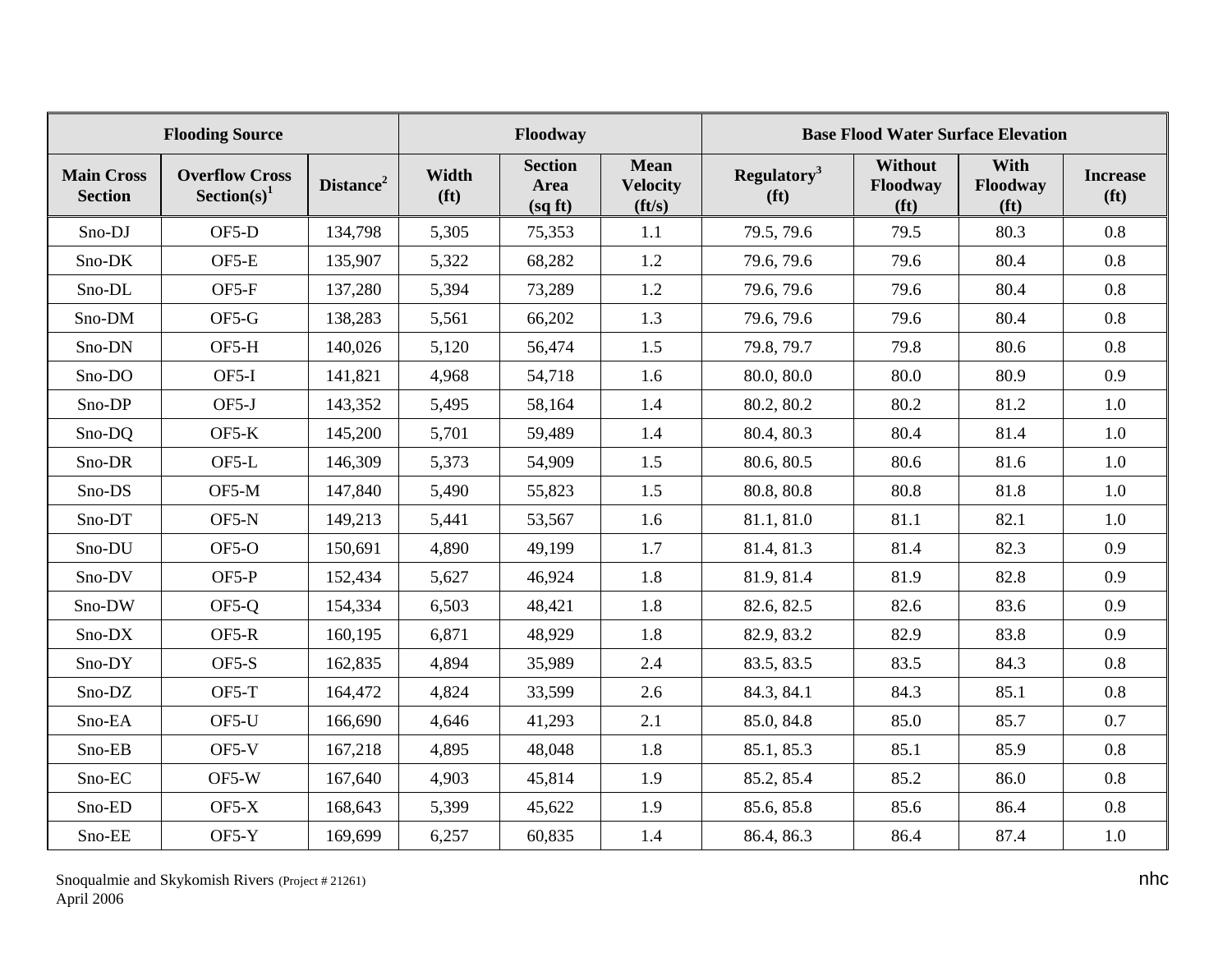|                                     | <b>Flooding Source</b>                  | Floodway              |                            |                                   | <b>Base Flood Water Surface Elevation</b>        |                                              |                                                 |                                       |                                      |
|-------------------------------------|-----------------------------------------|-----------------------|----------------------------|-----------------------------------|--------------------------------------------------|----------------------------------------------|-------------------------------------------------|---------------------------------------|--------------------------------------|
| <b>Main Cross</b><br><b>Section</b> | <b>Overflow Cross</b><br>$Section(s)^1$ | Distance <sup>2</sup> | Width<br>(f <sup>t</sup> ) | <b>Section</b><br>Area<br>(sq ft) | <b>Mean</b><br><b>Velocity</b><br>$({\bf ft/s})$ | Regulatory <sup>3</sup><br>(f <sup>t</sup> ) | <b>Without</b><br>Floodway<br>(f <sup>t</sup> ) | With<br>Floodway<br>(f <sup>t</sup> ) | <b>Increase</b><br>(f <sup>t</sup> ) |
| Sno-EF                              | $OF5-Z$                                 | 171,970               | 5,104                      | 38,574                            | 1.2                                              | 87.6, 87.0                                   | 87.6                                            | 88.3                                  | 0.8                                  |
| Sno-EG                              | OF5-AA, OF6-B                           | 172,867               | 4,865                      | 37,390                            | 1.3                                              | 88.3, 87.0, 88.5                             | 88.3                                            | 88.8                                  | 0.5                                  |
| Sno-EH                              | OF5-AB, OF6-C                           | 173,818               | 3,752                      | 25,958                            | 3.4                                              | 89.5, 87.0, 89.7                             | 89.5                                            | 89.8                                  | 0.3                                  |
| Sno-EI                              | OF6-D                                   | 174,715               | 3,395                      | 28,696                            | $\overline{3}$                                   | 90.7, 91.4                                   | 90.7                                            | 91.0                                  | 0.3                                  |
| Sno-EJ                              | OF6-E                                   | 176,510               | 2,839                      | 20,978                            | 4.2                                              | 92.5, 92.9                                   | 92.5                                            | 92.9                                  | 0.4                                  |
| Sno-EK                              | OF6-F                                   | 177,038               | 2,571                      | 20,961                            | 4.2                                              | 93.1, 93.7                                   | 93.1                                            | 93.6                                  | 0.5                                  |
| Sno-EL                              | OF6-G                                   | 177,989               | 2,181                      | 17,602                            | 5                                                | 94.1, 94.3                                   | 94.1                                            | 94.8                                  | 0.7                                  |
| Sno-EM                              | OF6-H                                   | 178,886               | 2,296                      | 16,214                            | 5.4                                              | 94.9, 94.9                                   | 94.9                                            | 95.9                                  | 1.0                                  |
| Sno-EN                              | OF6-I                                   | 179,626               | 1,899                      | 14,126                            | 6.2                                              | 96.2, 95.2                                   | 96.2                                            | 97.1                                  | 0.9                                  |
| Sno-EO                              | OF6-J                                   | 180,259               | 1,276                      | 15,255                            | 5.7                                              | 98.4, 95.4                                   | 98.4                                            | 99.1                                  | 0.7                                  |
| Sno-EP                              | $OF6-K$                                 | 180,365               | 1,267                      | 14,274                            | 6.1                                              | 98.8, 95.4                                   | 98.8                                            | 99.5                                  | 0.7                                  |
| Sno-EQ                              | OF6-L                                   | 180,682               | 1,249                      | 13,346                            | 6.1                                              | 100.3, 95.6                                  | 100.3                                           | 100.9                                 | 0.6                                  |
| Sno-ER                              | OF6-M                                   | 181,421               | 1,271                      | 14,349                            | 5.7                                              | 101.6, 96.5                                  | 101.6                                           | 102.2                                 | 0.6                                  |
| Sno-ES                              | OF6-N                                   | 181,843               | 1,359                      | 15,525                            | 5.3                                              | 102.0, 97.2                                  | 102.0                                           | 102.4                                 | 0.4                                  |
| Sno-ET                              | OF6-O                                   | 183,322               | 2,085                      | 24,552                            | 3.3                                              | 103.2, 98.2                                  | 103.2                                           | 104.1                                 | 0.9                                  |
| Sno-EU                              |                                         | 184,800               | 2,606                      | 27,882                            | 2.9                                              | 103.5                                        | 103.5                                           | 104.3                                 | 0.8                                  |
| Sno-EV                              |                                         | 186,014               | 3,100                      | 34,729                            | 2.4                                              | 103.7                                        | 103.7                                           | 104.5                                 | 0.8                                  |
| Sno-EW                              |                                         | 186,965               | 3,448                      | 33,330                            | 2.5                                              | 103.8                                        | 103.8                                           | 104.7                                 | 0.8                                  |
| Sno-EX                              |                                         | 187,915               | 2,925                      | 24,543                            | 3.3                                              | 104.1                                        | 104.1                                           | 104.9                                 | 0.8                                  |
| Sno-EY                              |                                         | 188,813               | 2,721                      | 26,214                            | 3.1                                              | 104.4                                        | 104.4                                           | 105.2                                 | 0.7                                  |
| Sno-EZ                              |                                         | 189,922               | 2,172                      | 19,201                            | 4.3                                              | 104.7                                        | 104.7                                           | 105.4                                 | 0.7                                  |
| Sno-FA                              |                                         | 191,083               | 946                        | 9,806                             | 8.4                                              | 106.7                                        | 106.7                                           | 107.1                                 | 0.4                                  |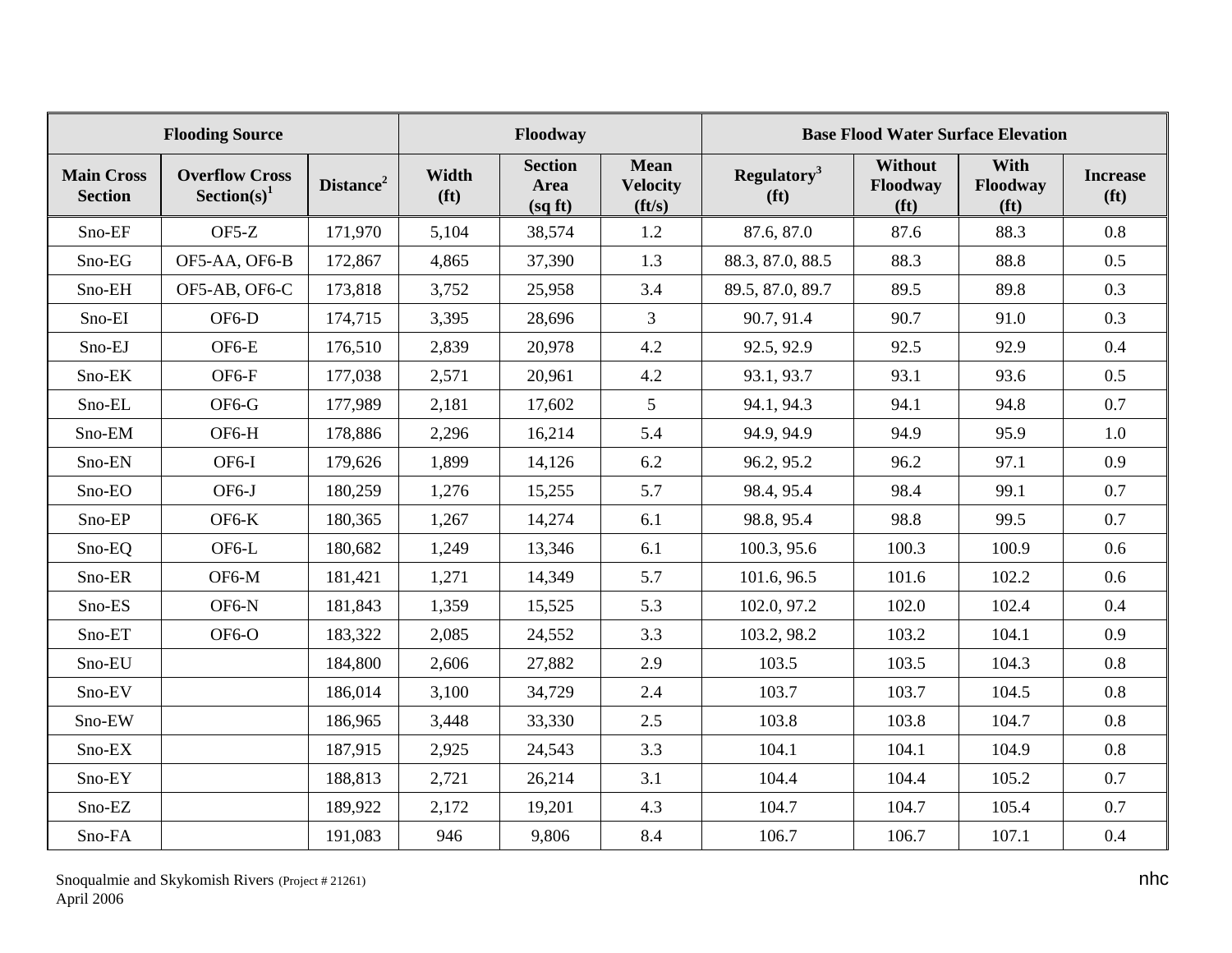|                                     | <b>Flooding Source</b>                  | Floodway              |                            |                                  | <b>Base Flood Water Surface Elevation</b>        |                                              |                                                        |                                              |                                      |
|-------------------------------------|-----------------------------------------|-----------------------|----------------------------|----------------------------------|--------------------------------------------------|----------------------------------------------|--------------------------------------------------------|----------------------------------------------|--------------------------------------|
| <b>Main Cross</b><br><b>Section</b> | <b>Overflow Cross</b><br>$Section(s)^1$ | Distance <sup>2</sup> | Width<br>(f <sup>t</sup> ) | <b>Section</b><br>Area<br>(sqft) | <b>Mean</b><br><b>Velocity</b><br>$({\bf ft/s})$ | Regulatory <sup>3</sup><br>(f <sup>t</sup> ) | <b>Without</b><br><b>Floodway</b><br>(f <sup>t</sup> ) | <b>With</b><br>Floodway<br>(f <sup>t</sup> ) | <b>Increase</b><br>(f <sup>t</sup> ) |
| Sno-FB                              |                                         | 192,350               | 500                        | 7,968                            | 10.4                                             | 110.7                                        | 110.7                                                  | 110.7                                        | 0.1                                  |
| Sno-FC                              |                                         | 193,248               | 434                        | 7,724                            | 10.7                                             | 112.8                                        | 112.8                                                  | 113.0                                        | 0.2                                  |
| Sno-FD                              |                                         | 194,304               | 839                        | 13,812                           | 6                                                | 115.9                                        | 115.9                                                  | 116.3                                        | 0.4                                  |
| Sno-FE                              |                                         | 195,466               | 1,650                      | 21,951                           | 3.8                                              | 116.7                                        | 116.7                                                  | 117.2                                        | 0.5                                  |
| Sno-FF                              |                                         | 196,152               | 1,700                      | 18,344                           | 4.5                                              | 117.0                                        | 117.0                                                  | 117.6                                        | 0.5                                  |
| Sno-FG                              |                                         | 197,155               | 846                        | 8,020                            | 10.3                                             | 117.2                                        | 117.2                                                  | 117.6                                        | 0.4                                  |
| $Sno-FH$                            |                                         | 198,053               | 300                        | 7,711                            | 10.3                                             | 119.7                                        | 119.7                                                  | 120.0                                        | 0.4                                  |
| $Sno-FI$                            |                                         | 199,162               | 360                        | 5,459                            | 14.5                                             | 119.5                                        | 119.5                                                  | 119.8                                        | 0.3                                  |
| Sno-FJ                              |                                         | 199,901               | 363                        | 7,182                            | 11                                               | 122.8                                        | 122.8                                                  | 123.1                                        | 0.3                                  |
| Sno-FK                              |                                         | 201,485               | 188                        | 3,578                            | 22.1                                             | 125.4                                        | 125.4                                                  | 125.7                                        | 0.3                                  |

Notes:

<sup>1</sup> Overflow Cross Section(s) refers to cross sections in a parallel flow reach which are adjacent (touch tip to tip) with a main channel cross section

 $2^2$ Distance refers to the main channel distance in feet from the mouth of the river

<sup>3</sup> For rows in the table containing overflow reaches, the order of the Regulatory elevations is main channel first followed by the overflow reaches in the order shown in column 2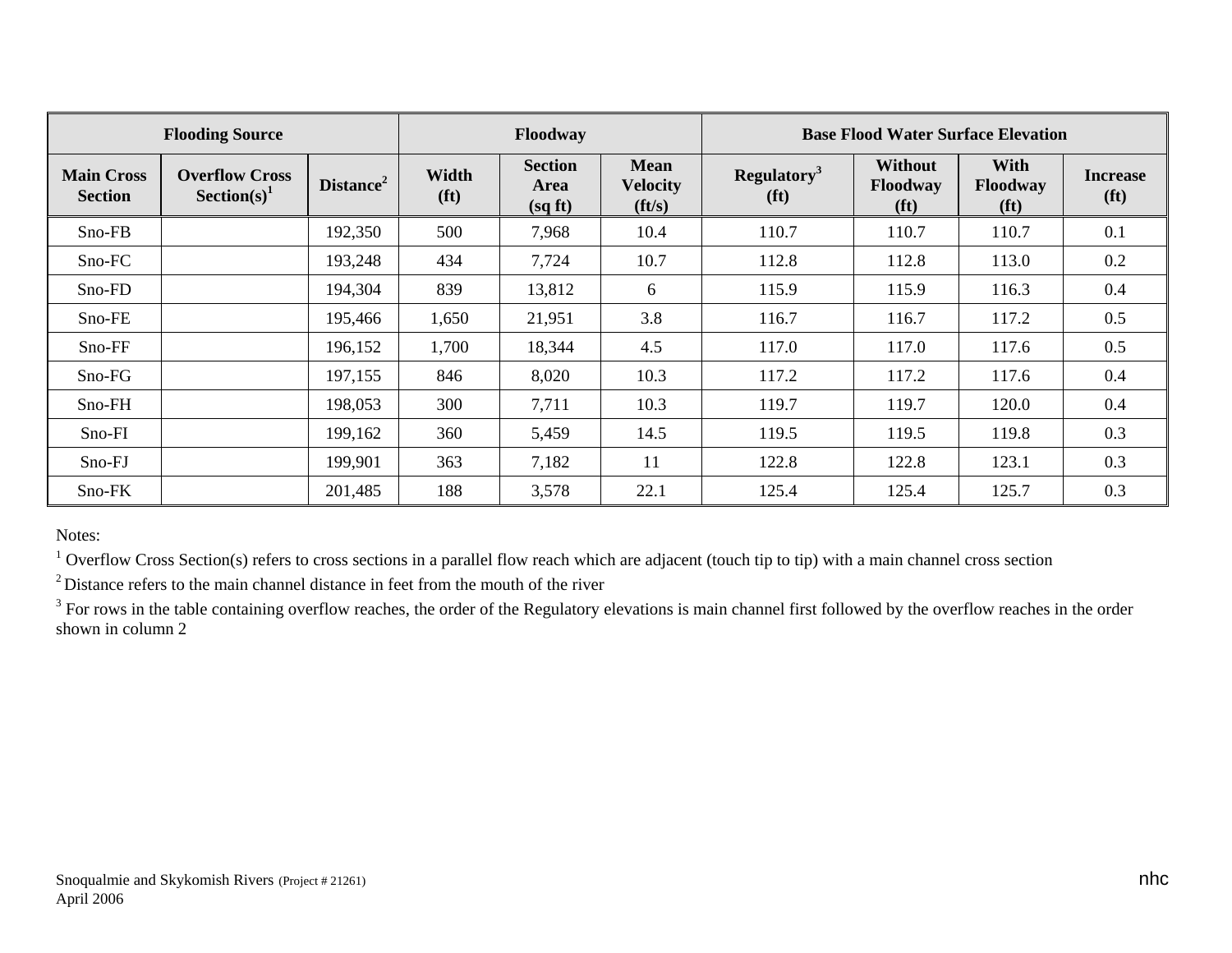|                                     | <b>Flooding Source</b>                  |                       | Floodway                   |                                   | <b>Base Flood Water Surface Elevation</b>        |                                              |                                          |                                       |                                      |
|-------------------------------------|-----------------------------------------|-----------------------|----------------------------|-----------------------------------|--------------------------------------------------|----------------------------------------------|------------------------------------------|---------------------------------------|--------------------------------------|
| <b>Main Cross</b><br><b>Section</b> | <b>Overflow Cross</b><br>$Section(s)^1$ | Distance <sup>2</sup> | Width<br>(f <sup>t</sup> ) | <b>Section</b><br>Area<br>(sq ft) | <b>Mean</b><br><b>Velocity</b><br>$({\bf ft/s})$ | Regulatory <sup>3</sup><br>(f <sup>t</sup> ) | Without<br>Floodway<br>(f <sup>t</sup> ) | With<br>Floodway<br>(f <sup>t</sup> ) | <b>Increase</b><br>(f <sup>t</sup> ) |
| Sky-A                               | Sno-A                                   | 845                   | 2,854                      | 58,465                            | 3.5                                              | 46.6, 46.6                                   | 46.6                                     | 47.3                                  | 0.7                                  |
| Sky-B                               | Sno-B                                   | 1,109                 | 3,011                      | 60,876                            | 3.3                                              | 46.7, 46.7                                   | 46.7                                     | 47.4                                  | 0.7                                  |
| Sky-C                               | Sno-C                                   | 2,059                 | 3,559                      | 58,756                            | 3.5                                              | 46.9, 46.9                                   | 46.9                                     | 47.5                                  | 0.7                                  |
| Sky-D                               | Sno-D                                   | 3,274                 | 4,464                      | 70,101                            | 2.9                                              | 47.2, 47.2                                   | 47.2                                     | 47.9                                  | 0.7                                  |
| Sky-E                               | Sno-E                                   | 4,858                 | 4,858                      | 66,634                            | 3.1                                              | 47.5, 47.6                                   | 47.5                                     | 48.1                                  | 0.7                                  |
| Sky-F                               | Sno-F                                   | 6,019                 | 4,971                      | 74,139                            | 2.7                                              | 48.0, 48.0                                   | 48.0                                     | 48.6                                  | 0.6                                  |
| Sky-G                               | Sno-G                                   | 7,022                 | 5,315                      | 76,550                            | 2.7                                              | 48.3, 48.4                                   | 48.3                                     | 48.9                                  | 0.6                                  |
| Sky-H                               | Sno-H                                   | 8,078                 | 6,724                      | 87,358                            | 2.3                                              | 48.7, 48.6                                   | 48.7                                     | 49.3                                  | 0.6                                  |
| $Sky-I$                             | Sno-I                                   | 8,712                 | 8,177                      | 94,968                            | 1.9                                              | 48.8, 48.9                                   | 48.8                                     | 49.4                                  | 0.6                                  |
| Sky-J                               | $Ril-E$                                 | 10,085                | 5,220                      | 38,464                            | 3.1                                              | 49.1, 49                                     | 49.1                                     | 49.7                                  | 0.6                                  |
| Sky-K                               | Ril-F                                   | 10,930                | 5,203                      | 36,600                            | 3.3                                              | 49.4, 49.3                                   | 49.4                                     | 50.2                                  | 0.8                                  |
| Sky-L                               | Ril-H                                   | 12,250                | 5,325                      | 27,454                            | 4.5                                              | 50.0, 49.8                                   | 50.0                                     | 50.8                                  | 0.8                                  |
| Sky-M                               | Ril-J                                   | 13,517                | 5,142                      | 30,804                            | 5.1                                              | 52.4, 53.1                                   | 52.4                                     | 52.7                                  | 0.3                                  |
| Sky-N                               | $Ril-K$                                 | 14,784                | 4,702                      | 34,784                            | 3.9                                              | 54.4, 54.1                                   | 54.4                                     | 55                                    | 0.6                                  |
| Sky-O                               | Ril-L                                   | 16,315                | 4,876                      | 35,588                            | 3.9                                              | 55.5, 57.2                                   | 55.5                                     | 56.1                                  | 0.6                                  |
| Sky-P                               | $Ril-M$                                 | 17,054                | 3,939                      | 24,210                            | 6.1                                              | 55.8, 59.4                                   | 55.8                                     | 56.3                                  | 0.5                                  |
| Sky-Q                               | Ril-N, Has-A                            | 18,216                | 4,369                      | 28,000                            | 5.3                                              | 55.8, 60.2, 55.8                             | 55.8                                     | 56.3                                  | 0.5                                  |
| $Sky-T$                             | Has-D                                   | 20,909                | 1,347                      | 12,714                            | 11.4                                             | 58.4, 58.7                                   | 58.4                                     | 58.8                                  | 0.4                                  |
| Sky-U                               | Has-E                                   | 21,067                | 1,300                      | 13,245                            | 11                                               | 58.6, 59.8                                   | 58.6                                     | 59.1                                  | 0.4                                  |
| Sky-V                               | Ril-P, Has-F                            | 21,701                | 3,381                      | 31,981                            | 4.6                                              | 60.9, 62.5, 61.4                             | 60.9                                     | 61.7                                  | 0.8                                  |
| Sky-W                               | Ril-Q, Has-G                            | 22,757                | 4,450                      | 36,336                            | $\overline{4}$                                   | 62.1, 63.5, 62.5                             | 62.1                                     | 63.1                                  | 0.9                                  |
| Sky-AA                              | Ril-S, Has-K                            | 25,080                | 4,982                      | 41,309                            | 3.6                                              | 65.0, 64.5, 64.5                             | 65.0                                     | 65.7                                  | 0.7                                  |

# **Table 5: Skykomish River Floodway Data Table**

Snoqualmie and Skykomish Rivers (Project # 21261) nhc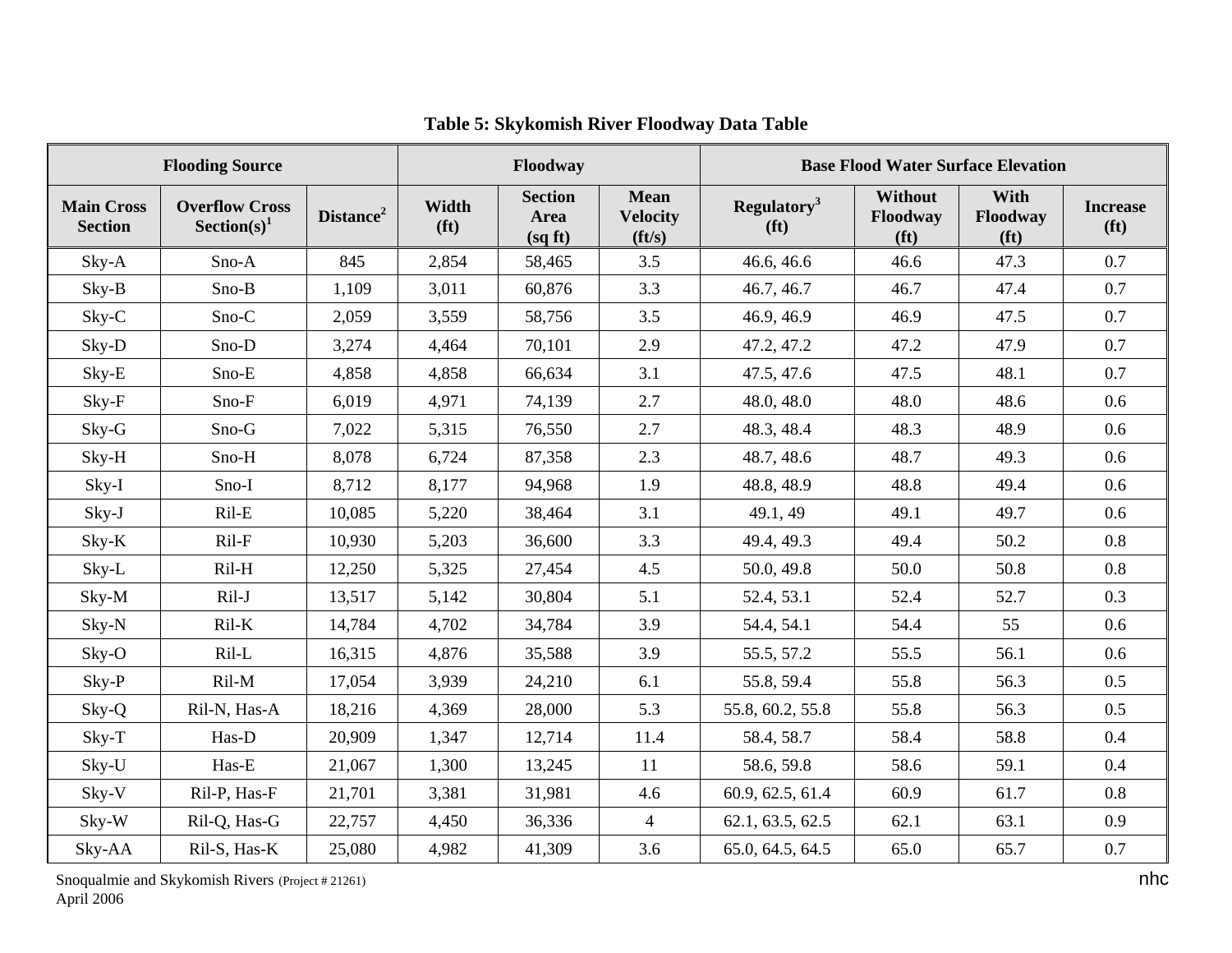|                                     | <b>Flooding Source</b>                  | Floodway              |                            |                                   | <b>Base Flood Water Surface Elevation</b>        |                                              |                                                 |                                              |                                      |
|-------------------------------------|-----------------------------------------|-----------------------|----------------------------|-----------------------------------|--------------------------------------------------|----------------------------------------------|-------------------------------------------------|----------------------------------------------|--------------------------------------|
| <b>Main Cross</b><br><b>Section</b> | <b>Overflow Cross</b><br>$Section(s)^1$ | Distance <sup>2</sup> | Width<br>(f <sup>t</sup> ) | <b>Section</b><br>Area<br>(sq ft) | <b>Mean</b><br><b>Velocity</b><br>$({\bf ft/s})$ | Regulatory <sup>3</sup><br>(f <sup>t</sup> ) | <b>Without</b><br>Floodway<br>(f <sup>t</sup> ) | <b>With</b><br>Floodway<br>(f <sup>t</sup> ) | <b>Increase</b><br>(f <sup>t</sup> ) |
| $Sky-AB$                            | Ril-T, Has-L                            | 25,608                | 4,953                      | 41,036                            | 3.6                                              | 65.2, 65.4, 65.1                             | 65.2                                            | 65.9                                         | 0.6                                  |
| Sky-AC                              | Ril-U, Has-M                            | 27,614                | 4,185                      | 28,252                            | 2.6                                              | 66.9, 65.8, 66.7                             | 66.9                                            | 67.4                                         | 0.6                                  |
| Sky-AK                              | Ril-V                                   | 31,733                | 3,291                      | 20,800                            | 7.1                                              | 70.4, 68.3                                   | 70.4                                            | 70.6                                         | 0.2                                  |
| Sky-AL                              | Ril-W                                   | 32,261                | 2,759                      | 19,947                            | 7.4                                              | 71.3, 70.5                                   | 71.3                                            | 71.7                                         | 0.3                                  |
| Sky-AM                              | $Ril-X$                                 | 33,106                | 2,630                      | 20,267                            | 7.3                                              | 73.0, 72.3                                   | 73.0                                            | 73.7                                         | 0.7                                  |
| Sky-AN                              |                                         | 34,320                | 2,445                      | 29,091                            | 5.1                                              | 76.0                                         | 76.0                                            | 76.7                                         | 0.7                                  |
| Sky-AO                              |                                         | 35,270                | 2,847                      | 26,118                            | 5.6                                              | 76.8                                         | 76.8                                            | 77.5                                         | 0.8                                  |
| Sky-AP                              |                                         | 36,432                | 3,298                      | 29,989                            | 4.9                                              | 78.3                                         | 78.3                                            | 79                                           | 0.7                                  |
| Sky-AQ                              |                                         | 37,594                | 3,058                      | 35,655                            | 4.1                                              | 79.6                                         | 79.6                                            | 80.4                                         | 0.8                                  |
| Sky-AR                              |                                         | 38,491                | 2,577                      | 27,305                            | 5.4                                              | 80.0                                         | 80.0                                            | 80.8                                         | 0.8                                  |
| Sky-AS                              |                                         | 39,811                | 3,100                      | 32,605                            | 4.5                                              | 81.3                                         | 81.3                                            | 82                                           | 0.7                                  |
| Sky-AT                              |                                         | 40,709                | 3,214                      | 30,664                            | 4.8                                              | 82.2                                         | 82.2                                            | 82.8                                         | 0.6                                  |
| Sky-AU                              |                                         | 41,870                | 3,553                      | 26,980                            | 5.5                                              | 83.1                                         | 83.1                                            | 83.9                                         | 0.8                                  |
| Sky-AV                              |                                         | 43,032                | 3,508                      | 28,155                            | 5.2                                              | 84.7                                         | 84.7                                            | 85.7                                         | $\mathbf{1}$                         |
| Sky-AW                              |                                         | 44,352                | 3,495                      | 36,911                            | $\overline{4}$                                   | 86.6                                         | 86.6                                            | 87.6                                         | $\mathbf{1}$                         |
| Sky-AX                              |                                         | 45,302                | 3,408                      | 38,164                            | 3.9                                              | 87.6                                         | 87.6                                            | 88.5                                         | 0.9                                  |
| Sky-AY                              |                                         | 46,042                | 3,125                      | 30,689                            | 4.8                                              | 88.2                                         | 88.2                                            | 89.2                                         |                                      |
| Sky-AZ                              |                                         | 47,256                | 3,000                      | 30,115                            | 4.9                                              | 89.3                                         | 89.3                                            | 90.2                                         | 0.9                                  |

Notes:

 $1$  Overflow Cross Section(s) refers to cross sections in a parallel flow reach which are adjacent (touch tip to tip) with a main channel cross section

 $2^2$  Distance refers to the main channel distance in feet from the mouth of the river

 $3$  For rows in the table containing overflow reaches, the order of the Regulatory elevations is main channel first followed by the overflow reaches in the order shown in column 2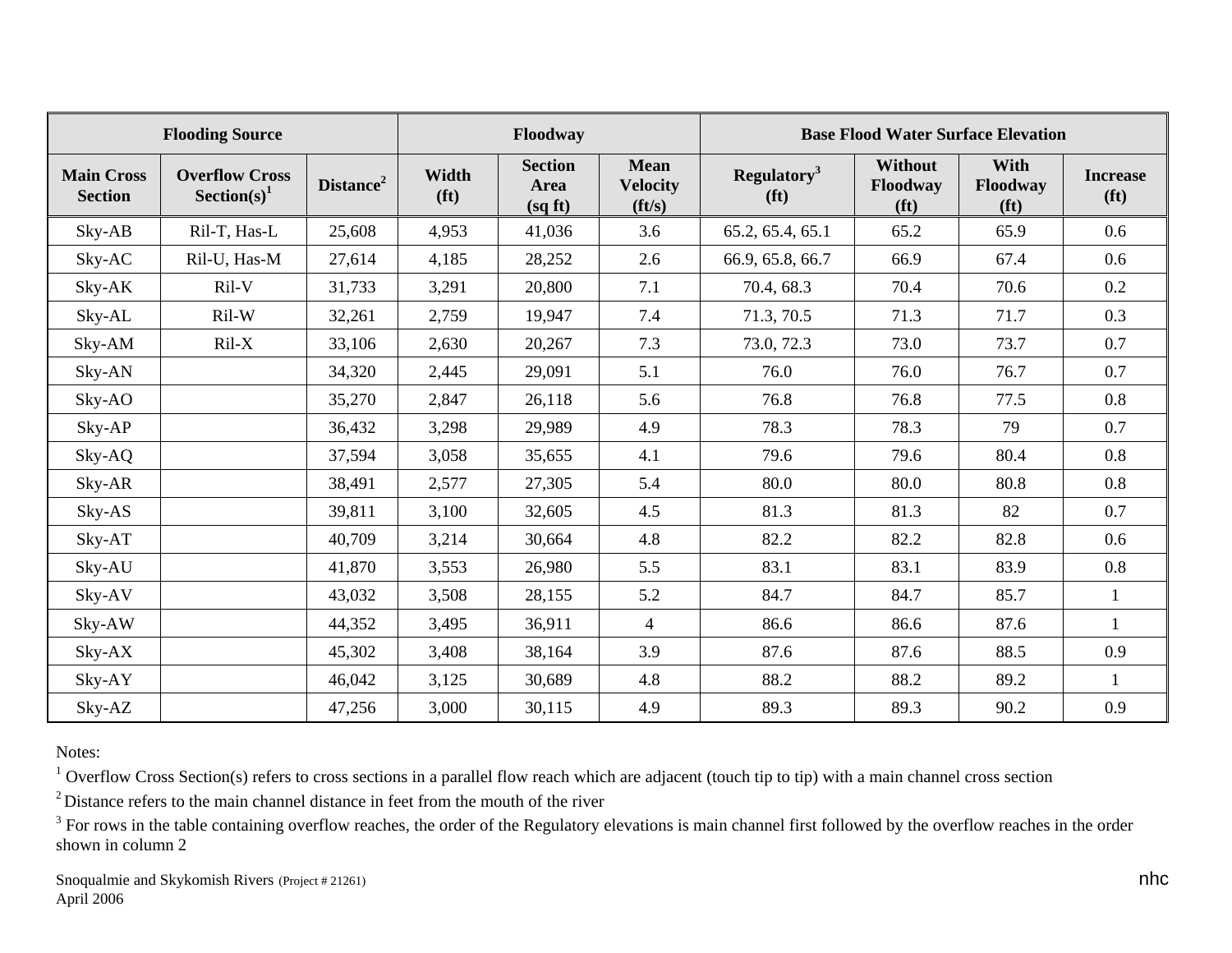$^3$  For rows in the table where there are overflow reaches the order of the Regulatory elevations is main channel first and then overflow reaches in the order as shown in column 2